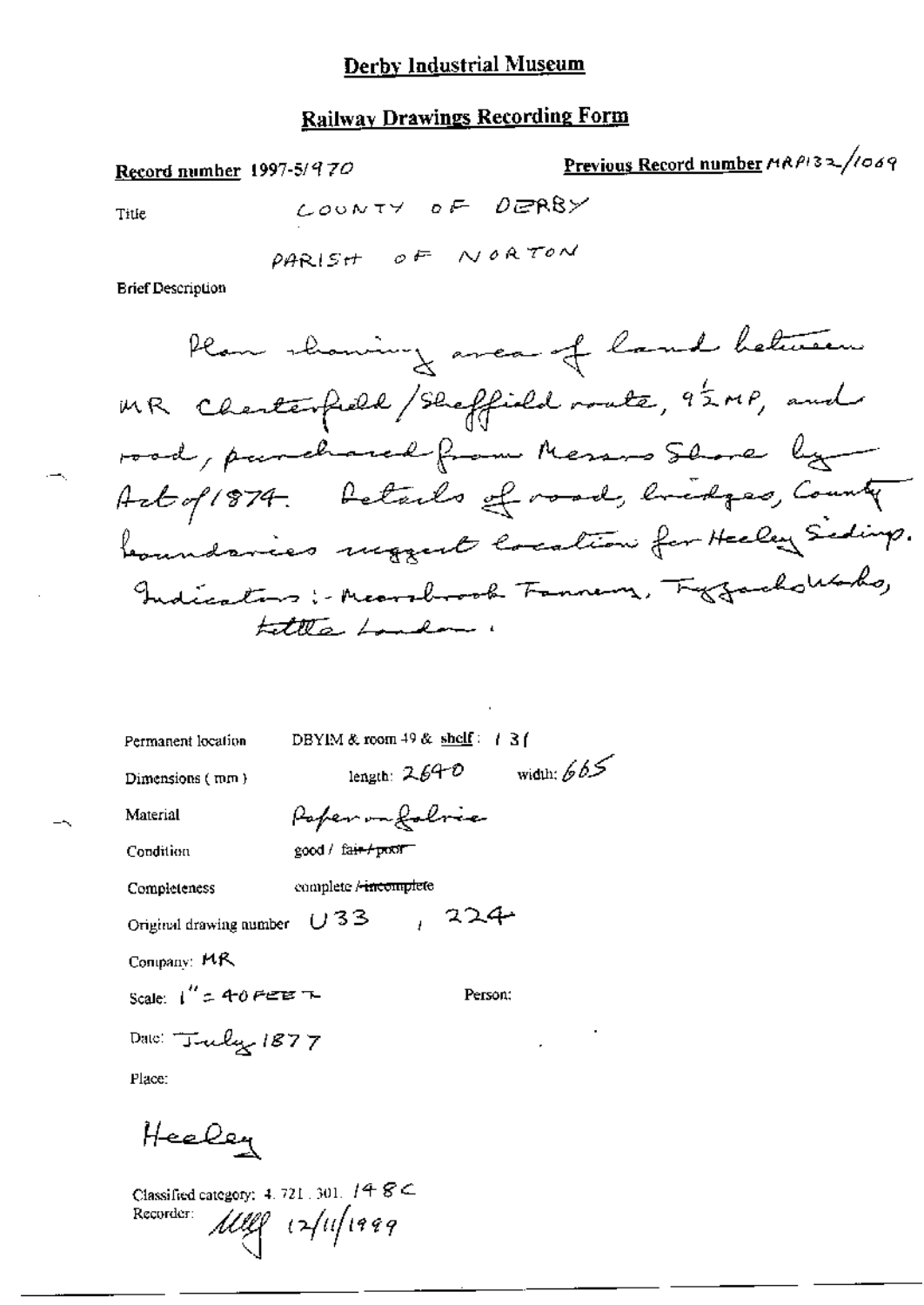# **Railway Drawings Recording Form**

Previous Record number  $MRP/3 \approx \sqrt{1130}$ Record number 1997-5/1012-MIDLAND RAILWAY Q CITY OF SHEFFIELD Title LONDON ROAD IMPROVEMENT HEELEY RECESS FOR URINAL IN RETAINING WALL **Brief Description** Plan, elevation orection of wind/wc to be bailt under MR in retaining wall,

| Permanent location                               | DBYIM & room $49$ & shelf: $134-$ |              |
|--------------------------------------------------|-----------------------------------|--------------|
| Dimensions (mm)                                  | length: $1015$                    | width: $685$ |
| Material                                         | Hopen                             |              |
| Condition                                        | good / frie / poor                |              |
| Completeness                                     | complete / incomplete             |              |
| Original drawing aumber $\Lambda \rightarrow 4-$ |                                   | 1423         |
| Company: $\mathsf{M} \mathsf{R}$                 |                                   |              |
| Scale: $1'' = 2.55557$                           |                                   | Person:      |
| Date: 21 March 1906                              |                                   |              |
| Place:                                           |                                   |              |
| Heelen                                           |                                   |              |

Classified category:  $4, 721, 301, 148$ Recorder:  $\mu$ uy 17/12/1999

жų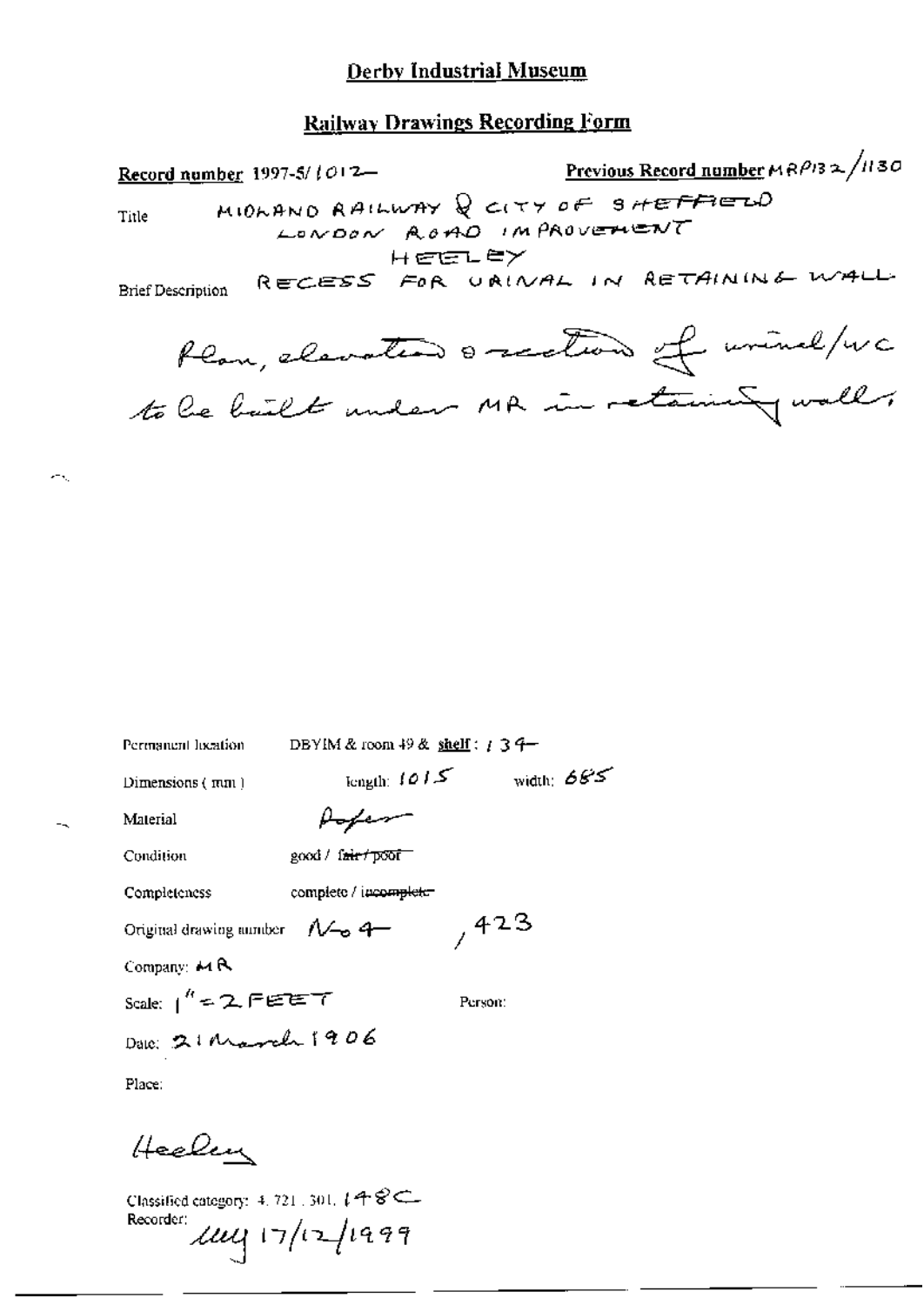# **Railway Drawings Recording Form**

Previous Record number  $P(32/11H)$ Record number 1997-5/1021.1 S.W.O. NEAR HEELEY BRIDGE Title

**Brief Description** 

Permanent location

DBYIM & room 49 & shelf:  $13\frac{5}{7}$ 

Dimensions (mm)

 $_{\rm length:}$  430 width:  $50.5$ 

Person:

Material

Tracty folice good / fa<del>ir / poor -</del>

Condition

complete / incomplete Completeness

Original drawing number 3839

Company: F(R

Scale:  $\frac{\text{Hokr2}}{\text{VFRT}}$   $\int_{0}^{\pi}$  = 41.66 FIEET

Date:  $N_{\text{max}}$  1902

Place:

Heelen

Classified category: 4, 721, 301. [ 48C. Recorder: My 23/10/1999

 $\ddotsc$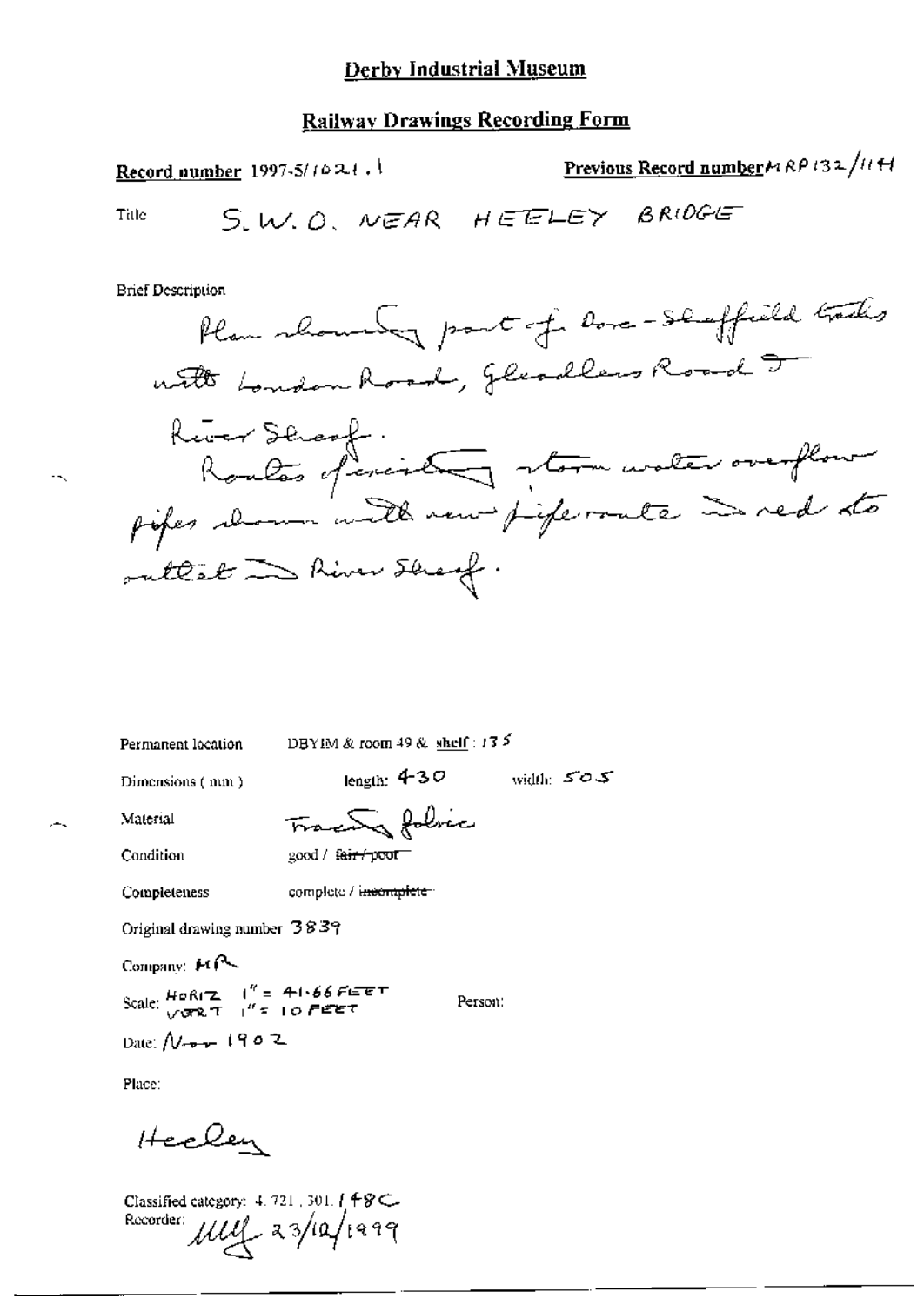Previous Record number MRP132/114-3 Record number 1997-5/1021.2 Midland Railway Co Bridges over London Rd Gleadless Rd Title

**Brief Description** 



Permanent location

DBYIM & room  $49$  & shelf :  $(35)$ 

Dimensions (mm)

length:  $500$ Deper

 $\text{good}$  /  $\text{fair}$   $\text{fmm}$ 

width:  $340$ 

Condition

Completencss

Material

complete / incomplete \_\_\_

Original drawing number

Company:

Scale:  $1'' = 41.66$ Ferent

Person:

Date:  $12.1.1900$ 

Place:

Heelex

Classified category: 4, 721, 301,  $(48 \subset$ Recorder:  $\mu_{4}$  23/12/1999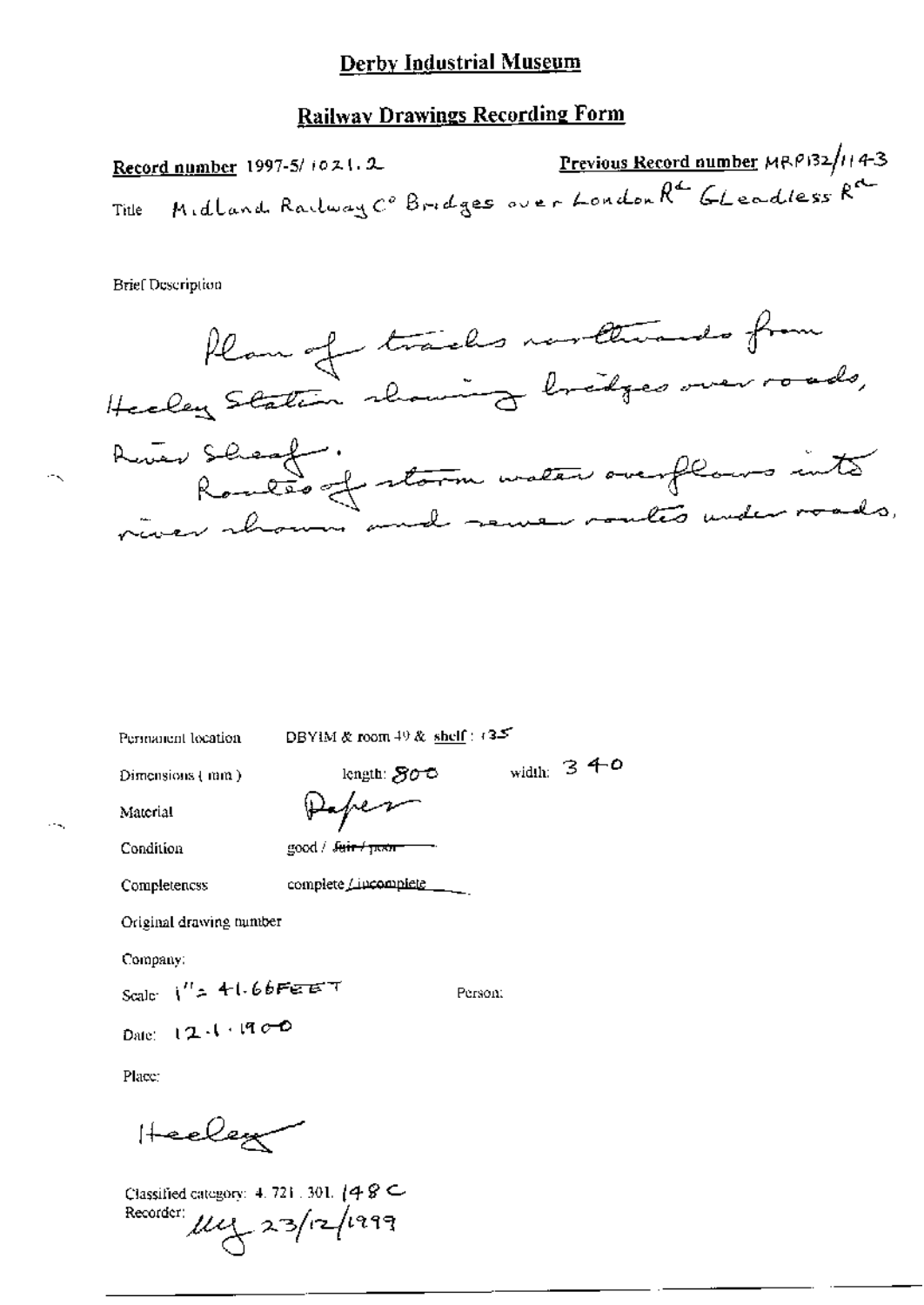### **Railway Drawings Recording Form**

Previous Record number  $M \wedge B$  (32/142 Record number 1997-5/1101 MIDLAND RAILWAY AND CITY OF SHEFFIELD - LONDON RCAD Title IMPROVEMENT- HEELEY- CONTRACT PLAN. **Brief Description** 

Plan of Heeley Station anca showing track, haildings, roads sadgecent buildings. alterations to retaining wall, tracks(pink) shown .

| Penmanent location                                                                                                                                                                                                                                                                                                                                                                                                            | DBYIM & room 49 & shelf: $/40$   |               |
|-------------------------------------------------------------------------------------------------------------------------------------------------------------------------------------------------------------------------------------------------------------------------------------------------------------------------------------------------------------------------------------------------------------------------------|----------------------------------|---------------|
| Dimensions (mm)                                                                                                                                                                                                                                                                                                                                                                                                               | length: $12.30$                  | width: $3.75$ |
| Material                                                                                                                                                                                                                                                                                                                                                                                                                      | Pafer                            |               |
| Condition                                                                                                                                                                                                                                                                                                                                                                                                                     | good / Lais <del>/ porn</del>    |               |
| Completeness                                                                                                                                                                                                                                                                                                                                                                                                                  | complete / <del>incomplete</del> |               |
| Original drawing number $A \rightarrow I$                                                                                                                                                                                                                                                                                                                                                                                     |                                  |               |
| Company: M R                                                                                                                                                                                                                                                                                                                                                                                                                  |                                  |               |
| Scale: $1''$ = 2.0 FeT $\tau$                                                                                                                                                                                                                                                                                                                                                                                                 | Person:                          |               |
|                                                                                                                                                                                                                                                                                                                                                                                                                               |                                  |               |
| Date $\left\{\n\begin{array}{c}\n\sqrt{2} & \text{if } 2 & \text{if } 2 & \text{if } 2 & \text{if } 2 & \text{if } 2 & \text{if } 2 & \text{if } 2 & \text{if } 2 & \text{if } 2 & \text{if } 2 & \text{if } 2 & \text{if } 2 & \text{if } 2 & \text{if } 2 & \text{if } 2 & \text{if } 2 & \text{if } 2 & \text{if } 2 & \text{if } 2 & \text{if } 2 & \text{if } 2 & \text{if } 2 & \text{if } 2 & \text{if } 2 & \text{if$ |                                  |               |
| Heeley                                                                                                                                                                                                                                                                                                                                                                                                                        |                                  |               |
| Classified category: 4, 721, 301, 148 $\epsilon$<br>Recorder: $\mu$ MM 14/4/2000                                                                                                                                                                                                                                                                                                                                              |                                  |               |
|                                                                                                                                                                                                                                                                                                                                                                                                                               |                                  |               |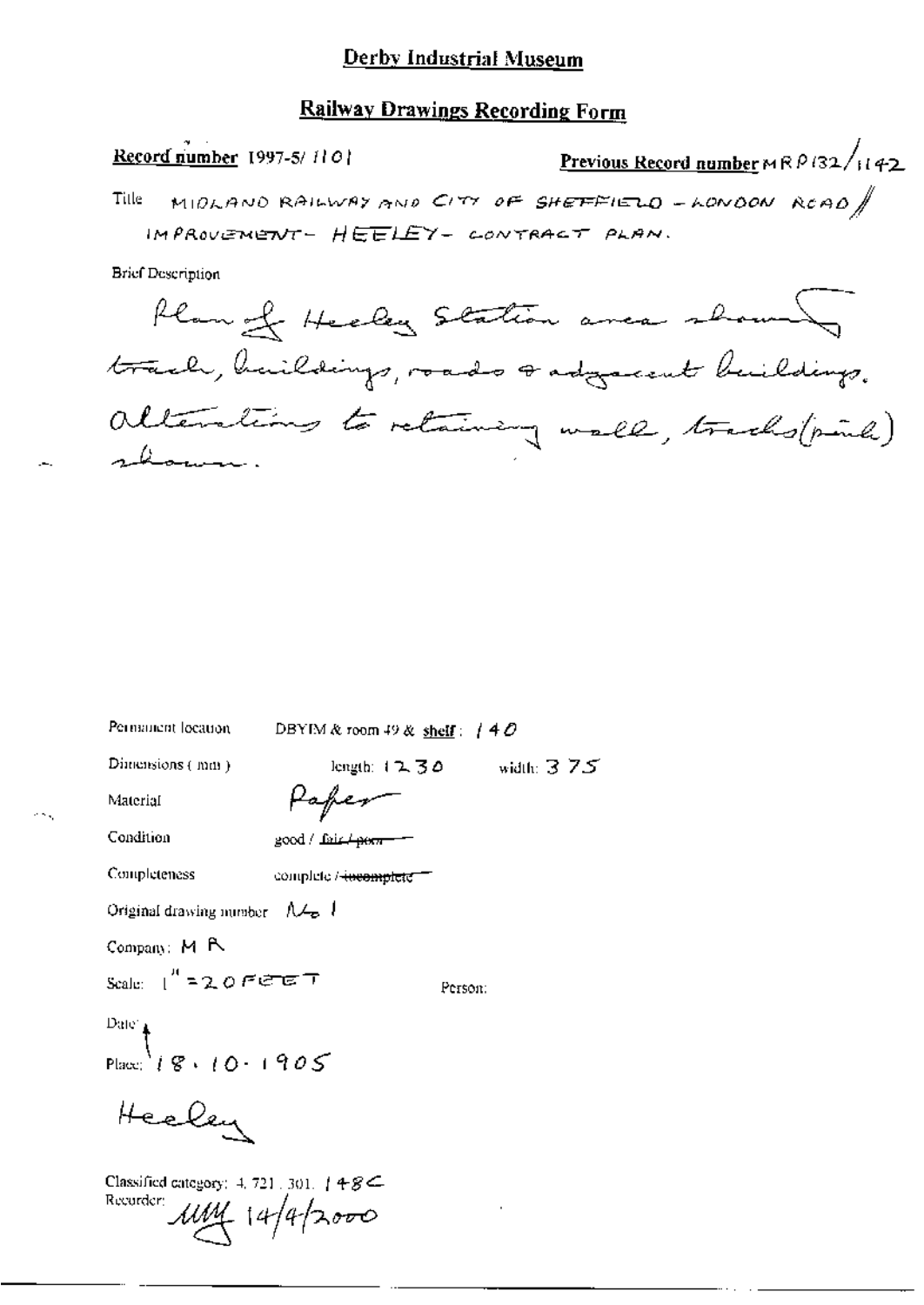$\frac{1}{\sqrt{2}}$ 

Record number  $1971 - 384/656$ 

CATTELL Previous Record number  $1213$ 

Title

**Brief Description** 

Plan of city

 $33$ 

| Permanent location                           | DBYIM & room $\triangle$ & shelf: |         |
|----------------------------------------------|-----------------------------------|---------|
| Dimensions (mm)                              | length:                           | width:  |
| Material                                     |                                   |         |
| Condition                                    | good / fair / poor                |         |
| Completeness                                 | complete / incomplete             |         |
| Original drawing number                      |                                   |         |
| Company:                                     |                                   |         |
| Scale: $\int^{\prime\prime} = 10 \text{ cm}$ |                                   | Person: |
| Date:                                        |                                   |         |

Place:

Sheffield

Classified category: 4.721.301. | 4-8C Recorder:

MISSING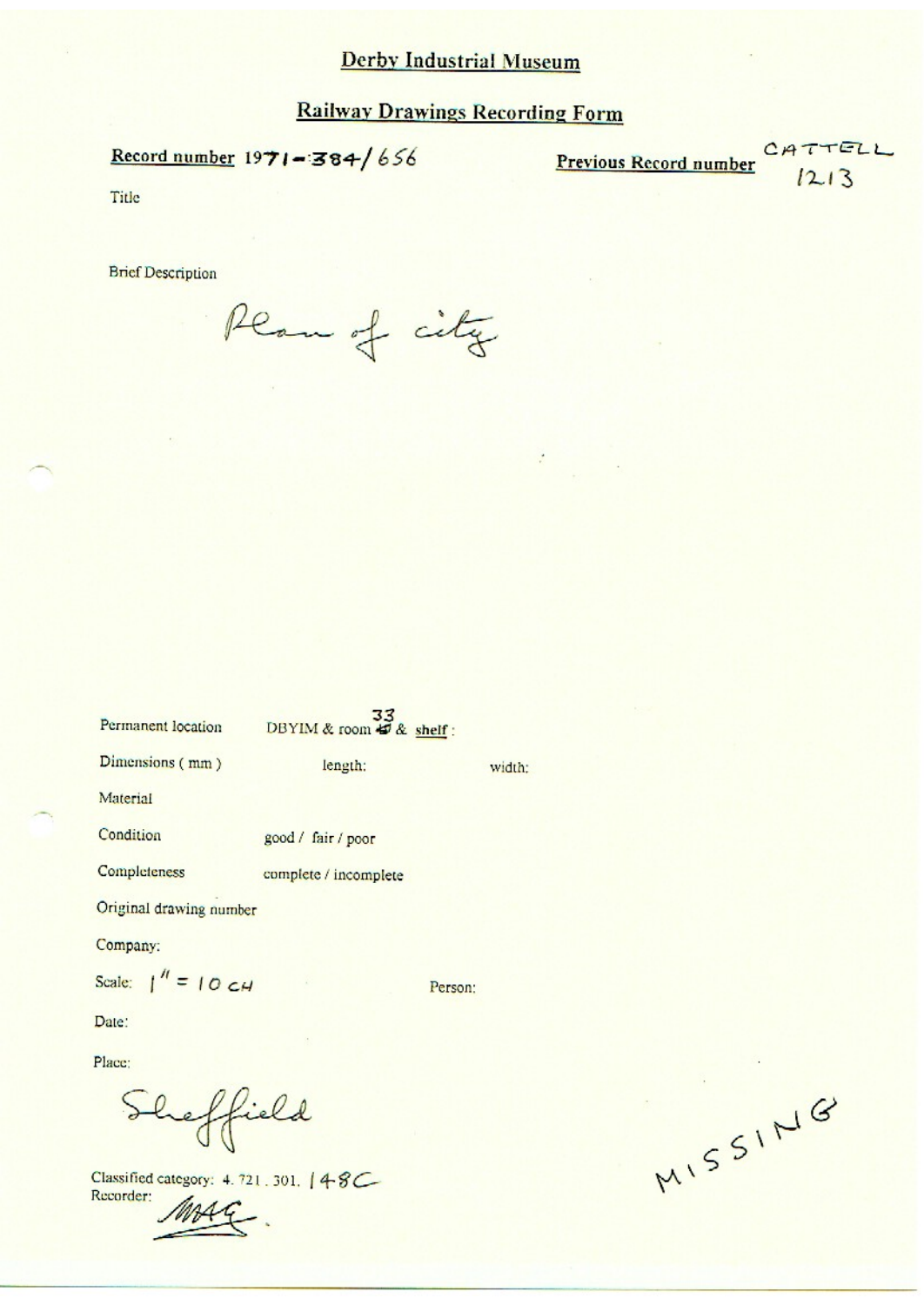### **Railway Drawings Recording Form**

**Previous Record number**  $\begin{array}{cc} C \nmid A \nmid T \nmid C \nmid A \nmid C \nmid A \nmid C \nmid A \nmid C \nmid A \nmid C \nmid A \nmid C \nmid A \nmid C \nmid A \nmid C \nmid A \nmid C \nmid A \nmid C \nmid A \nmid C \nmid A \nmid C \nmid A \nmid C \nmid A \nmid C \nmid A \nmid C \nmid A \nmid C \nmid A \nmid C \nmid A \nmid C \nmid C \nmid A \nmid C \nmid C \nmid A \nmid C \nmid C \nmid C \nmid C \nmid$ Record number  $1971 - 384/607$  $M, R$ Tide Tunnel Bridge at Sheffield **Brief Description** Single roadway bridge under 4 trades. 8" thick tumbers with 12" × 4" longitudinals for rails. Straffed with fibricated zonts.

Permanent location DBYIM & room 49 & shelf :  $12.1$ Dimensions (mm) leagth:  $920$ width:  $600$ Material Lafer Condition good / fair / poor-Completeness complete / incomplete Original drawing number Company: MR Scale:  $1'' = 8'' - 0$ <br> $1'' = 8FT - 0$ <br> $1'' = 8FT - 0$ Person: Date: Place: Sheffishd-Marboro Classified category: 4, 721, 301,  $148C$ Recorder 1114 31/10/2003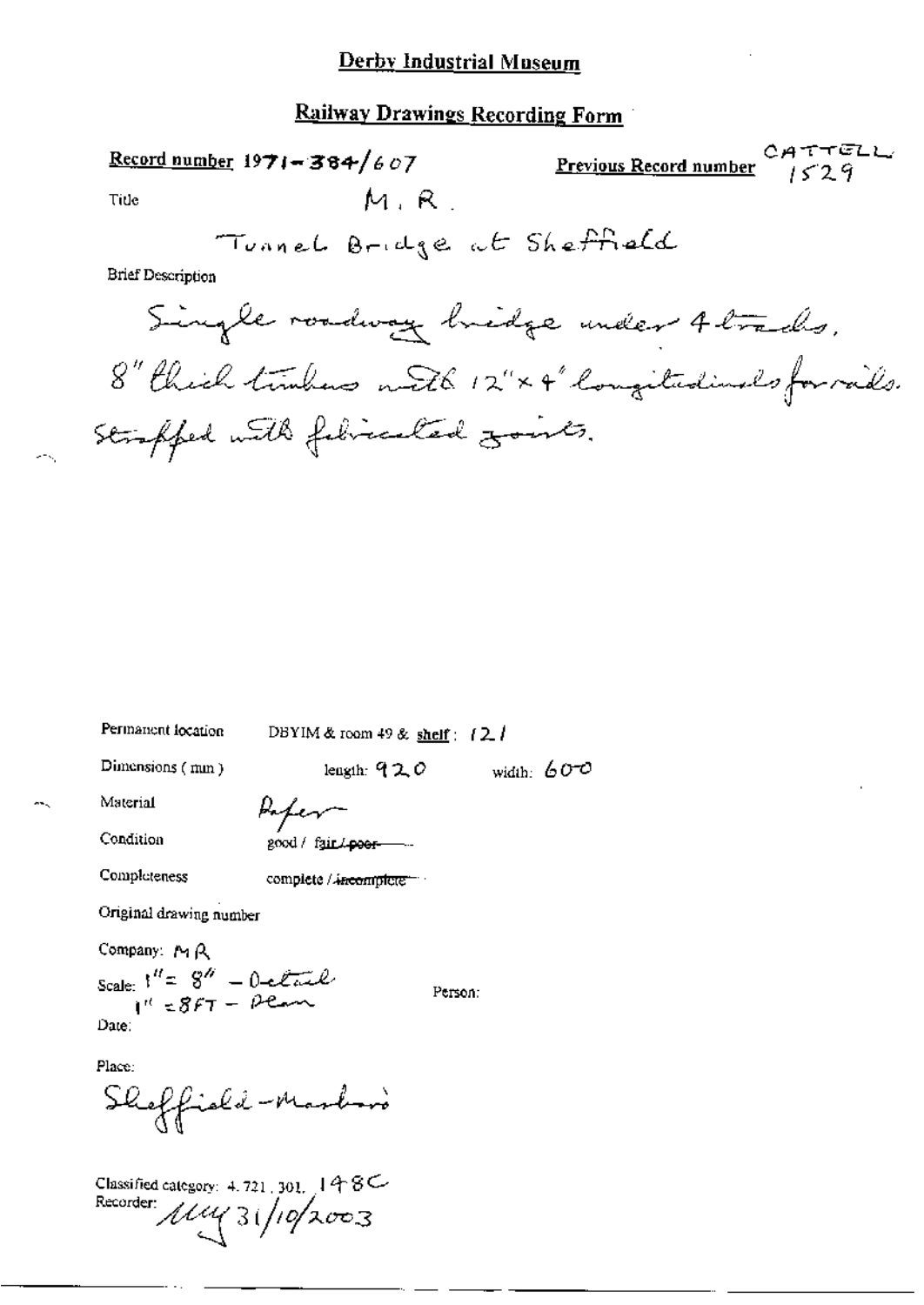#### **Railway Drawings Recording Form**

Record number 2005-496/31

Previous Record number

Title

Brief Description<br>Diagrams of routes showing coparities of redings **Brief Description** Confirm Catcliffe Sheeplinge

Permanent location

DBYIM & room  $\bullet$  & shelf: 123

Dimensions (mm)

Material

Condition

Completeness

good / fair / poor

Paper

complete / ineemplete

Original drawing number

Company:

Scale:

Date:

Place:

Classified category: 4, 721, 301,  $148C$ ,  $151$ ,  $152$ ,  $155A$ Recorder:  $144 + 17 - 3 - 2006$ 

Person:

length:  $|12.0$  width:  $2.65$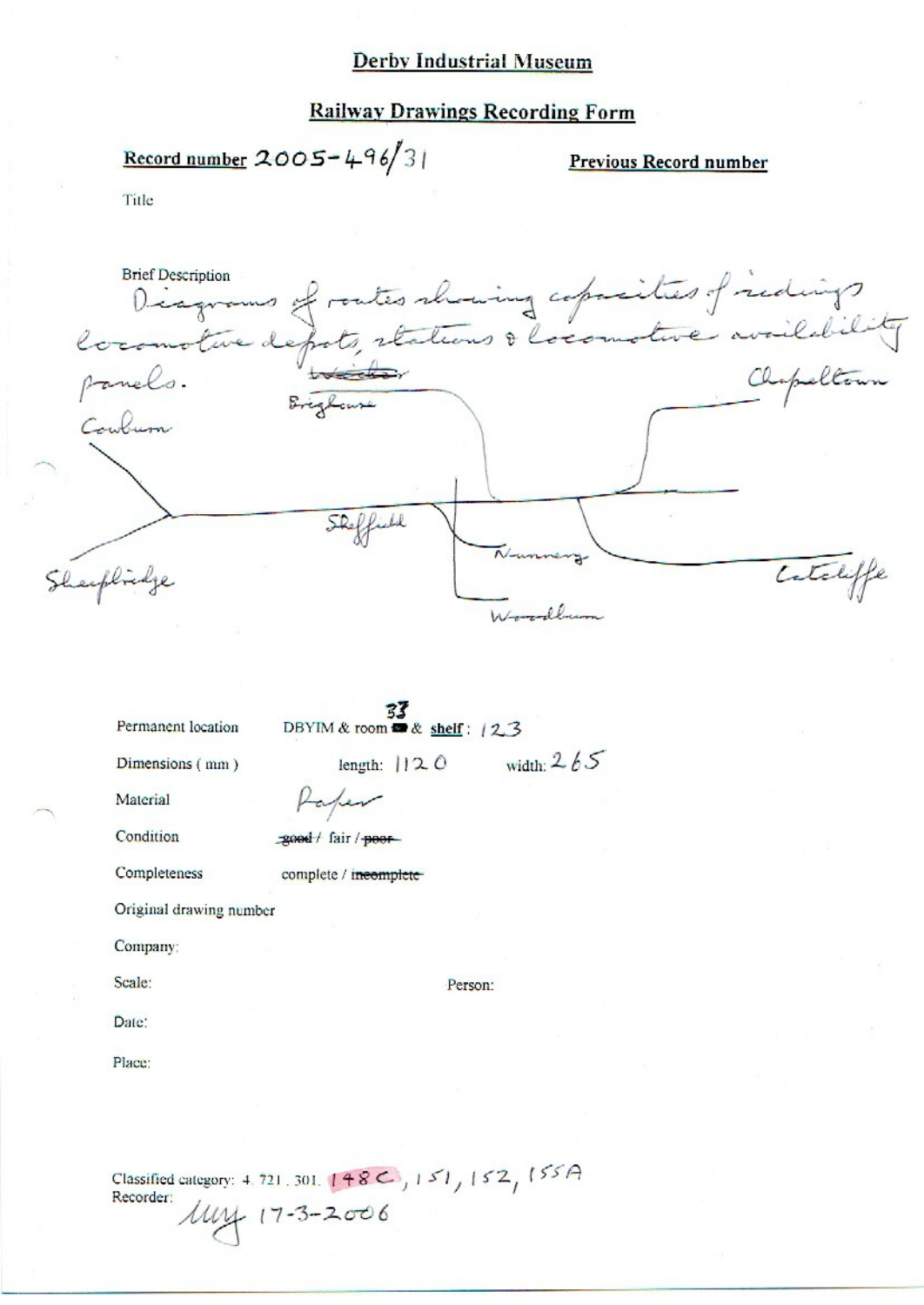# **Railway Drawings Recording Form**

## Record number 1997-5/ $538$

Previous Record number  $M$   $R$   $P$   $132$   $\sqrt{603}$ 

Title

 $S$ *H* EFFIELD

| Permanent location                                                                                                                                                          | DBYIM & room 49 & shelf : $\overline{8}$ 4 |  |
|-----------------------------------------------------------------------------------------------------------------------------------------------------------------------------|--------------------------------------------|--|
| Dimensions (mm)                                                                                                                                                             | length; $   \cdot    \cdot   $ width; $65$ |  |
| Material                                                                                                                                                                    | Paper on folice                            |  |
| Condition                                                                                                                                                                   | good / <del>"lair / poo</del> r            |  |
| Completeness                                                                                                                                                                | complete <del>/ incomplete</del>           |  |
| Original drawing number                                                                                                                                                     | 540                                        |  |
| Company: $M R$                                                                                                                                                              |                                            |  |
| Scale: $\mu'' = 40$ F ene $\tau$                                                                                                                                            | Person: $F \cup J$                         |  |
| Date: $Jud_{\mathbf{r}}$ /884                                                                                                                                               |                                            |  |
| Place:                                                                                                                                                                      |                                            |  |
| Sheffield                                                                                                                                                                   |                                            |  |
| Classified category: 4, 721 , 301, $\frac{1}{2}$ = $\frac{1}{2}$ + $\frac{1}{2}$ + $\frac{1}{2}$ + $\frac{1}{2}$ + $\frac{1}{2}$<br>Recorder:<br>$\mu$ title $\mu$ o/7/1998 |                                            |  |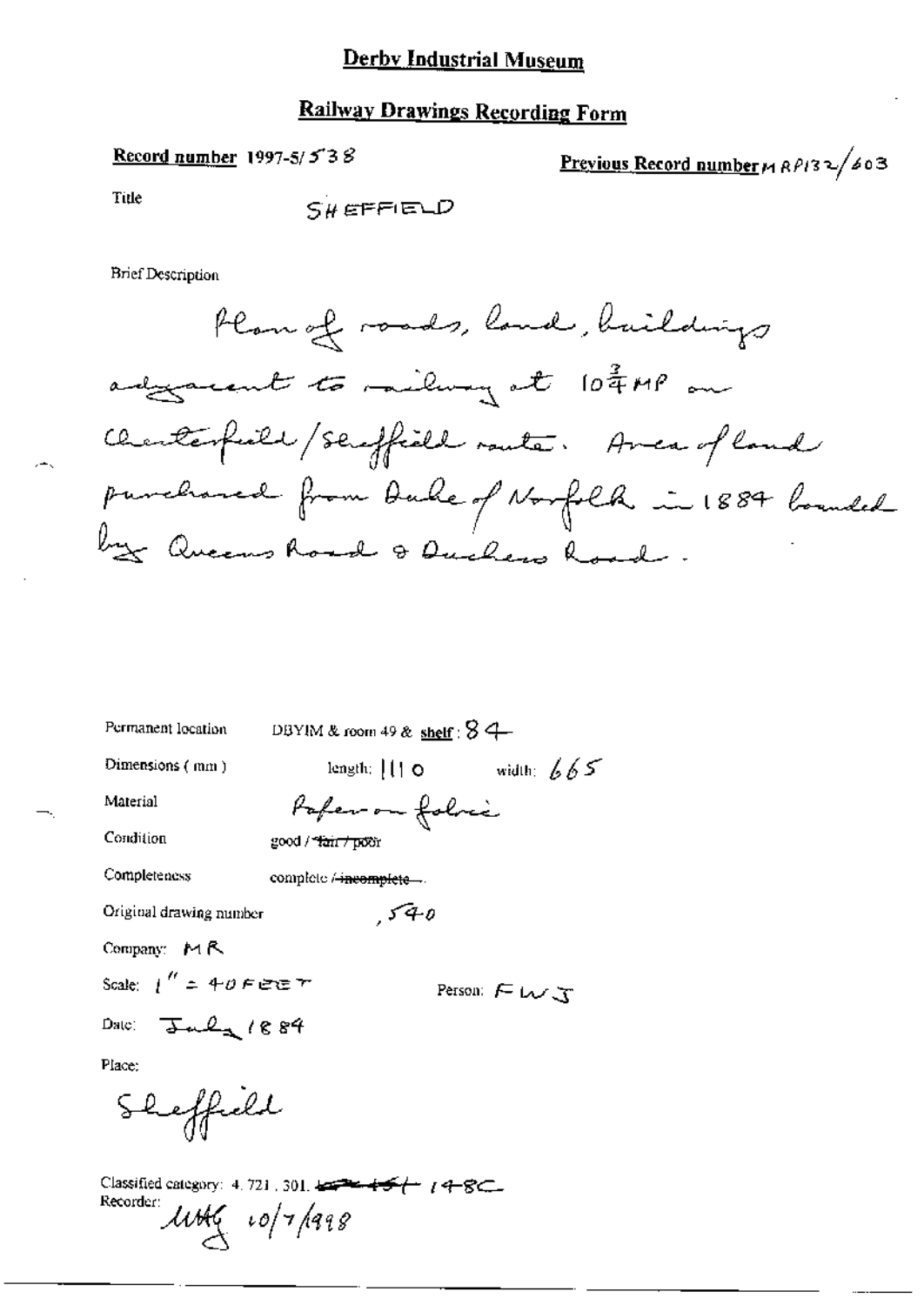### **Railway Drawings Recording Form**

Record number 1997-5/ $909$ Previous Record number  $\mu$ RP132/453 MIDLAND RAILWAY Title DORE & SHEFFIELD WIDENING NEW DOWN GOODS LINE & JUNCTIONS NORTH OF HEELEY

Plan channing new dawn goods line (orange and grey) with main lines (blue) and goods lines (pink). All new track my also be pink on main lines to form new crossovers.

| Permanent location                                                        | DBYIM & room $49$ & shelf: $76$ |         |                             |
|---------------------------------------------------------------------------|---------------------------------|---------|-----------------------------|
| Dimensions $(\pi \mathfrak{m})$                                           |                                 |         | length: $1375$ width: $370$ |
| Material                                                                  | Paper                           |         |                             |
| Condition                                                                 | good / fair <del>/ pour</del>   |         |                             |
| Completeness                                                              | complete / incomplete -         |         |                             |
| Original drawing number $1721$ , $19$ , $524$                             |                                 |         |                             |
| Company: $M \otimes$                                                      |                                 |         |                             |
| Scale: $1^{\prime\prime} = -4 + 66$ Fere $\tau$                           |                                 | Person: |                             |
| Date: $Fek2.5.1902$                                                       |                                 |         |                             |
| Place:                                                                    |                                 |         |                             |
| Sheffield                                                                 |                                 |         |                             |
| Classified category: 4, 721, 301, 4:2-2, 14-8 C<br>Recorder: 1184229/2/98 |                                 |         |                             |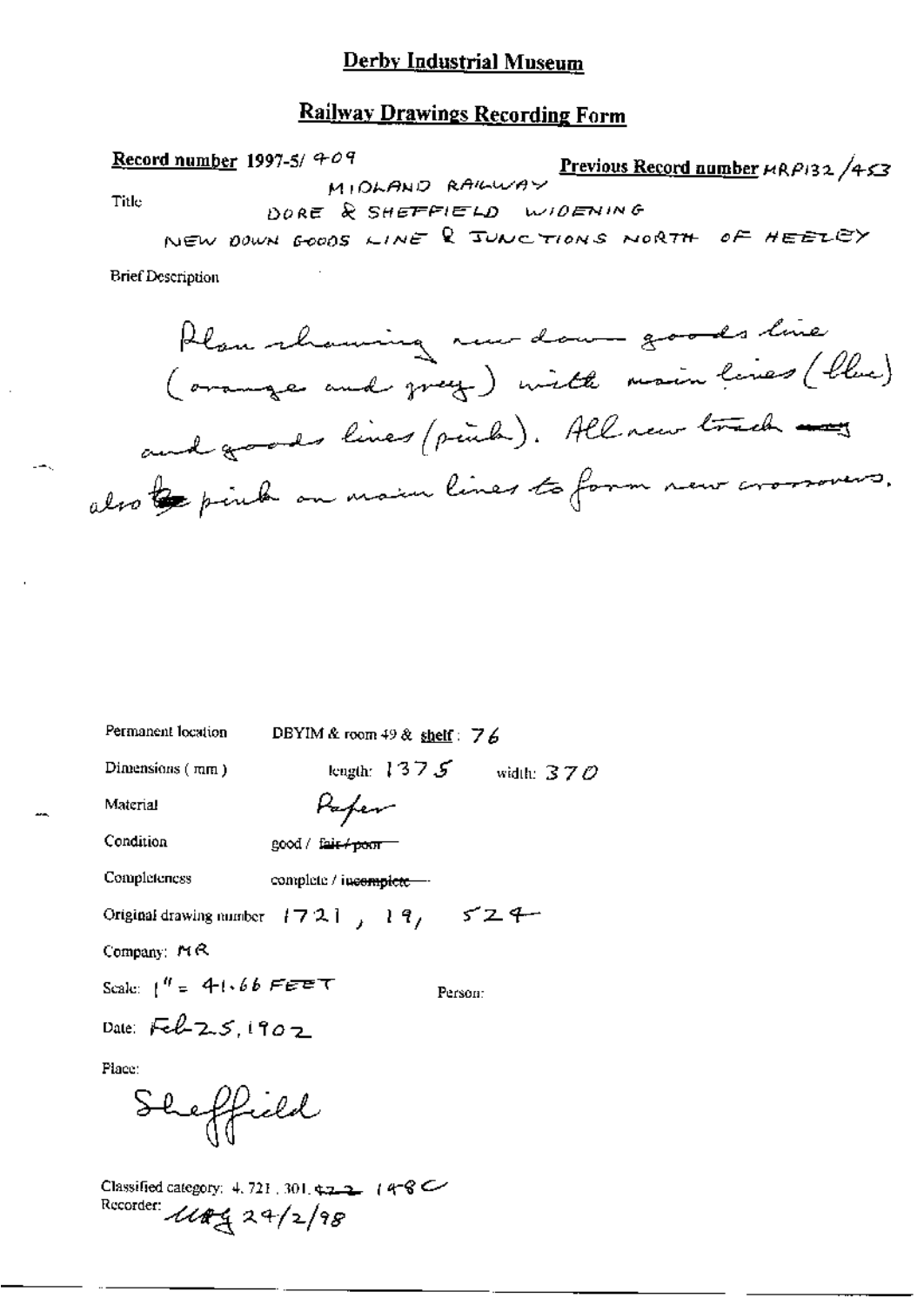Previous Record number MRP132/864 Record number 1997-5/ 777.2.  $SHEFF(EDD$ Title

| Han of tracks showing route from                                                   |
|------------------------------------------------------------------------------------|
| N.E of Attendiffe station over him for to                                          |
| Normany Street. Adjacent building                                                  |
| roads, watercourses channel. Allow                                                 |
| viadunt.                                                                           |
| MR property Freehold - Rink<br>$-$ Blue<br>Leasabeth                               |
| Dimensions to agreed boundaries - Red figures                                      |
| MR leaved profested - strifed Red<br>Reachere from Duche of Norfolk - edged Lellow |
| DBYIM & room 49 & $\frac{\text{sheff}}{2}$ : $98$<br>Permanent location            |
| width: $240$<br>Dimensions $(mn)$<br>length: 310                                   |
| fater<br>Material                                                                  |
| Condition<br>good / f <del>air / pour -</del> -                                    |
| Completeness<br>complete / incomplete                                              |
| Original drawing number                                                            |
| Company: $M R$                                                                     |
| Scale: $1'' = 40$ FEET<br>Person:                                                  |
| $Q + t^{3}$ , 1909<br>Date:                                                        |
| Place:                                                                             |
| Sheffeeld                                                                          |
| Classified category: 4.721, 301. $48C$<br>Recorder:<br>$\mu v_x$ 2-6-1999          |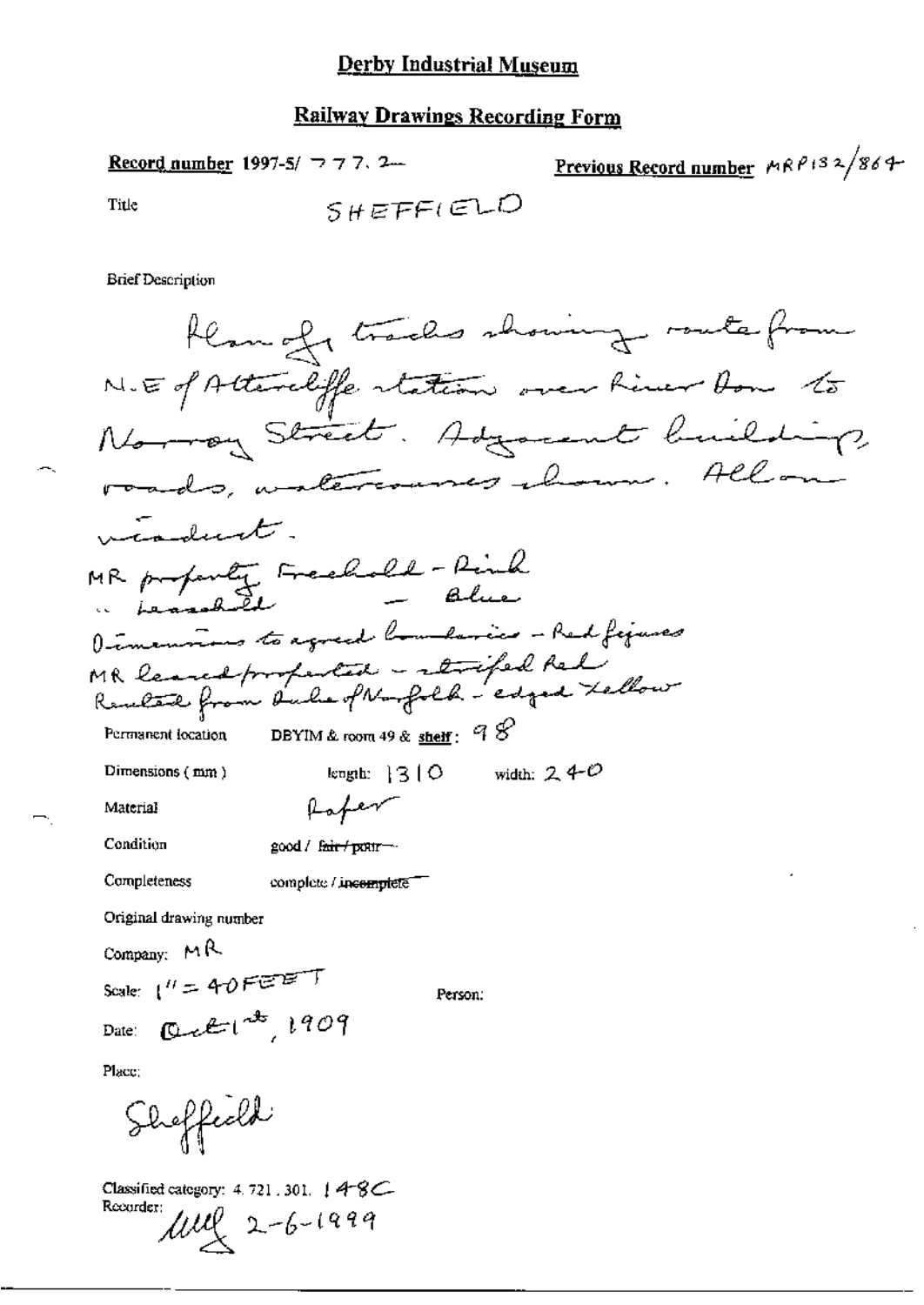Record number 1997-5/  $\bigtriangledown$  77.3

Previous Record number MRP132/869

Title

SHEFFIELD

**Brief Description** 

Permanent location

DBYIM & room  $\downarrow$ 9 & shelf :  $78$ 

Person:

Dimensions (mm)

length:  $670$  width:  $420$ 

Material

 $\leftarrow$  ,

Paper

Condition

Completeness

good / fair / poor

complete / ancomplete

Original drawing number

Company: MR

Scale:  $1^{\prime\prime}$  = 40FEET

Date:

Place:

Sheffield

Classified category: 4.721, 301,  $148^\circ$ Recorder europe 2-6-1999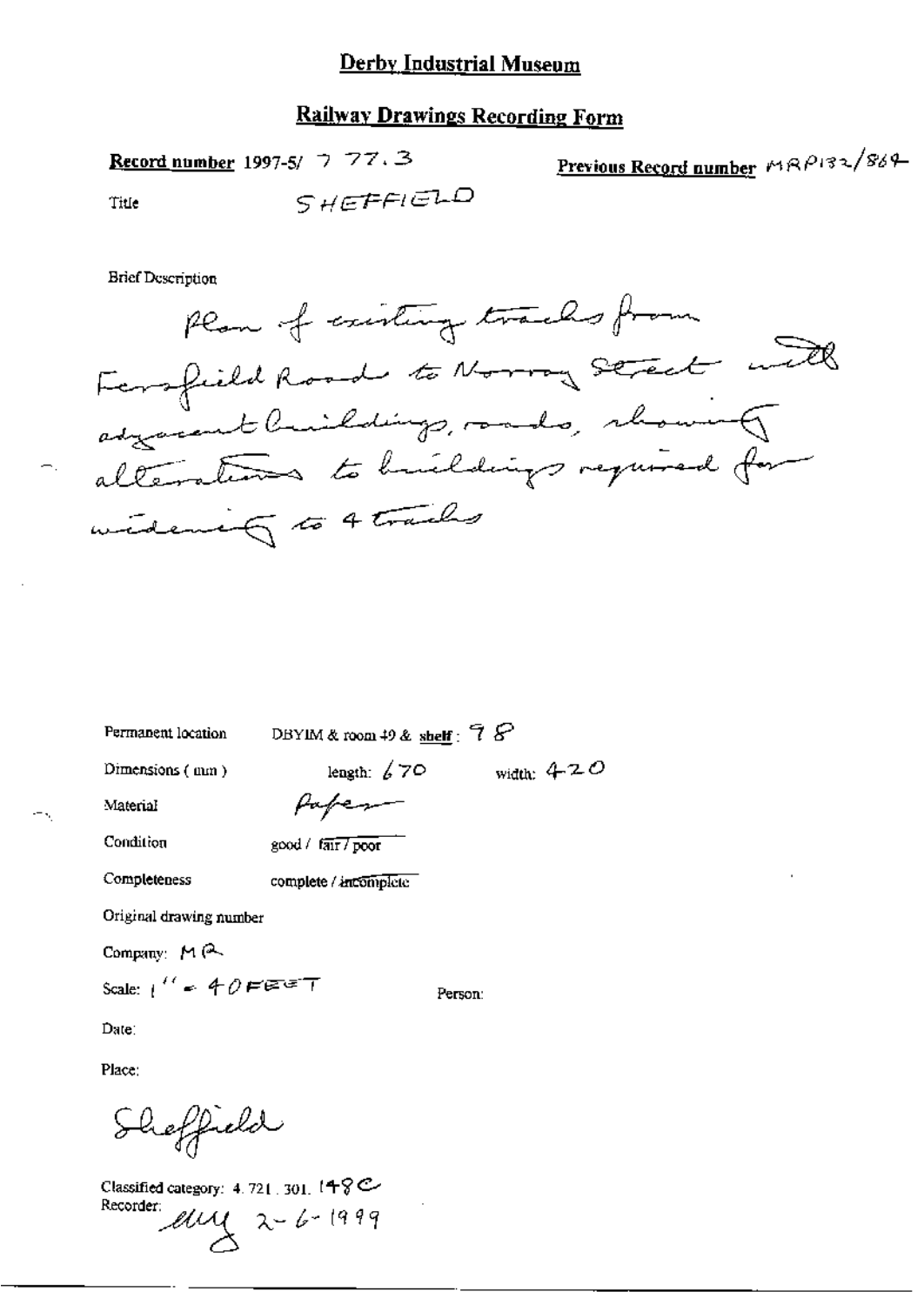Record number 1997-5/777.4

Previous Record number MRP132 /864

Title

**Brief Description** 

Permanent location

DBYIM & room 49 & shelf:  $98$ 

Dimensions (mm)

length:  $865$  width:  $455$ 

 $\Delta$ 

Material Condition

Completeness

 $-$ 

Ċ

complete / incomplete

good / fait / poor

faper

Original drawing number

Company:  $f \wedge f$ 

Scale:  $1'' = 40FEFT$ Date: 29 July 1909

Person:

Place:

Shoffield

Classified category: 4, 721, 301, 149C-Recorder:

1445 2-6-1999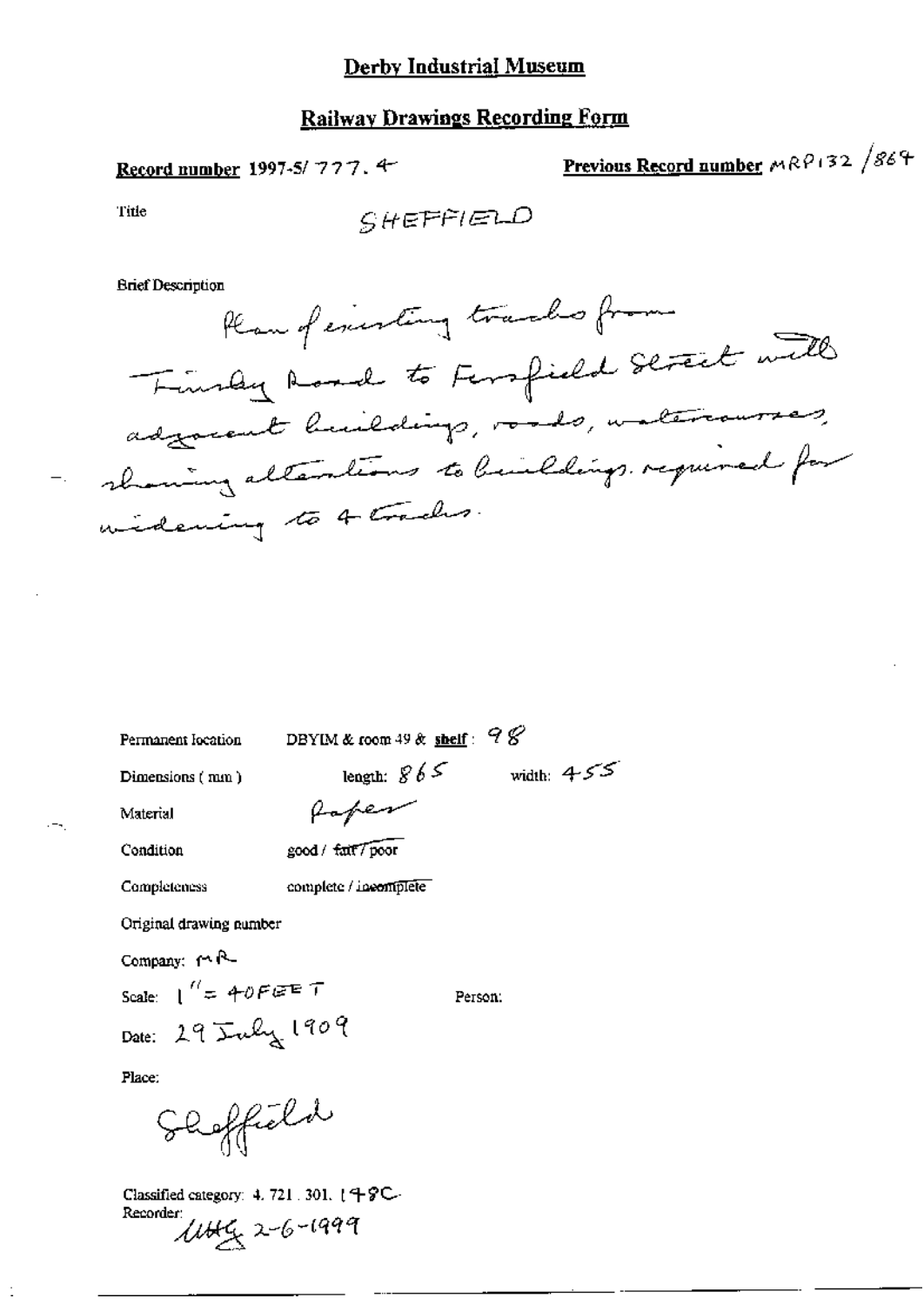Previous Record number  $\triangleleft$   $R$   $P$   $(32/864)$ Record number 1997-5/ フ フ 7 . S Traced from Plan on Deed of Conveyence Title dated September 8th 1876 Trustees of Heury Ouke of Norfolk & Others **Brief Description** The Midland Railway Company Plane showing and area ptrachesfrom Window Street to Cooky Street/Princess Street Tuncture. Diversion of Armeses Street to Cooly Street. Functions about Housing with MR widenity boundering in pinch.

Permanent location

DBYIM & room 49 & shelf:  $9\%$ 

Dimensions (mm)

length:  $460$  width:  $340$ Report Tracing folice

Condition

Material

good / fair / poor.

Completeness

complete / incomplete

Original drawing number

Company: #1 R

Scale:  $1'' = 40$  FEE  $T$ 

Person:

Date:

Place:

Shaffedd

Classified category: 4, 721, 301,  $\{\pm\% \subset$ Recorder:  $10422 - 6 - 1999$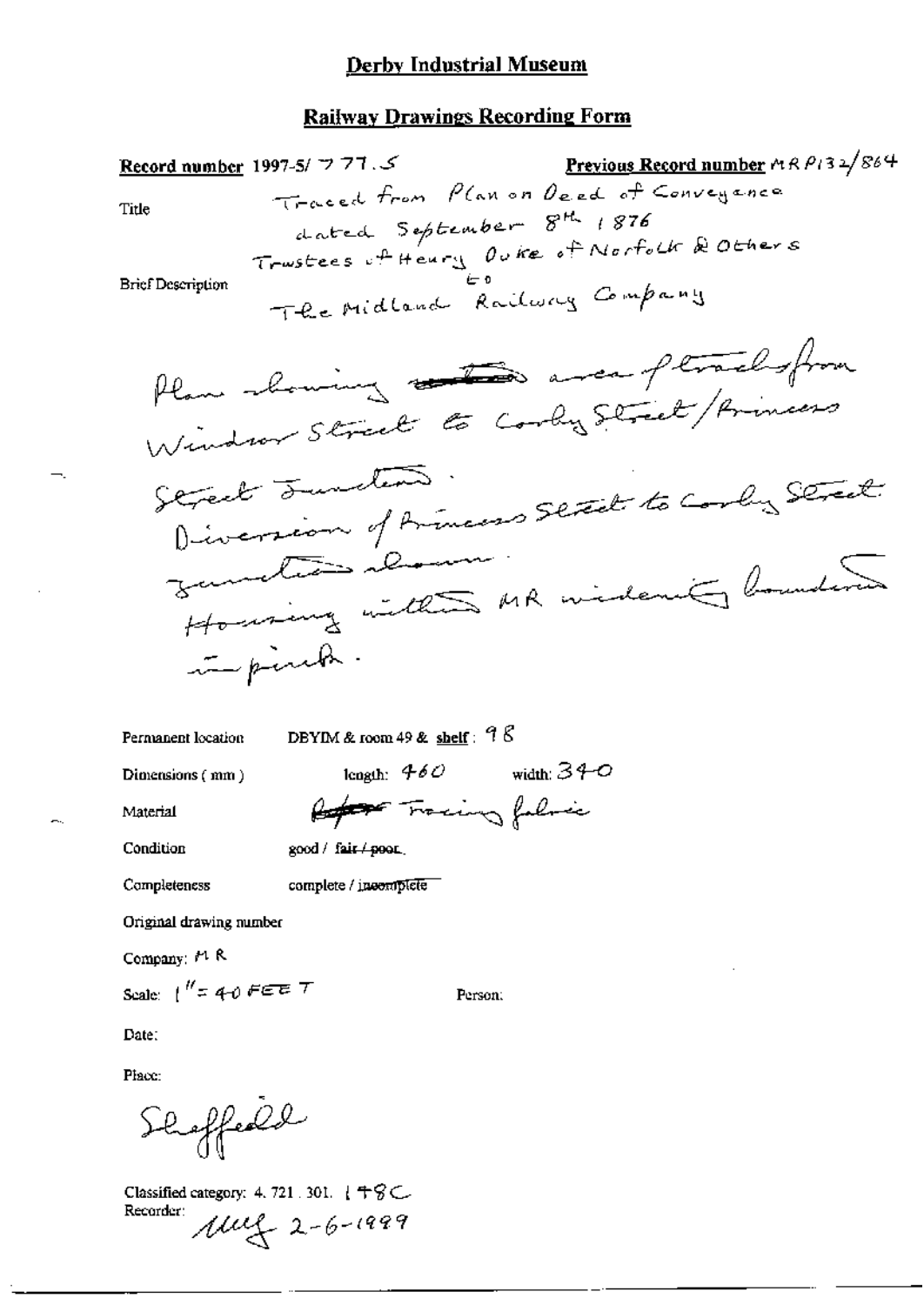| Record number 1997-5/ 669, 1               | Previous Record number $MRP/32/750$                    |
|--------------------------------------------|--------------------------------------------------------|
| Title<br>C & S PROPERTY                    | THRODGH SHEFFIELD                                      |
| Brief Description                          |                                                        |
|                                            | Book of plans of roate, buildings, roads,              |
| watercourses,                              | Freehold shown Red, Lessell shown Yellow.              |
| West Reding of the Country of York         |                                                        |
| Favorh of Skeffedd, Township of Skeffield. |                                                        |
| area south of station comprasing:          |                                                        |
|                                            | Shreusburg Rosal - yellow - Station Martes & Mr JBOWER |
|                                            | Red - Suffolk Road /River Sheaf , Formhan Street,      |
| Cross Furner Street.                       |                                                        |
|                                            |                                                        |
|                                            |                                                        |

DBYIM & room 49 & shelf:  $9$ ! Permanent location

Dimensions (mm)

length;  $780$  width:  $520$ 

Material Condition

good / fair / poor

Rafer

Completeness

complete / incomplete"

 $S$ heat  $\Gamma$ . Original drawing number

Company:  $MR$ 

Scale:  $1^{H} = 40$  FEET

Person:

Date: 11 Nov 1889

Place:

Sheffield

Classified category: 4, 721, 301, [4 8C. Recorder:  $\mu$ mag 8/1/1999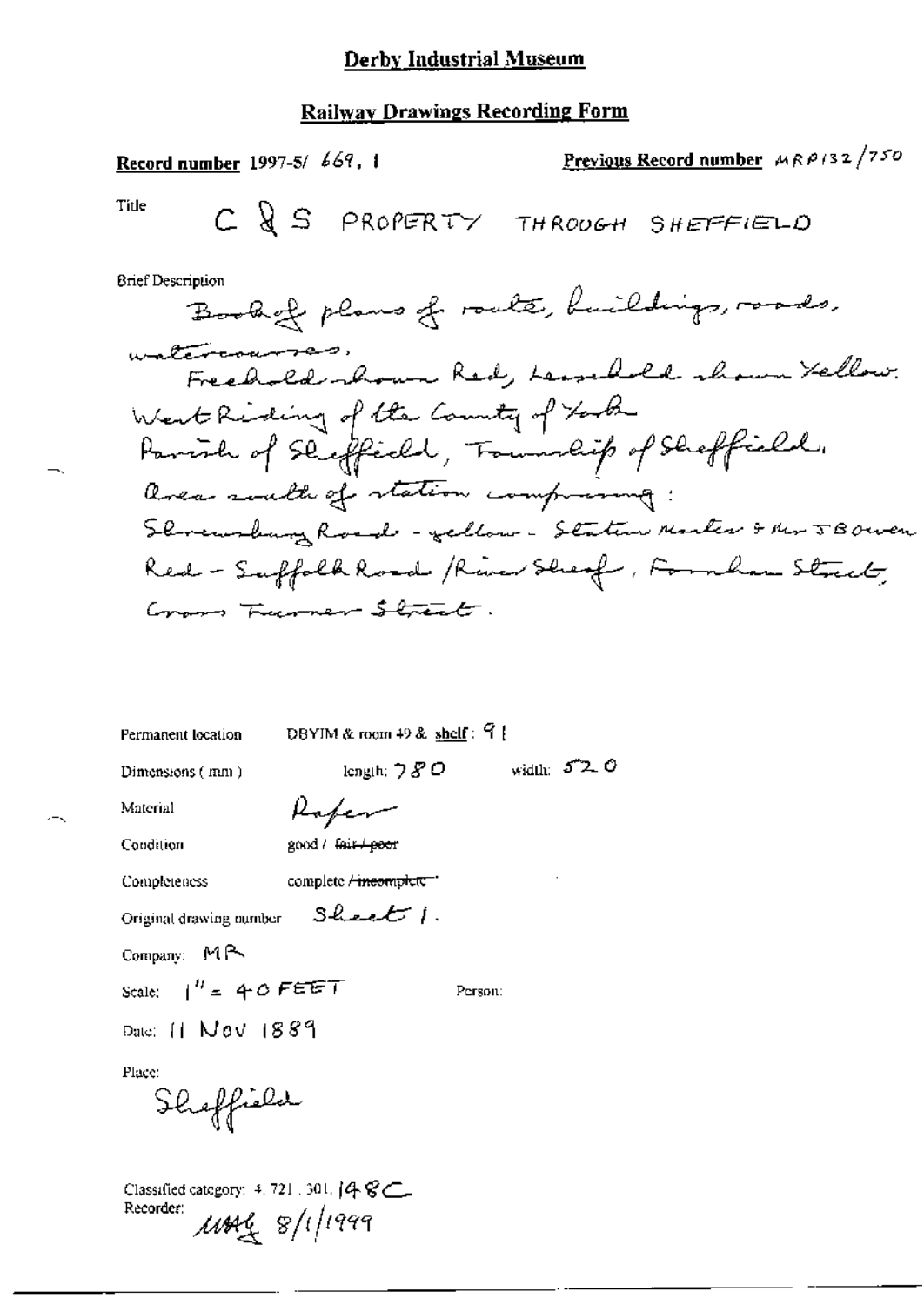### **Railway Drawings Recording Form**

Previous Record number MRP132/750 Record number 1997-5/669, 2 Title C & S PROPERTY THROUGH SHEFFIELD **Brief Description** Book of plans of route, buildings, roads, watercourse Freehold komme Red, Lesselved shown Kellow. West Riding of the Country of York Particle of Sliffedd, Township of Sheffield. Red - Ronds Goit, parallel to Rond Street up to Harmer Lane.

Permanent location

DBYIM & room 49 & shelf: 91

Dimensions (mm)

length:  $780$  width:  $520$ 

Material Condition

Rafer good / fair / poor

 $3k$ et  $1^{\alpha}$ 

Completeness complete <del>/ incomplete</del>

Original drawing number

Compan: MA

Scale:  $j'' = 40$  FEET

Person.

Date: 11 Nov 1889

Place

Sheffield

Classified category:  $4.721$ ,  $301.148$ C-Recorder:  $1444 \times 8/1/1999$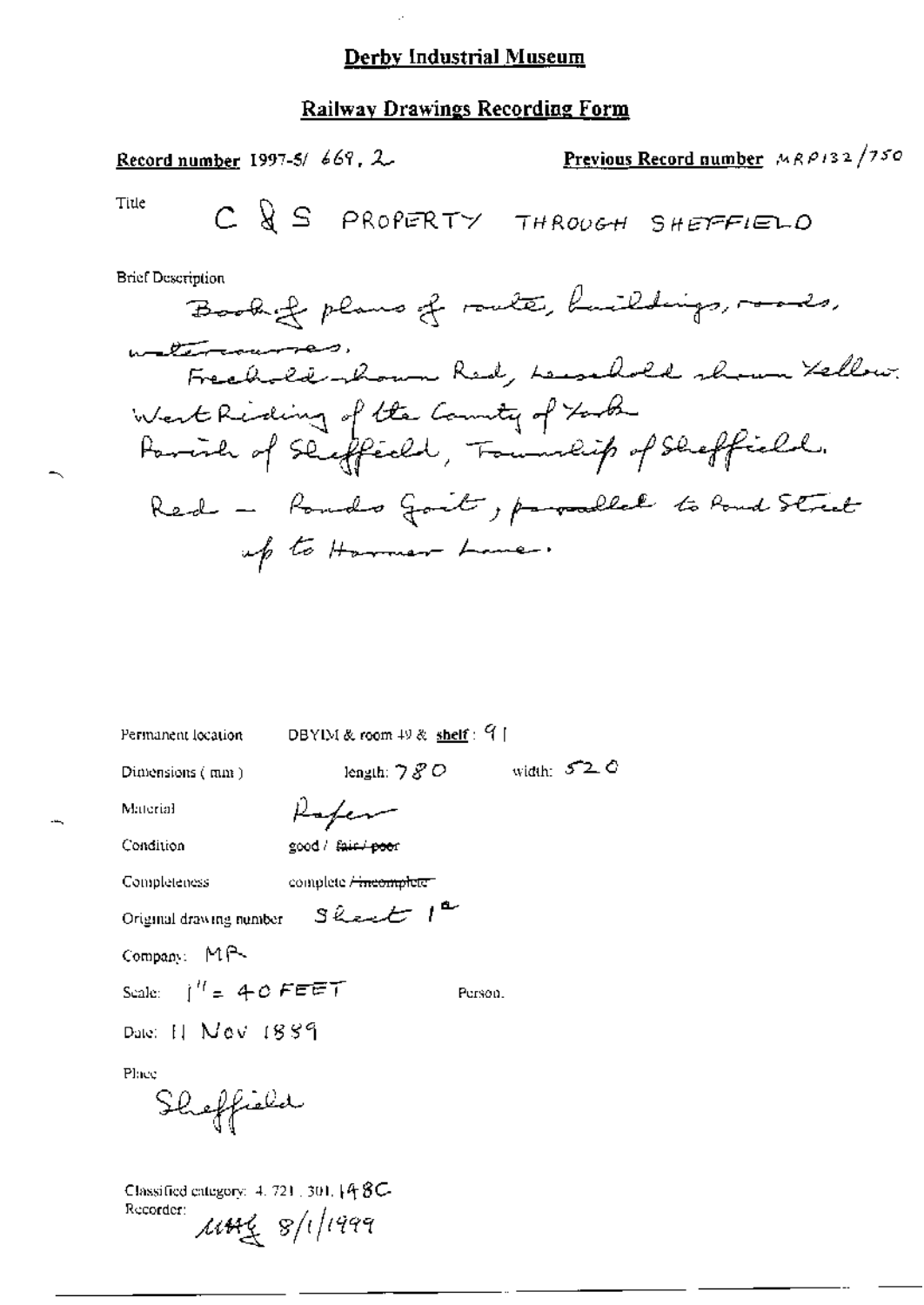#### **Railway Drawings Recording Form**

Previous Record number  $MRP/32/750$ **Record number** 1997-5/  $66$ , 3 Title  $C \bigotimes S$  PROPERTY THROOGH SHEFFIELD **Brief Description** Book of plans of route, buildings, roads, watercourses. Freshold kom Red, Leasehold shown Yellow. West Riding of the Country of York Particle of Sheffield, Transmittif of Sheffield. Red - Land adgreent to Sheaf Street, from contion to Newth sunstan.

Permanent location

DBYIM & room 49 & shelf. 9

Dimensions (mm)

length:  $780$  width:  $520$ 

Material

Condition

Rafen good / fair / poor

Sheet 2

Completeness complete / incomplete

Original drawing number

Company: MP

Scale:  $i'' = 40$  FEET

Person:

Date:  $11$  Nev  $1889$ 

Place.

Shoffield

Classified category, 4, 721, 301,  $[48 \text{ C}$ Recurder:  $14448/11999$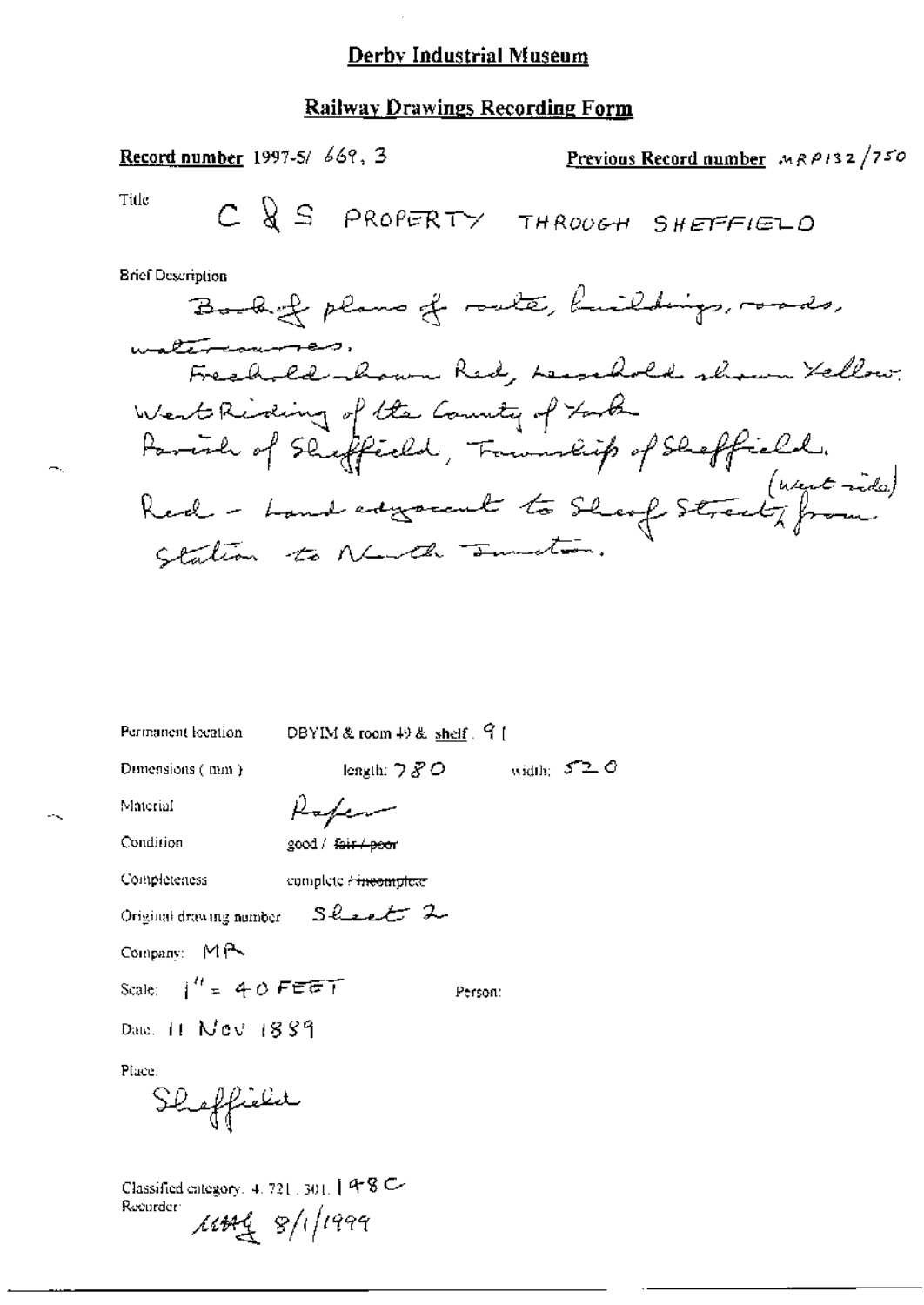# **Railway Drawings Recording Form**

Record number 1997-5/669, 4 Previous Record number  $M_R \rho / 32 / 750$ Tide  $C \bigvee S$  PROPERTY THROUGH SHEFFIELD

**Brief Description** 

Book of plans of route, huildings, roads, watercourses.<br>Frechold-hown Red, hearthold shown Yellow. West Riding of the Country of York Parish of Skeffeeld, Township of Skeffield. Mix of red & gellow from North Function passing over Gelbert Street, South Street, Anson Street, Lond Street, Duke Street Lane, Duke Street

| Permanent location       | DBYIM & room 49 & $shelf$ : 9                            |              |  |
|--------------------------|----------------------------------------------------------|--------------|--|
| Dimensions $($ mm $)$    | length: $780$                                            | width: $520$ |  |
| Material                 | Kafem                                                    |              |  |
| Condition                | good / f <del>air / poor</del>                           |              |  |
| Completeness             | complete <del>c incomplete</del> :                       |              |  |
|                          | Original drawing number $\mathcal{S}$ have $\mathcal{S}$ |              |  |
| Company: $M \rightarrow$ |                                                          |              |  |
| Scale: $1'' = 40$ Feet   |                                                          | Person:      |  |
| Date. 11 Nev 1889        |                                                          |              |  |
| Phre.<br>Sheffield       |                                                          |              |  |

Classified category: 4, 721, 301, 14 8 C Recurder:  $100498$  8/1/1999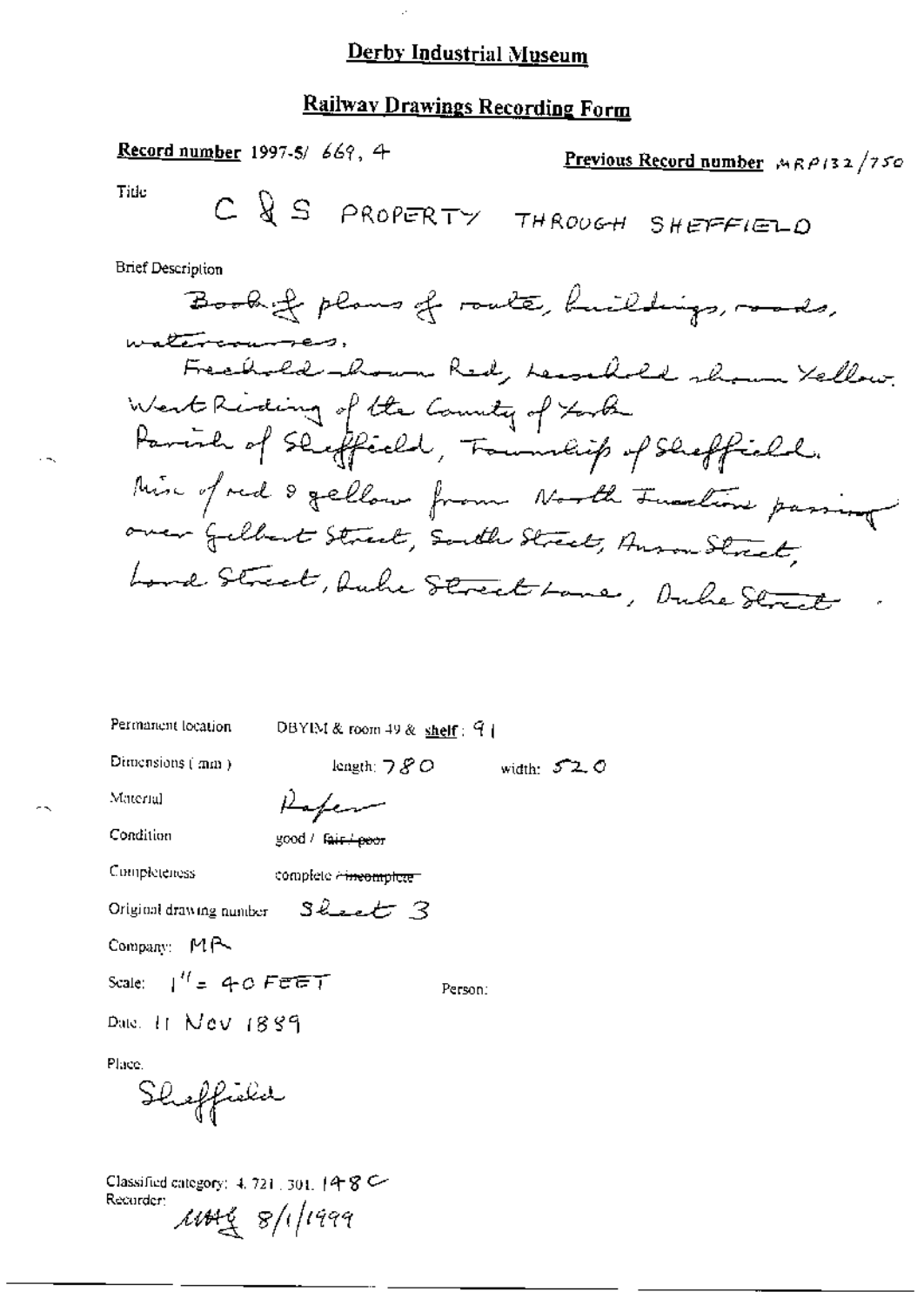### **Railway Drawings Recording Form**

Record number 1997-5/ 669, 5 Previous Record number  $MRP132/750$ Title  $C \bigvee S$  PROPERTY THROUGH SHEFFIELD **Brief Description** Book of plans of route, huildings, roads, watercourses, Freehold shown Red, Lessebold shown Kellow. West Riding of the Country of York Parish of Shepfield, Township of Sheffield. Red covering Rond Lone, Sheef Street, Shede Lane

| Permanent location.                                                                       | DBYIM & room $49$ & shelf: $9$ [                                          |              |
|-------------------------------------------------------------------------------------------|---------------------------------------------------------------------------|--------------|
| Dimensions $\langle$ mm $\rangle$                                                         | length: フ $\mathscr{S}\mathcal{O}$                                        | width: $520$ |
| Material                                                                                  | Kafem                                                                     |              |
| Condition                                                                                 | good / fair <del>/peo</del> r                                             |              |
| Completeness                                                                              | complete <del>- meomplete -</del>                                         |              |
|                                                                                           | Original drawing number $\mathcal{S}$ Level <sup>+</sup> $\mathcal{S}A$ . |              |
| Company: $M \rightarrow$                                                                  |                                                                           |              |
| Scale: $i'' = 40$ FEET                                                                    |                                                                           | Person:      |
| Date: 11 Nov 1889                                                                         |                                                                           |              |
| Place:<br>Shoffield                                                                       |                                                                           |              |
| Classified category: $4.72$ [ $.301$ ] $4\textdegree$ C<br>Recorder:<br>$\mu$ wg s/i/i999 |                                                                           |              |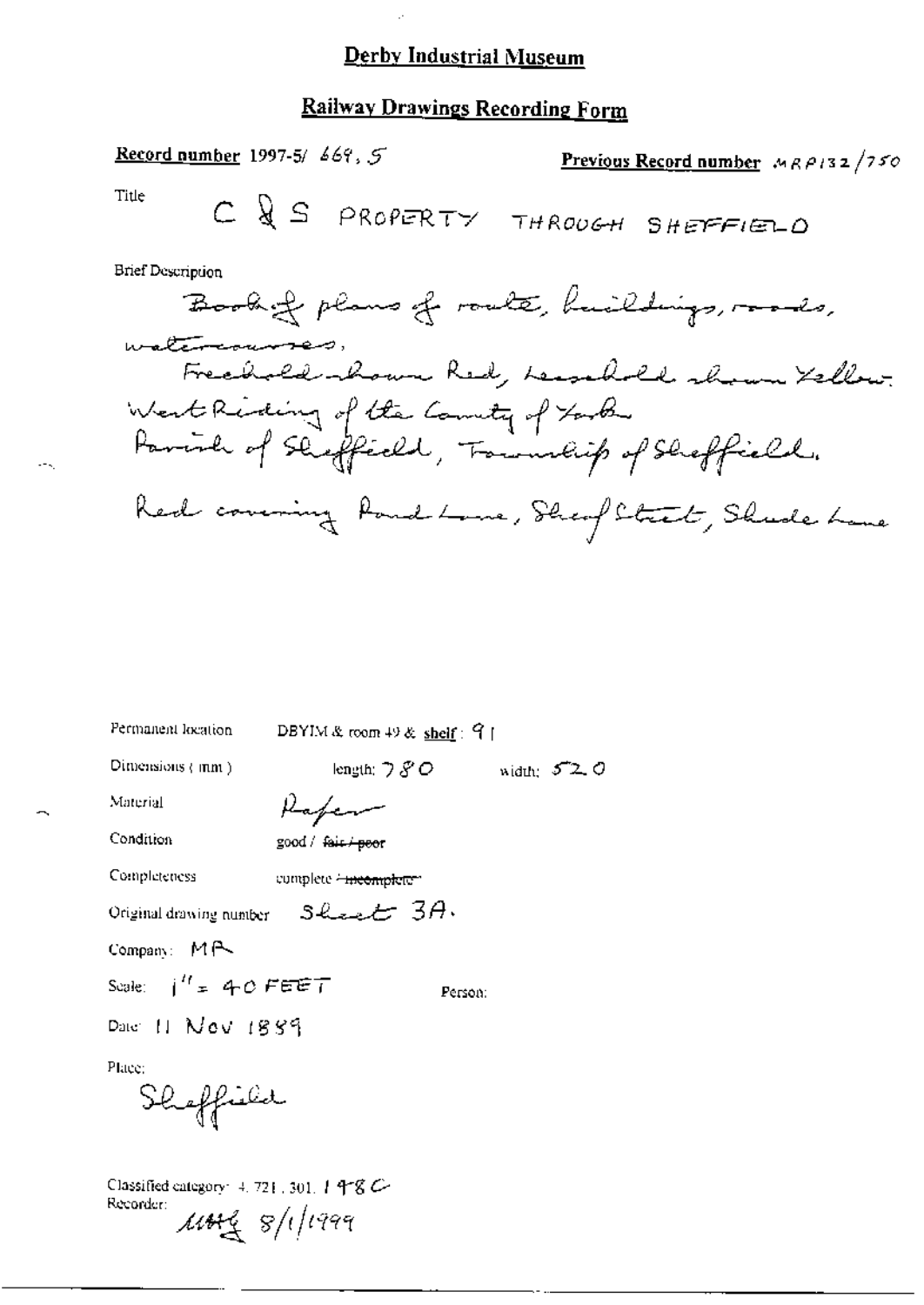### Railway Drawings Recording Form

Record number 1997-5/669, 6 Previous Record number  $MRP/32/750$ Title  $C \bigvee S$  PROPERTY THROUGH SHEFFIELD

**Brief Description** 

Book of plans of route, buildings, roads, waltrammes, Freehold shown Red, Lessell shown Yellow. West Riding of the Country of York Favoral of Sheffield, Township of Sheffield. Red ogellow from OukeStreet, High Street Lane, Band Street, New Street have, New Street, Broad Street, Old Street, Credit Road, Snow Hill,

Permanent location DBYIM & room 49 & shelf:  $91$ Dimensions (mm) length:  $780$ width:  $520$ Material Rafer Condition good / fair / poer Completeness complete <del>/ incomplete</del> : Sheet A Original drawing number  $Comparing M<sub>R</sub>$ Scale:  $1'' = 40$  FEET Person: Date 11  $Nov$   $1889$ Place. Shoffield

Classified entegory:  $4.721$ ,  $301$ ,  $148$  C Recorder:  $1444 \times 8/1/1999$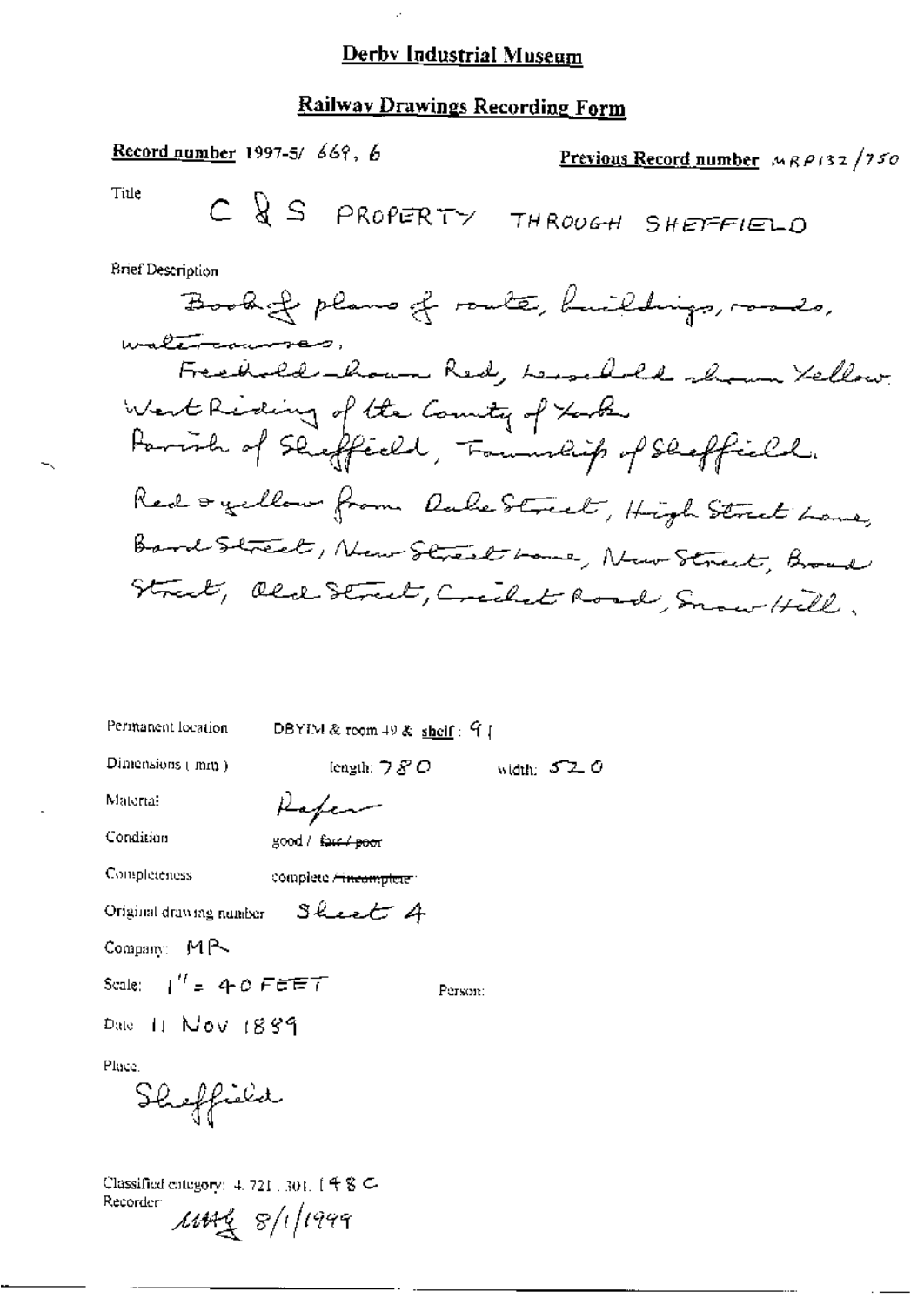$\mathbf{r}$ 

# Railway Drawings Recording Form

Record number 1997-5/669, 7 Previous Record number  $MRP132/750$ Title C & S PROPERTY THROOGH SHEFFIELD

**Brief Description** 

| Permanent location       | DBYIM & room 49 & shelf: 91                                         |
|--------------------------|---------------------------------------------------------------------|
| Dimensions $\{mm\}$      | <i>860</i><br>Genyth<br>ک€ ق<br>width: $\epsilon$                   |
| Material                 | <del>Keepers</del> Tracingfobric                                    |
| Condition                | good / fair / peor                                                  |
| Completeness             | complete <del>/ incomplete</del> -                                  |
|                          | Original drawing number $\quad$ Shows $\epsilon$ $\pm$ $4$ $\theta$ |
| Company, $M \rightarrow$ |                                                                     |
| Scale: $i'' = 40$ FEET   | Person:                                                             |
| Date. $H$ $Nov$ $1889$   |                                                                     |
| Dhuasa a                 |                                                                     |

Place:

Sheffield

Classified category: 4, 721, 301,  $(4 \, 8 \, \text{C})$ Recorder:  $\mu$ 

÷ч,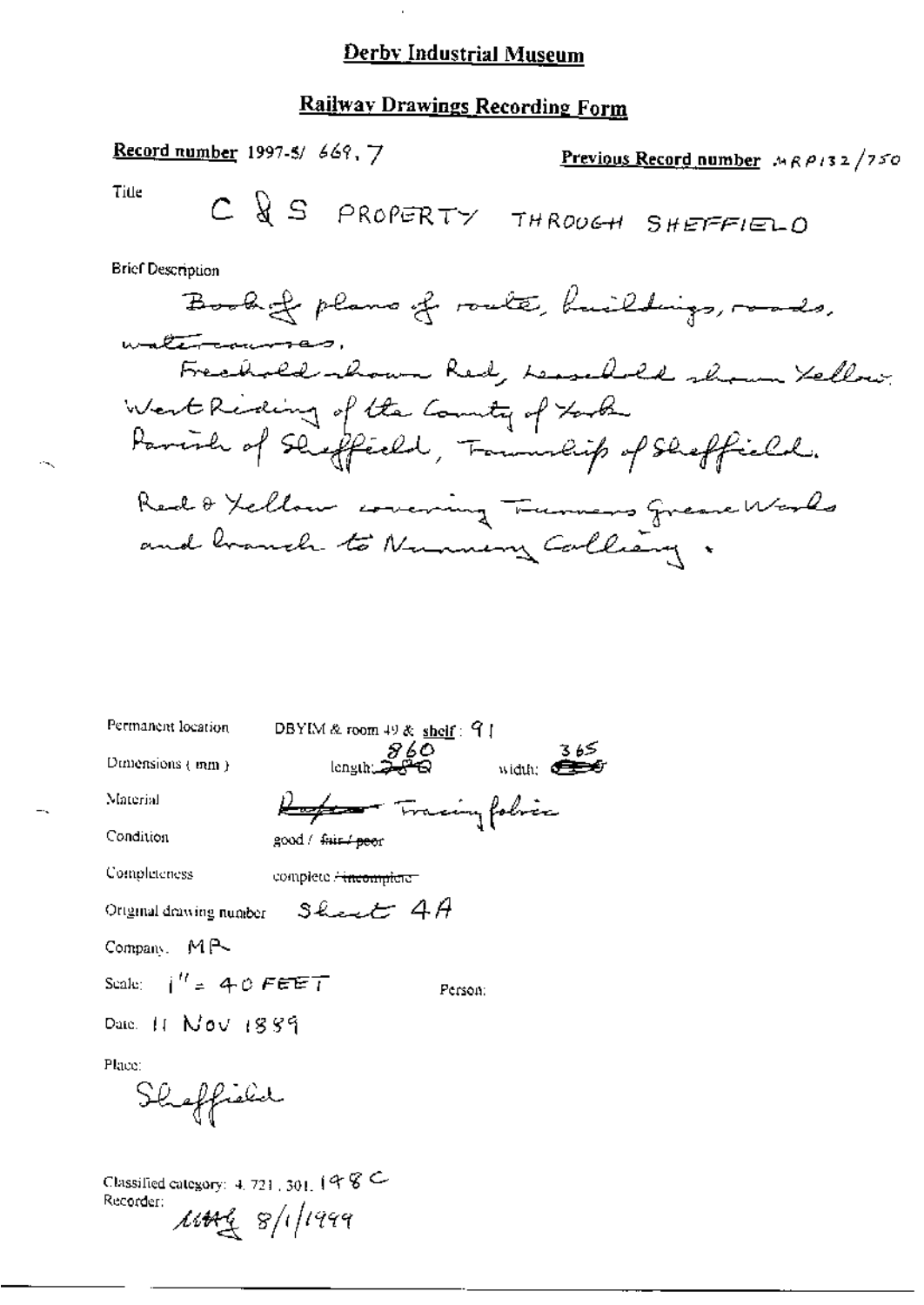# Railway Drawings Recording Form

Record number 1997-5/669, 8 Previous Record number MRP132/750 Title  $C \bigotimes S$  PROPERTY THROUGH SHEFFIELD **Brief Description** Book of plans of route, huildings, roads, watercourses. Freehold kom Red, Lessehold shown Yellow. West Riding of the County of took Parish of Shiffeeld, Famuship of Sheffield. Red & Yellow at Creeket Road.

Permanent location DBYIM & room 49 & shelf:  $91$ 

Dimensions (mm)

length:  $780$ width:  $520$ 

Material

Rafer

Condition

good / faut / poor

Sheet 5

Completeness complete <del>/ incomplete</del>

Original drawing number

Company MR

Scale:  $1'' = 40$  FEET

Person:

Date:  $11$  Nev  $1889$ 

Place.

Shoffield

Classified category:  $4, 721, 301$  |  $48$  C-Recorder:  $1444 \times 8/1/1999$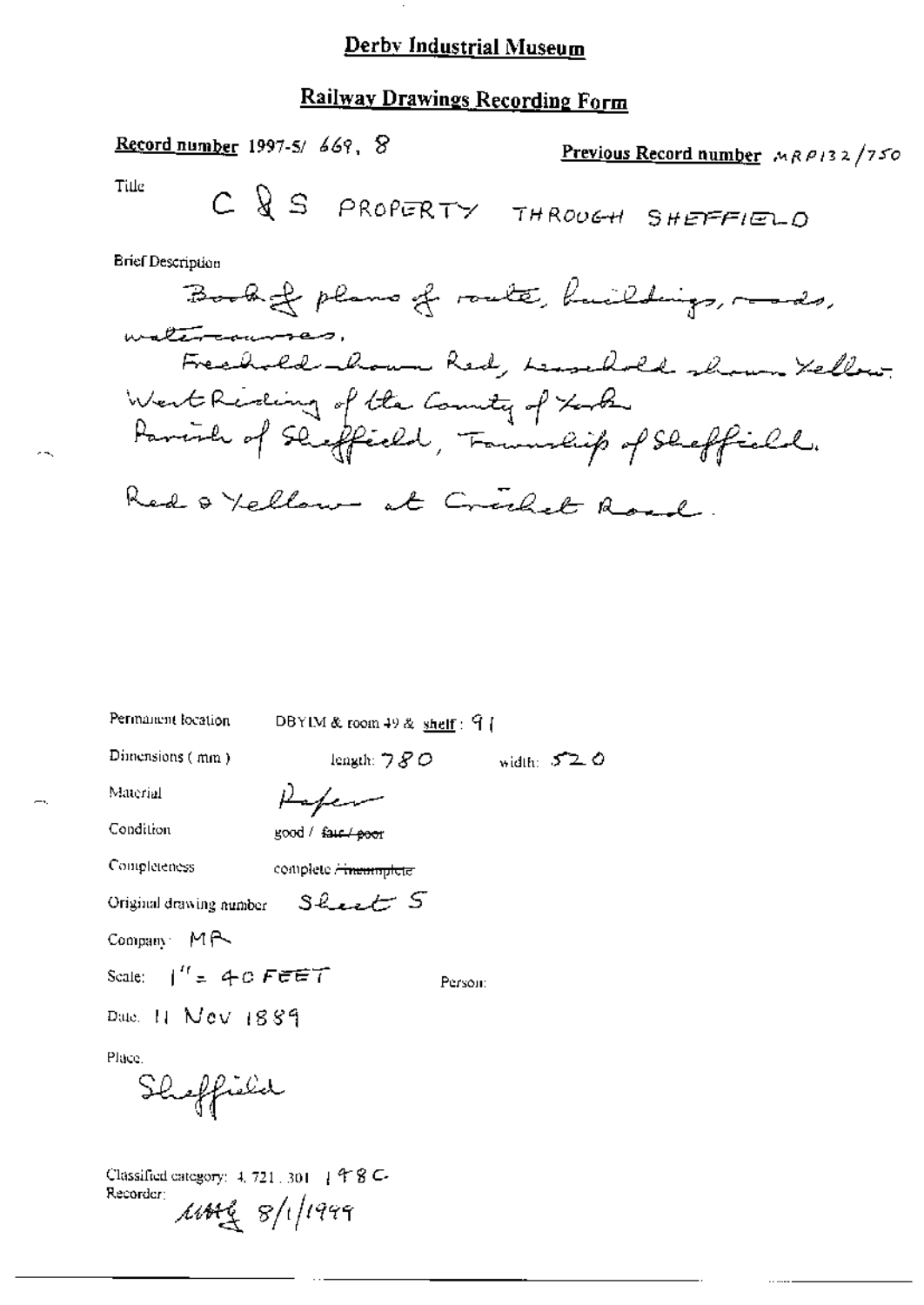### Railway Drawings Recording Form

Record number 1997-5/669, 9 Previous Record number  $MRT/150$ Title  $C \bigotimes S$  PROPERTY THROUGH SHEFFIELD **Brief Description** Book of plans of route, huildings, roads, watercourses. Freehold shown Red, Leasehold shown Yellow. West Riding of the County of York Parish of Sheffield, Township of Sheffield. Red & Yellow at Sheffield & Timber Canal, Canal Street, Surrex Street, Effingham Road.

| Permanent lecation                                                                                               | DBYIM & room $49$ & shelf $9$      |                |
|------------------------------------------------------------------------------------------------------------------|------------------------------------|----------------|
| Dimensions (mm)                                                                                                  | length: $780$                      | width: $572.0$ |
| Material                                                                                                         | Kaper                              |                |
| Condition                                                                                                        | good / fair <del>/ poor</del>      |                |
| Completeness                                                                                                     | complete <del>/ incomplete -</del> |                |
| Original drawing number $\Box$ Level $\epsilon$                                                                  |                                    |                |
| Company $M \rightarrow$                                                                                          |                                    |                |
| Scale: $1'' = 40$ FEET                                                                                           | Person:                            |                |
| Date: $\pm$ Nev $+889$                                                                                           |                                    |                |
| Place.<br>Sheffield                                                                                              |                                    |                |
| Classified category: 4, 721, 301, $148C$<br>Recorder:<br>$\frac{1}{4}$ $\frac{1}{4}$ $\frac{1}{4}$ $\frac{1}{4}$ |                                    |                |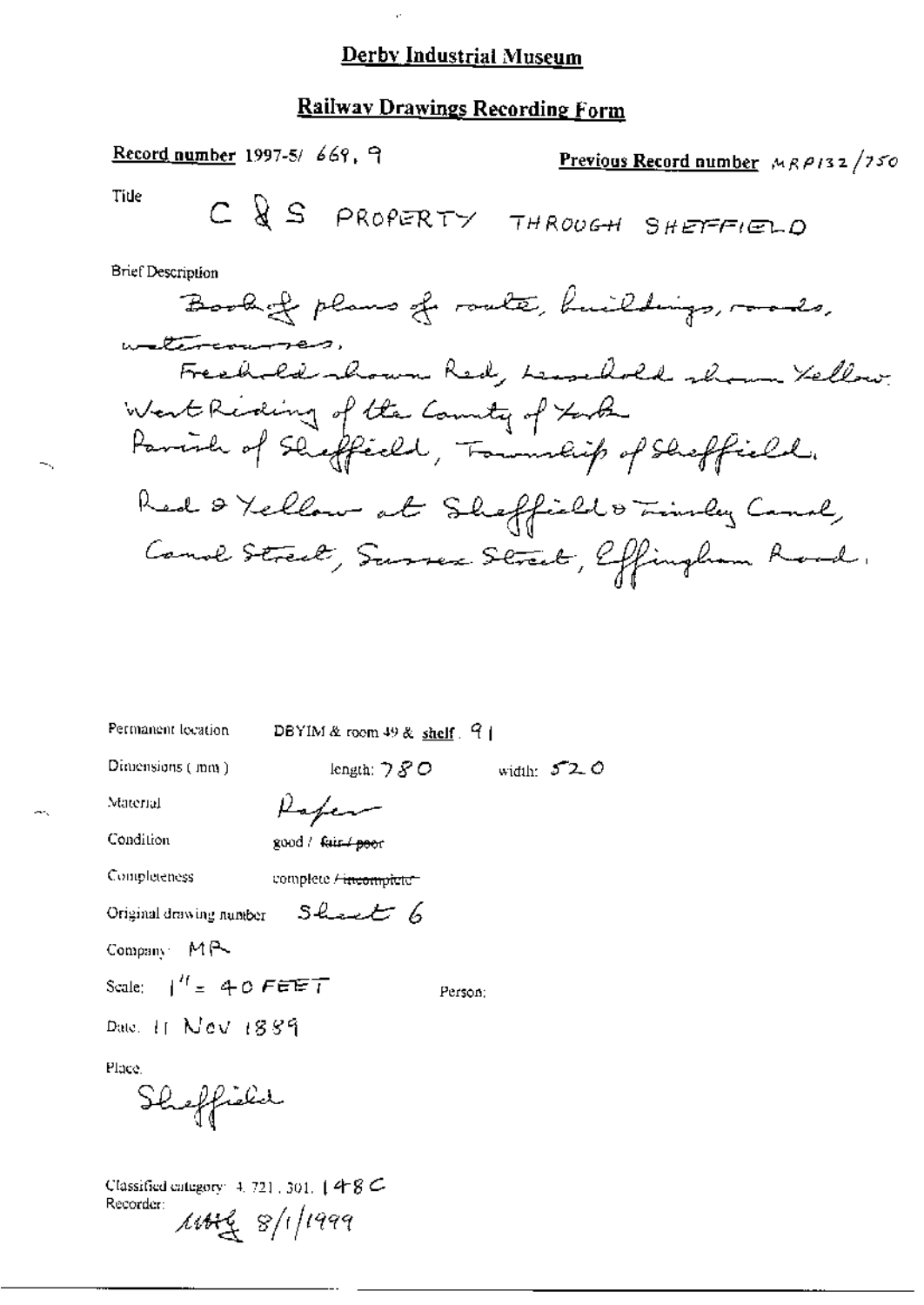$\mathcal{L}$ 

# Railway Drawings Recording Form

Record number 1997-5/669, 10 Previous Record number MRP132/750 Title C & S PROPERTY THROUGH SHEFFIELD **Brief Description** À.

| Permanent location                          | DBYIM & room 49 & shelf: $91$                            |              |
|---------------------------------------------|----------------------------------------------------------|--------------|
| Dimensions (mm)                             | length: $780$                                            | width: $520$ |
| Material                                    | Kafem                                                    |              |
| Condition                                   | good / fair / poor                                       |              |
| Completeness                                | complete <del>/ incomplete</del> :                       |              |
|                                             | Original drawing number $\Box$ Lee $\tau$ $\overline{Z}$ |              |
| Company: MA                                 |                                                          |              |
| Scale: $\int_{0}^{H}$ = 40 FEET             |                                                          | Person:      |
| Date: $11$ $Nov$ $1839$                     |                                                          |              |
| Place:                                      |                                                          |              |
| Shaffield                                   |                                                          |              |
|                                             |                                                          |              |
| Classified category: $4.721 \pm 301.148$ C- |                                                          |              |
| Recorder:<br>$\mu$ ung s/i/1999             |                                                          |              |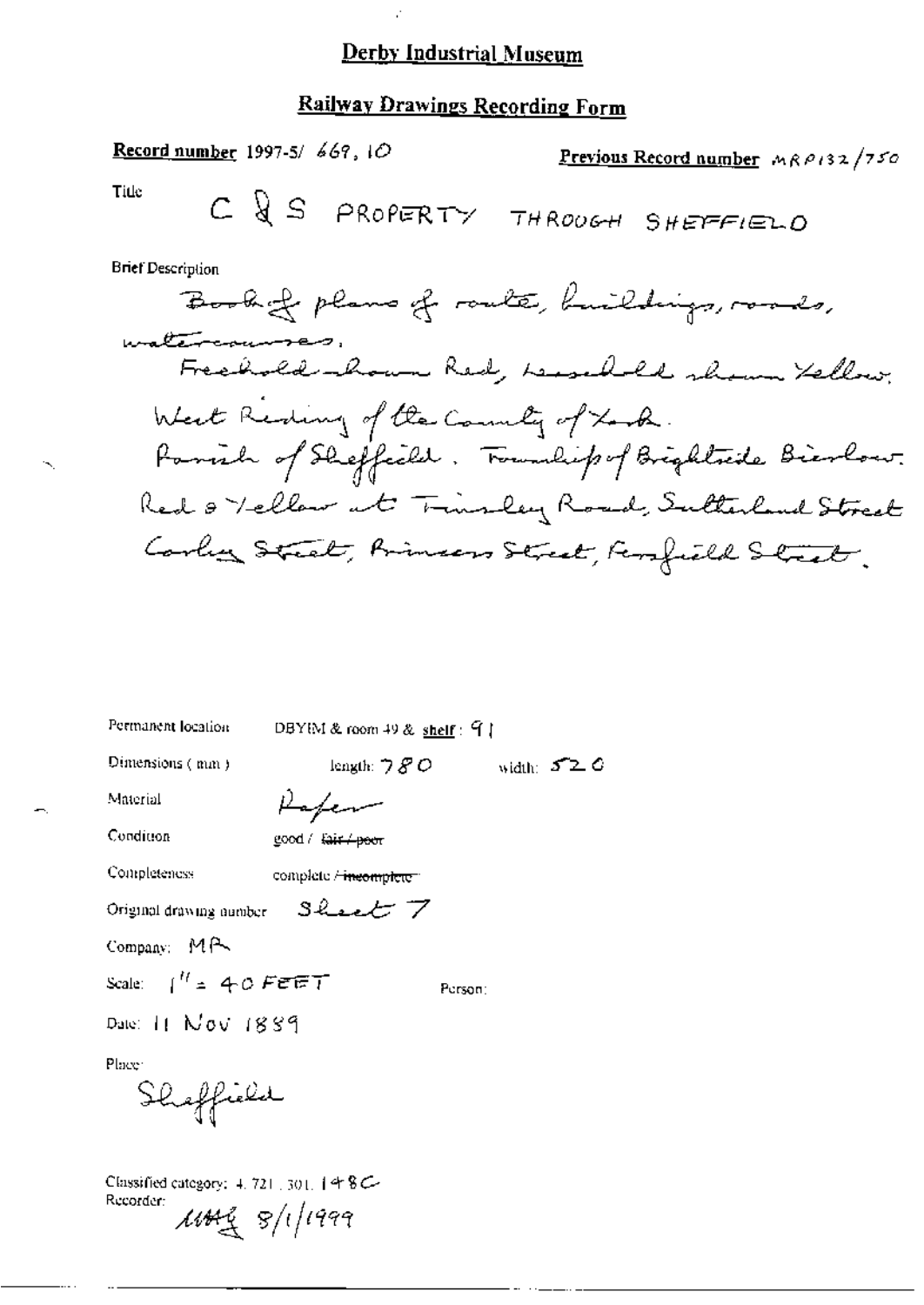$\cdot$ 

# Railway Drawings Recording Form

| <b>Record number 1997-5/ 669, 11</b> |  |  | Previous Record number $MRT/750$             |
|--------------------------------------|--|--|----------------------------------------------|
| Title                                |  |  | $C \bigotimes S$ PROPERTY THROUGH SHEPFFIELD |

**Brief Description** 

∸.

÷.

| Permanent location                      | DBYIM&room 49& shelf 9             |               |
|-----------------------------------------|------------------------------------|---------------|
| Dimensions $(mn)$                       | length: $780$                      | width: $57-0$ |
| Material                                | Kafer                              |               |
| Condition                               | good / fair + peer                 |               |
| Completeness                            | complete <del>/ incomplete</del> : |               |
| Original drawing number $S$ heart $S$   |                                    |               |
| Company: MR                             |                                    |               |
| Scale: $1'' = 40$ FEET                  | Person:                            |               |
| Date: $H$ $N$ ev $1889$                 |                                    |               |
| Place:                                  |                                    |               |
| Sheffield                               |                                    |               |
| Classified entegory: $4, 721, 301, 198$ |                                    |               |

Recorder:  $\mu$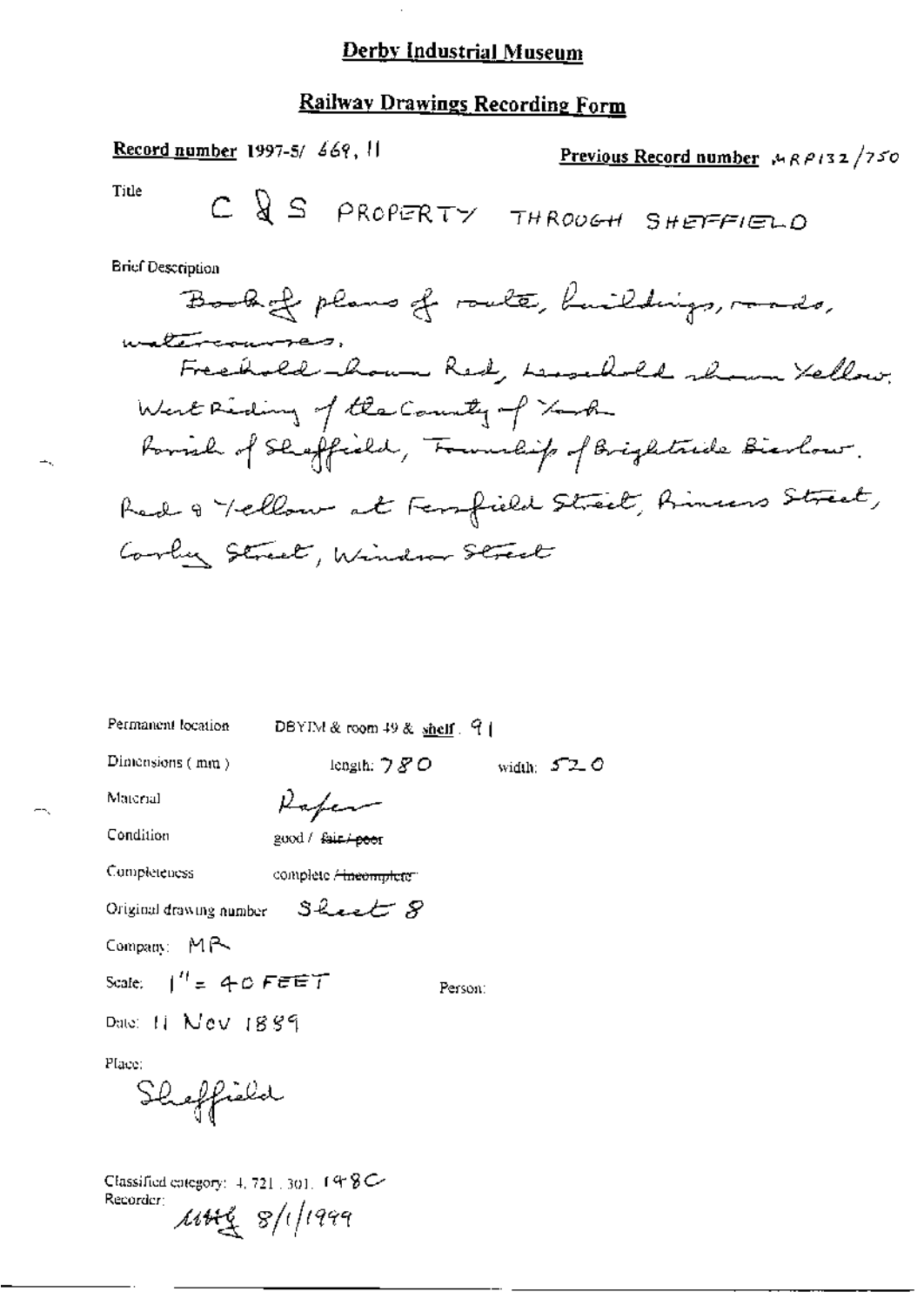## **Railway Drawings Recording Form**

$$
\underline{\text{Record number}} 1997-5/669.12.
$$

Previous Record number 
$$
\mu R P_{132}/250
$$

Title

$$
\begin{array}{cc}\n\text{PROPERTIES} & \text{AT} \\
\text{SHEFFIGLO}\n\end{array}
$$

**Brief Description** 

| Permanent location                | DBYIM & room 49 & shelf: $7/$  |              |
|-----------------------------------|--------------------------------|--------------|
| Dimensions (mm)                   | length: $780$                  | width: $520$ |
| Material                          | <b>Pofer</b><br>good/fair/poor |              |
| Condition                         |                                |              |
| Completeness                      | complete / incomplete          |              |
| Original drawing number Sheet 3   |                                |              |
| Company: MR                       |                                |              |
| Scale: $\int^R = 40$ F E E T      |                                | Person:      |
| Date: $12$ $\sim$ $\omega$ $1899$ |                                |              |
|                                   |                                |              |

Place:

÷.

Sheffield

Classified category: 4, 721, 301, 48 Recorder:

 $10028/1999$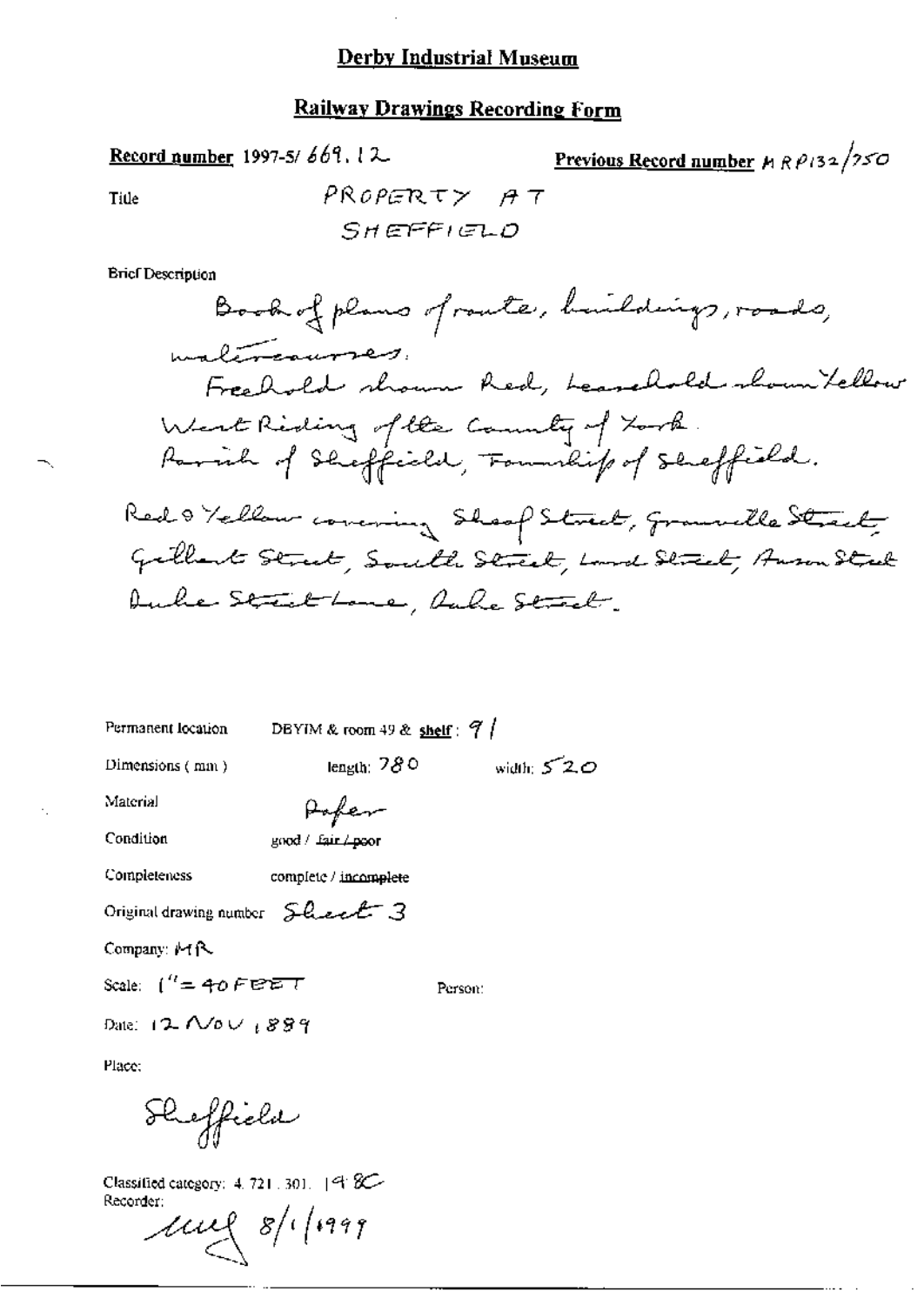### **Railway Drawings Recording Form**

Record number 1997-5/669.13

<u>Previous Record number</u>  $M \, R \, \rho_1$ 32/750

Title

$$
\begin{array}{cc}\n\text{PROPERTIES} & \text{AT} \\
\text{SHEFFIGLO}\n\end{array}
$$

**Brief Description** 

Permanent location

DBYIM & room 49 & shelf:  $9$  | length:  $780$  width:  $520$ 

Person:

Dimensions (mm)

Pofer

Condition

Material

 $\ddotsc$ 

good / fair Loeer

Completeness complete / incomplete

Original drawing number  $SL$  ext  $3A$ 

Company: i-t {\

Scale:  $1' = 40$  FEET

Date:  $2$  Nov 1889

Place:

Sheffield

Classified category:  $4.721,301,1998$ Recorder:

 $\mu$  8/1/1999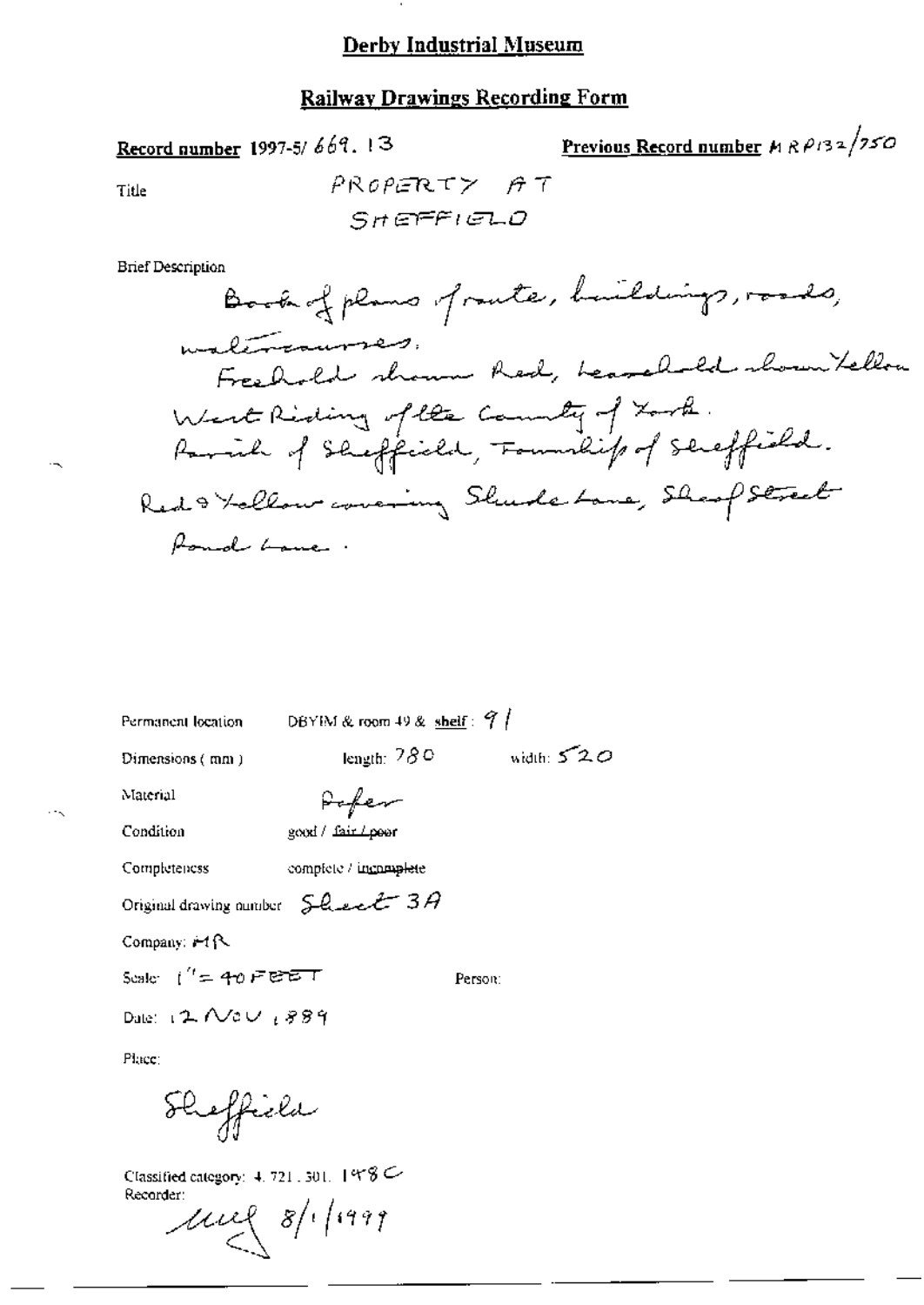### **Railway Drawings Recording Form**

Record number 1997-5/669.15

<u>Previous Record number</u>  $A \wedge \frac{\beta_1}{3} \times \frac{1}{\sqrt{5}}$ 

Title

**Brief Description** 

| ermanent lacation. | DEVIS A |
|--------------------|---------|

Permanent location DBYIM & room 49 & shelf :  $\frac{9}{4}$ 

length:  $780$  width:  $520$ 

Dimensions (mm)

Paper

Condition

Material

good / fair / poor

Completeness

complete / mcomplete

Original drawing number 5 heart 5

Company: MR

Scale:  $\int_0^R = 40$  FEET

Person:

Date: 12 Nev 1889

Place:

Sheffield

Classified category:  $4, 721, 301, 199$ Recorder:

 $\mu$  8/1/1997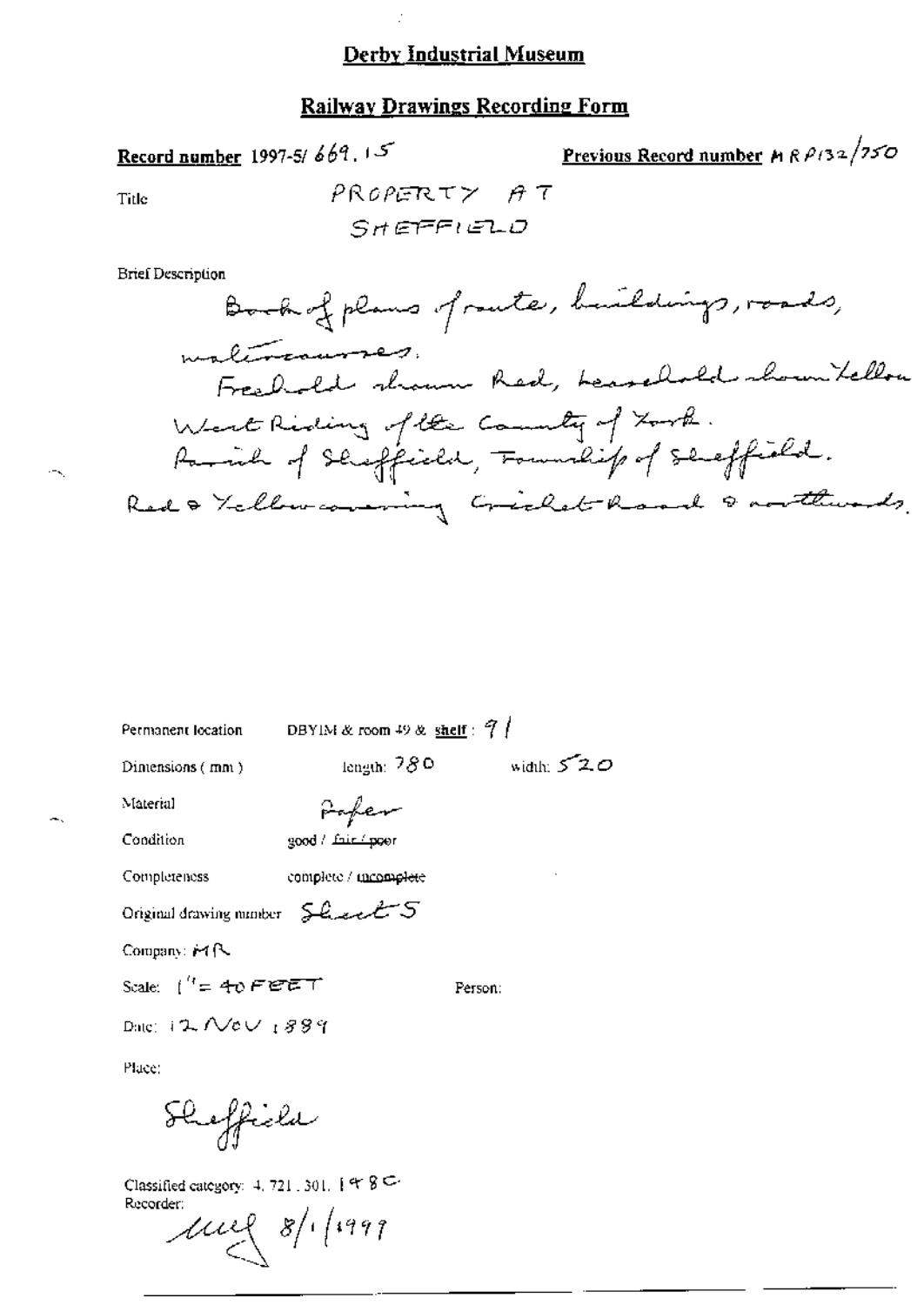$\mathcal{I}$ 

Record number 1997-5/669.14

Title

 $\cdot$   $\sim$ 

 $\sim$ 

### **Railway Drawings Recording Form**

 $PROPERTZ \tAT$ 

Previous Record number  $MRP/32/250$ 

| SHEFFIELD                                                                          |
|------------------------------------------------------------------------------------|
| Brief Description<br>Book of plans of raute, buildings, roads,                     |
| malerennment.<br>Freehold shown Red, Leavelold shown tellow                        |
| West Reding of the Country of Look.<br>Parade of Sheffield, Familiep of Shaffield. |
| Red & Yellow covering Ouke Street, Grown Alley Lone,                               |
| High Street Lame, Band Street, New Street Lawe,                                    |
| New Street, Broad Street, Old Street,                                              |
| Greckel Road, Snow Hell.                                                           |
|                                                                                    |
| DBYIM & room $49$ & shelf: $7/$<br>Permanent location                              |
| width: $520$<br>iength: $780$<br>Dimensions $(mn)$                                 |
| Material<br>Fefer                                                                  |
| Condition<br>good / fair / poor                                                    |
| complete / incomplete<br>Completeness                                              |
| Original drawing number $SL$ and $4$                                               |
| Company: #1 [ \                                                                    |
| Scale: ("= 4ಾ೦೯೮೯೯<br>Person:                                                      |
| Date: $12$ Nov $1889$                                                              |

Place:

Sheffiche

Classified category:  $4, 721, 301, 199$  C Recorder:

 $\mu$   $\approx$  8/1/1997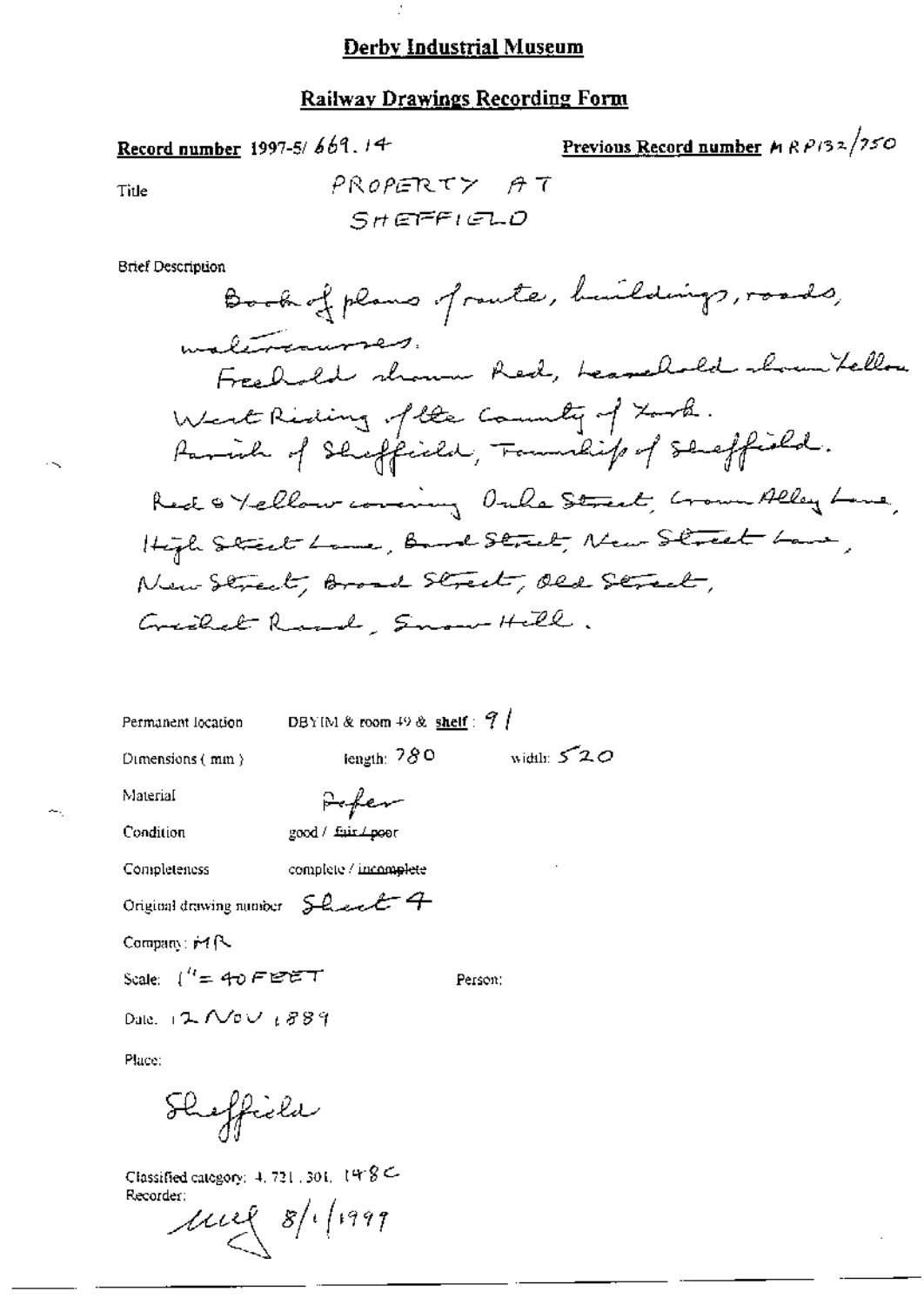Í,

### **Railway Drawings Recording Form**

PROPERTY AT

Previous Record number  $H R P 132/250$ 

Permanent location

DBYIM & room 49 & shelf:  $9/$ 

length:  $780$  width:  $520$ 

Person:

Dimensions (mm)

Fofer

Condition

Material

good / fair / poor

complete / incomplete Completeness

Original drawing number Sheet 6

Record number 1997-5/669.16

Title

 $\mathcal{L} = \mathcal{L}$ 

Company: F4 R-

Scale:  $\int_0^T = 40$  FEET

Date: 12 Nov 1889

Place.

Sheffield

Classified category: 4, 721, 301,  $448$ Recorder:

 $\mu$   $\approx$  8/1/1999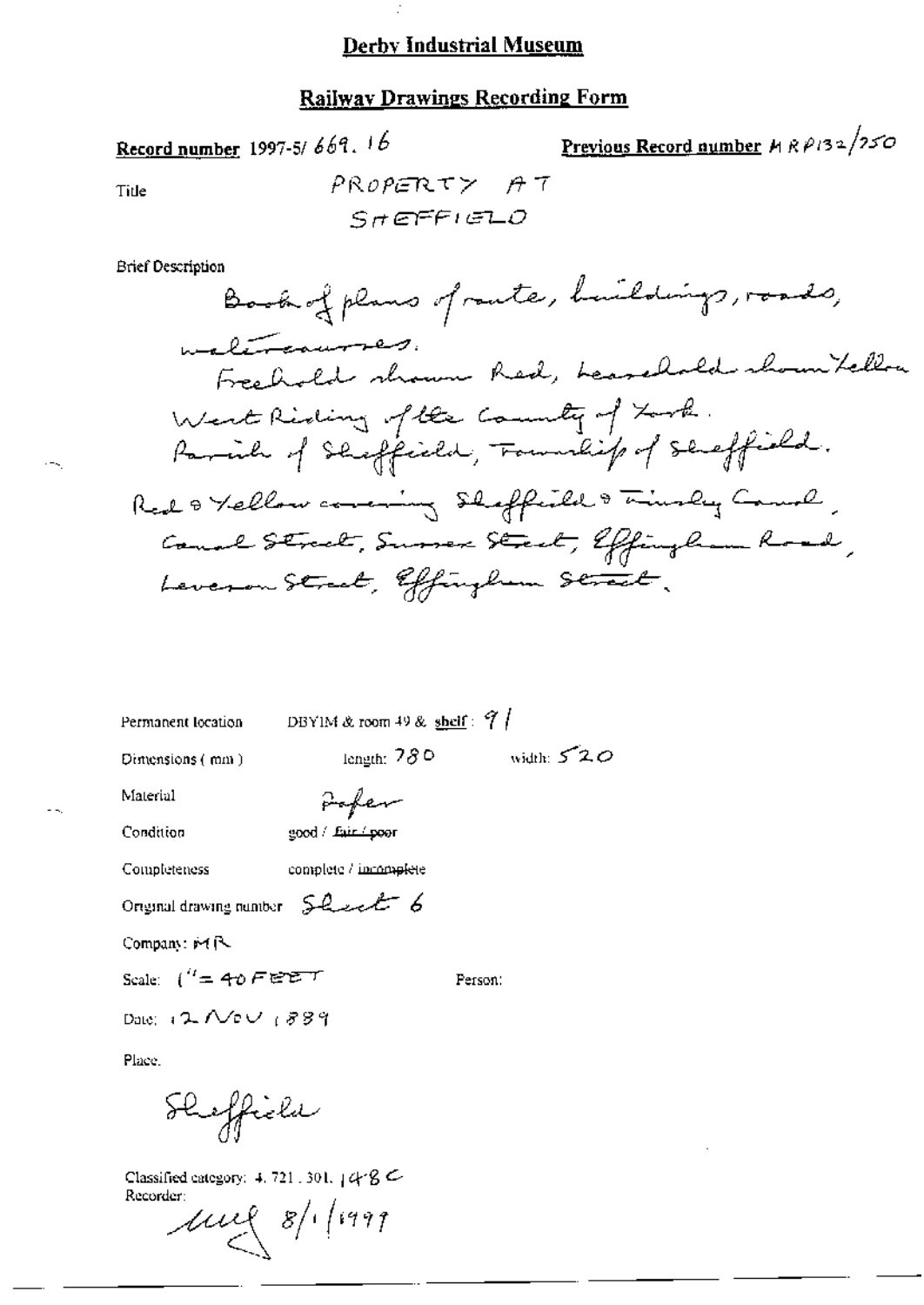## **Railway Drawings Recording Form**

Record number 1997-5/669.17

$$
\frac{\text{Previous Record number}}{\text{M R P}}/32/250
$$

پر

Title

 $\sim 75\%$ 

**Brief Description** 

| Permanent location                                                                                                                                                                                                                                                                                                                                                                                                                                                                                                                                                                                                                                                                                                                                                                                                                                                                                                                                                                                                                                                                                               | DBYIM & room 49 & shelf: 9 |            |
|------------------------------------------------------------------------------------------------------------------------------------------------------------------------------------------------------------------------------------------------------------------------------------------------------------------------------------------------------------------------------------------------------------------------------------------------------------------------------------------------------------------------------------------------------------------------------------------------------------------------------------------------------------------------------------------------------------------------------------------------------------------------------------------------------------------------------------------------------------------------------------------------------------------------------------------------------------------------------------------------------------------------------------------------------------------------------------------------------------------|----------------------------|------------|
| Dimensions (mm)                                                                                                                                                                                                                                                                                                                                                                                                                                                                                                                                                                                                                                                                                                                                                                                                                                                                                                                                                                                                                                                                                                  | length: 780                | width: 520 |
| Material                                                                                                                                                                                                                                                                                                                                                                                                                                                                                                                                                                                                                                                                                                                                                                                                                                                                                                                                                                                                                                                                                                         | $\rho_{\text{o-ferm-1}}$   |            |
| Condition                                                                                                                                                                                                                                                                                                                                                                                                                                                                                                                                                                                                                                                                                                                                                                                                                                                                                                                                                                                                                                                                                                        | good / fair / poor         |            |
| Completeness                                                                                                                                                                                                                                                                                                                                                                                                                                                                                                                                                                                                                                                                                                                                                                                                                                                                                                                                                                                                                                                                                                     | complete / incomplete      |            |
| Original drawing number $\sum_{i=1}^{n} \text{log}(\sum_{i=1}^{n} \text{ log}(\sum_{i=1}^{n} \text{ log}(\sum_{i=1}^{n} \text{ log}(\sum_{i=1}^{n} \text{ log}(\sum_{i=1}^{n} \text{ log}(\sum_{i=1}^{n} \text{ log}(\sum_{i=1}^{n} \text{ log}(\sum_{i=1}^{n} \text{ log}(\sum_{i=1}^{n} \text{ log}(\sum_{i=1}^{n} \text{ log}(\sum_{i=1}^{n} \text{ log}(\sum_{i=1}^{n} \text{ log}(\sum_{i=1}^{n} \text{ log}(\sum_{i=1}^{n} \text{ log}(\sum_{i=1}^{n} \text{ log}(\sum_{i=1}^{n} \text{ log}(\sum_{i=1}^{n} \text{ log}(\sum_{i=1}^{n} \text{ log}(\sum_{i=1}^{n} \text{ log}(\sum_{i=1}^{n} \text{ log}(\sum_{i=1}^{n} \text{ log}(\sum_{i=1}^{n} \text{ log}(\sum_{i=1}^{n} \text{ log}(\sum_{i=1}^{n} \text{ log}(\sum_{i=1}^{n} \text{ log}(\sum_{i=1}^{n} \text{ log}(\sum_{i=1}^{n} \text{ log}(\sum_{i=1}^{n} \text{ log}(\sum_{i=1}^{n} \text{ log}(\sum_{i=1}^{n} \text{ log}(\sum_{i=1}^{n} \text{ log}(\sum_{i=1}^{n} \text{ log}(\sum_{i=1}^{n} \text{ log}(\sum_{i=1}^{n} \text{ log}(\sum_{i=1}^{n} \text{ log}(\sum_{i=1}^{n} \text{ log}(\sum_{i=1}^{n} \text{ log}(\sum_{i=1}^{n} \text{$ |                            |            |

Company, #41

Scale:  $1'' = 40$   $F$   $F$  $F$  $T$ 

Person:

Date:  $12$  Nov  $1899$ 

Place:

Sheffich

Classified category:  $4.721.301.148 \text{ C}$ Recorder:

 $\mu$ uel 8/1/1999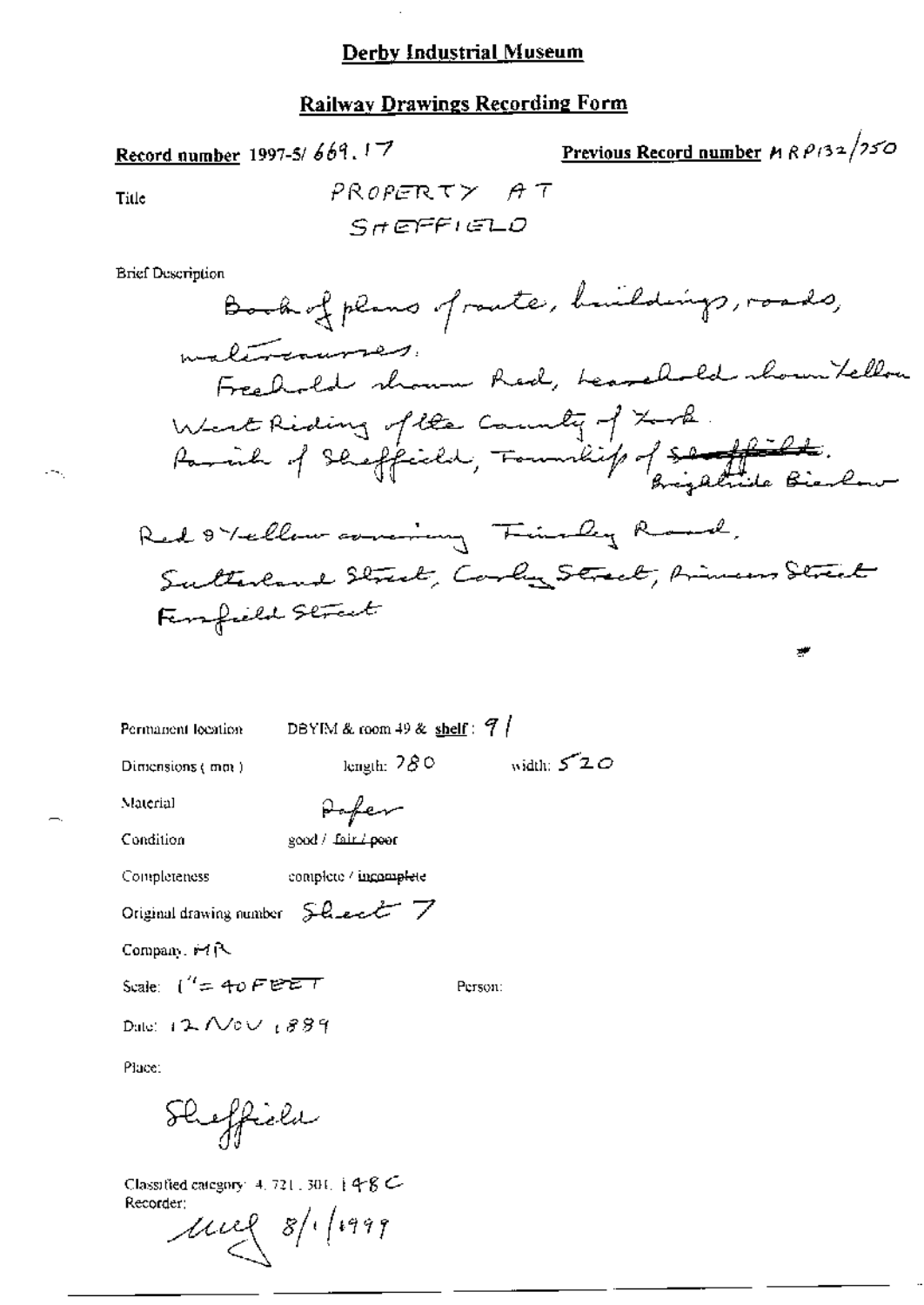### **Railway Drawings Recording Form**

Record number 1997-5/669, 18

Previous Record number 
$$
\mu R \rho / 32 / 250
$$

Title

**Brief Description** 

DBYIM & room 49 & shelf:  $7/$ Permanent location width:  $520$ length: 780 Dimensions (mm) Arfer Material

Condition

good / fair / poor

Completeness

complete / incomplete

Original drawing number  $\mathcal G$  and  $\mathcal S$ 

Company: #1R

Scale:  $\int_{0}^{T}$ = 40 FEET

Person:

Date:  $12$  Nov  $1889$ 

Place<sup>-</sup>

Sheffield

Classified category:  $4, 721, 301, 498$  C-Recorder:

 $\mu$ ug 8/1/1999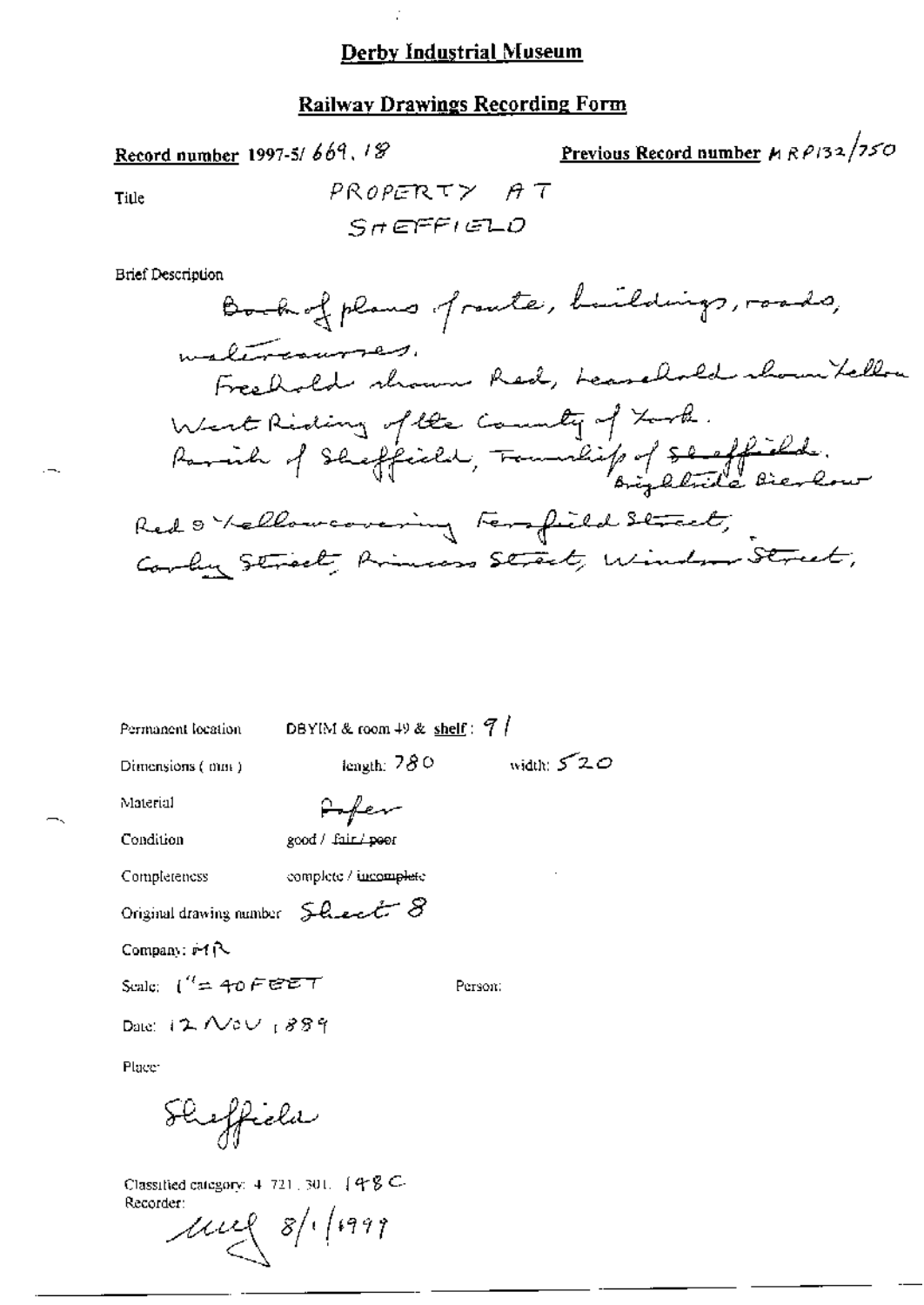# Record number 1997-5/810

Previous Record number  $H \otimes P$ 132/ $S$ 93

Title

**Brief Description** 

Not required

Section showing road lowering proposed in vicinity of Sheaf View Street

| Permanent location                           | DBYIM & room 49 & shelf: $77$ |               |              |
|----------------------------------------------|-------------------------------|---------------|--------------|
| Dimensions (mm)                              |                               | length: $765$ | width: $560$ |
| Material                                     | Peper                         |               |              |
| Condition                                    | good / fair / poor            |               |              |
| Completeness                                 | complete / incomplete         |               |              |
| Original drawing number                      |                               |               |              |
| Company. $\mathsf{M} \rightarrow \mathsf{C}$ |                               |               |              |
| Scale:                                       |                               | Person:       |              |
| Date:                                        |                               |               |              |
| Place:                                       |                               |               |              |

Duffield

\_\_.\_. : \_ . . . . *. . . . . . . .* 

Classified category: 4, 721, 301,  $148C$ Recorder:  $UM 23/7/1999$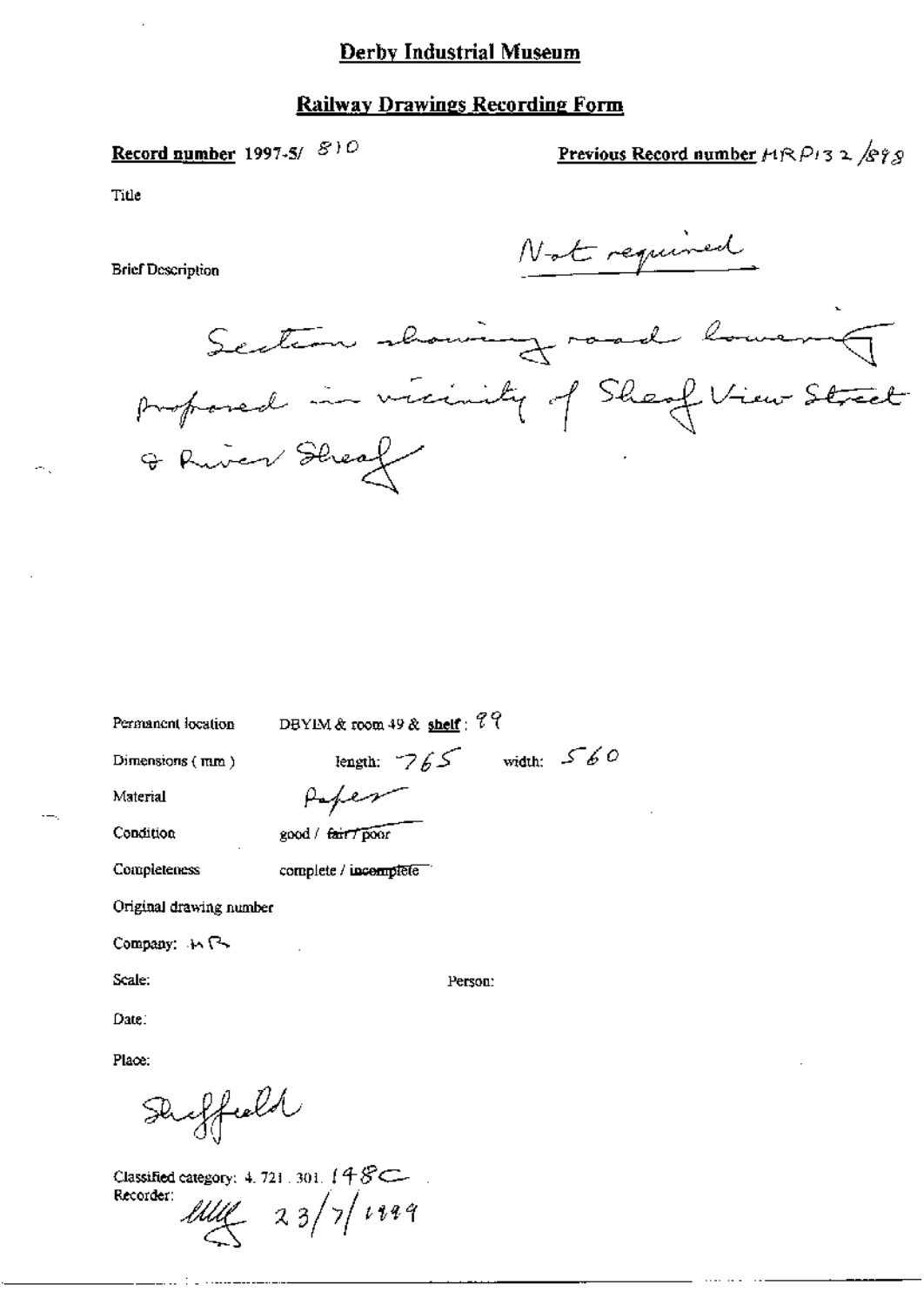Previous Record number  $MRP/3 \geq \sqrt{24}$ Record number 1997-5/77.1  $M \cdot R$ Title Shaffield Station Remodelling. **Brief Description** Ream of tracks at the routh end of Shaffeeld Slation showing existing lines in blue, new lines in red & temporary lines in green,

| Permanent location                  | DBYIM & room 49 & shelf: $\sqrt{ }$                                       |              |
|-------------------------------------|---------------------------------------------------------------------------|--------------|
| Dimensions $(mm)$                   | length: $\mathcal{\beta} \mathcal{\mathcal{Z}}$ - $\mathcal{\mathcal{S}}$ | width: $570$ |
| Material                            | Vapen                                                                     |              |
| Condition                           | good/fair/poor Crattles                                                   |              |
| Completeness                        | complete / incomplete                                                     |              |
| Original drawing number $N_{\pm}$ ( |                                                                           | , 696        |
| Company: MR                         |                                                                           |              |
| Scale: $i'' = +(-66)$               | Person:                                                                   |              |
| Date: $\frac{1}{2}$ anne 26, 1909   |                                                                           |              |
|                                     |                                                                           |              |

Place:

Sheffuld

Classified category: 4, 721, 301, 19 - 8 -Recorder: Mul 8/a/1997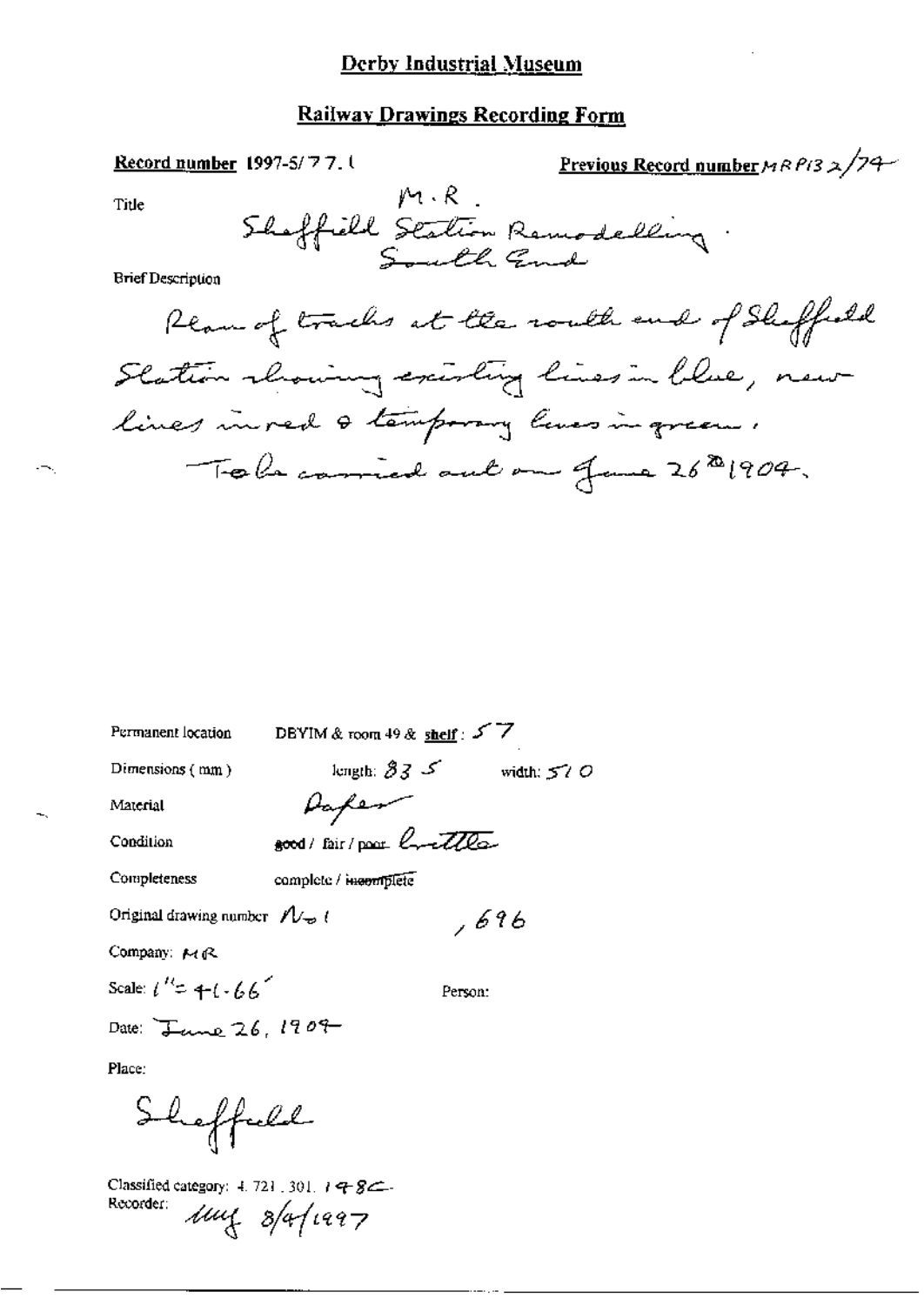### **Railway Drawings Recording Form**

 $M, R$ .

Record number 1997-5/77.2.

Previous Record number  $HRP$ 182/74

Tide

**Brief Description** 

Permanent location

DBYIM & room 49 & shelf:  $57$ 

Dimensions (mm)

width:  $44$  O length:  $830$ 

.696

Material

Poper

Condition

good / fair / poor-

Completeness

complete / incomplete

Original drawing number  $\mathcal{N}_{\mathbf{D}}$  2

Company: M R

Scale:  $1^{n} = 41.66^{n}$ 

Person:

Date: Sep 304, 1904

Place:

Sheffield

Classified category: 4, 721, 301, 14 BC. Recorder:  $\mu$   $\approx$   $4/1997$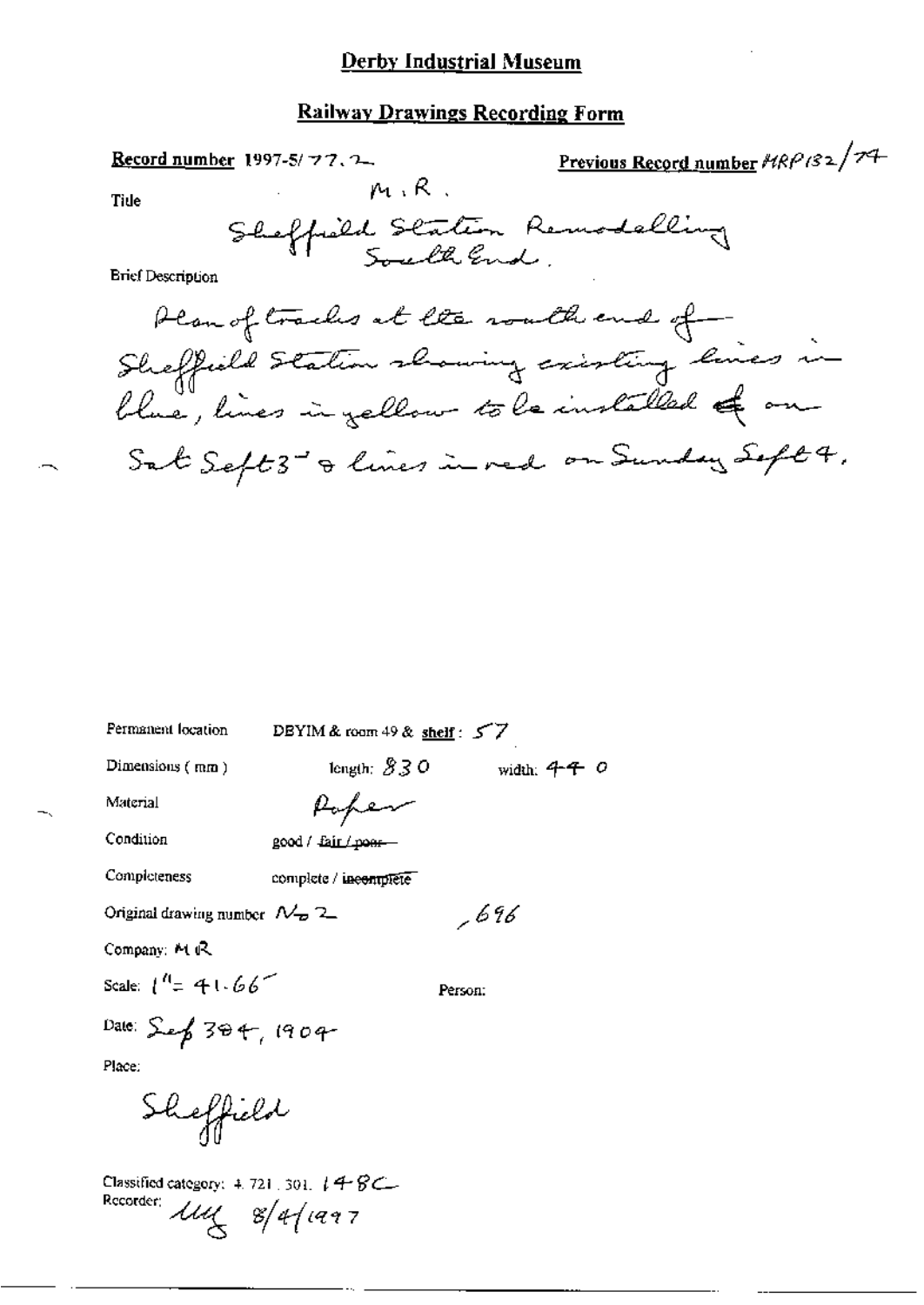## **Railway Drawings Recording Form**

#### Record number 1997-5/ $\sqrt{7}$ , 3

Previous Record number MRP132/74

Title

Sheffield Station Remodelling

**Brief Description** 

Plan of tracks at the mouth end of Sheffield Station showing existing lines  $S = \frac{1}{2} t ||^{\frac{10}{2}} |1004$ 

Permanent location

DBYIM & room 49 & shelf: 5 7

Dimensions (mm)

length;  $33^\circ$  width:  $5^\circ$ 

Material

Paper good/fair/pour hittle

Condition

Completeness

complete / incomplete

Original drawing number  $\Lambda$   $\sim$  3

Company: Pt. P.

Scale:  $1''=41.66$ 

Person:

 $,696$ 

Date:  $S$  of  $t$   $t$   $t^*$  1904

Place:

Shoffield

Classified category: 4, 721, 301,  $1 + 8$ Recorder:  $\mu$ ung  $8/4/1997$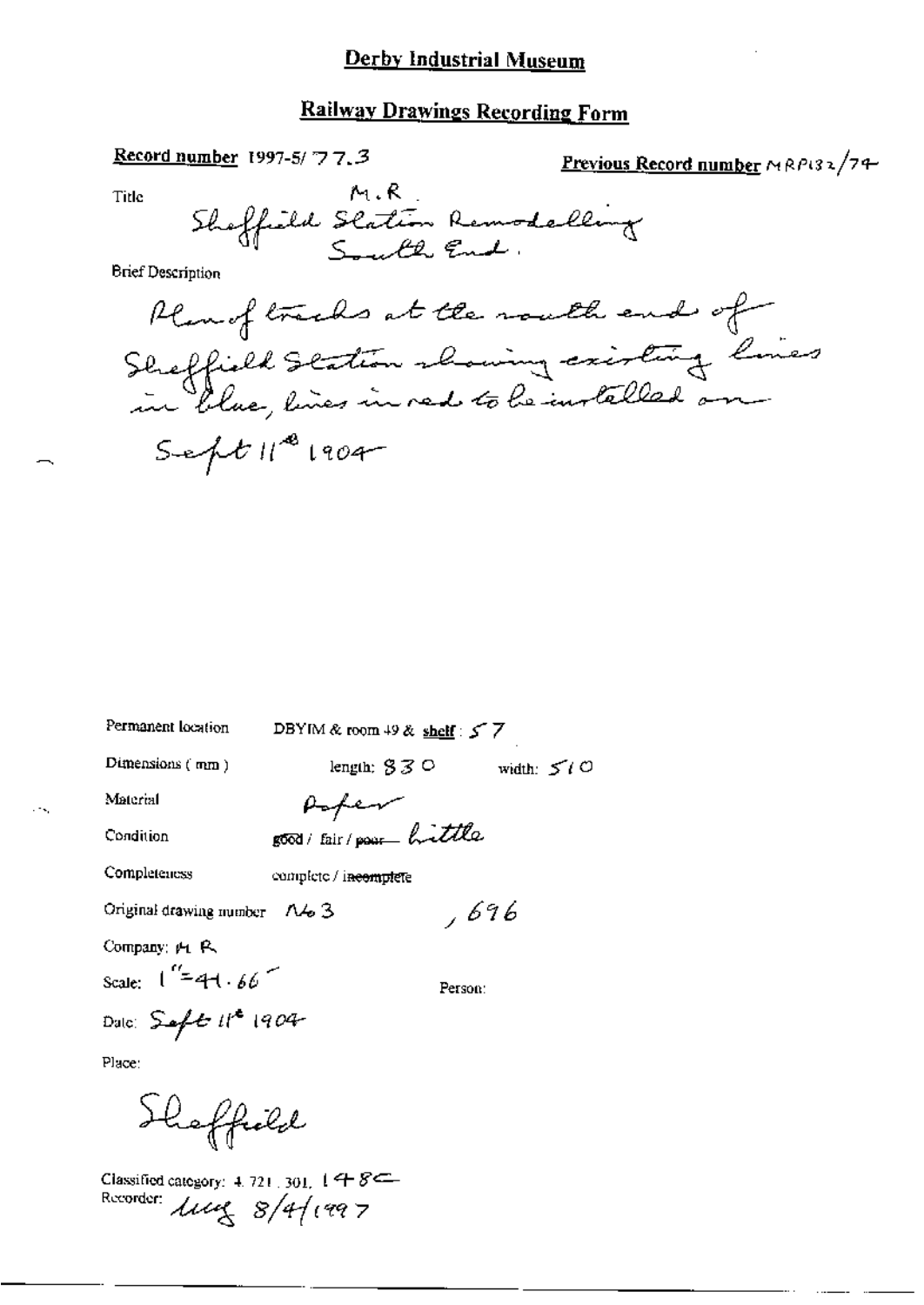### **Railway Drawings Recording Form**

#### Record number 1997-5/ $65$

Previous Record number  $\mu$ RP132/60

Title

 $SL_6F_{rel}$ 

**Brief Description** 

Plan rhowing proposed land boundary changes along Sheef Street between Hommerhaue Q?, Approx 270 years.

Permanent location

DBYIM & room 49 & shelf :  $56$ 

Dimensions (mm)

length;  $7/0$  width;  $445$ 

Material

Condition

Paperon folice good/fair/poor Contlle

Completeness

complete / nucomplete.

Original drawing number 579 M  $707$ 

Company: MR

Scale:  $1^k = 4^k0$ 

Person;

Date:

Place.

Sheffeeld

Classified category: 4 721, 301,  $14-8$ C-<br>Recorder:  $\mu u \leftarrow 4/4/199$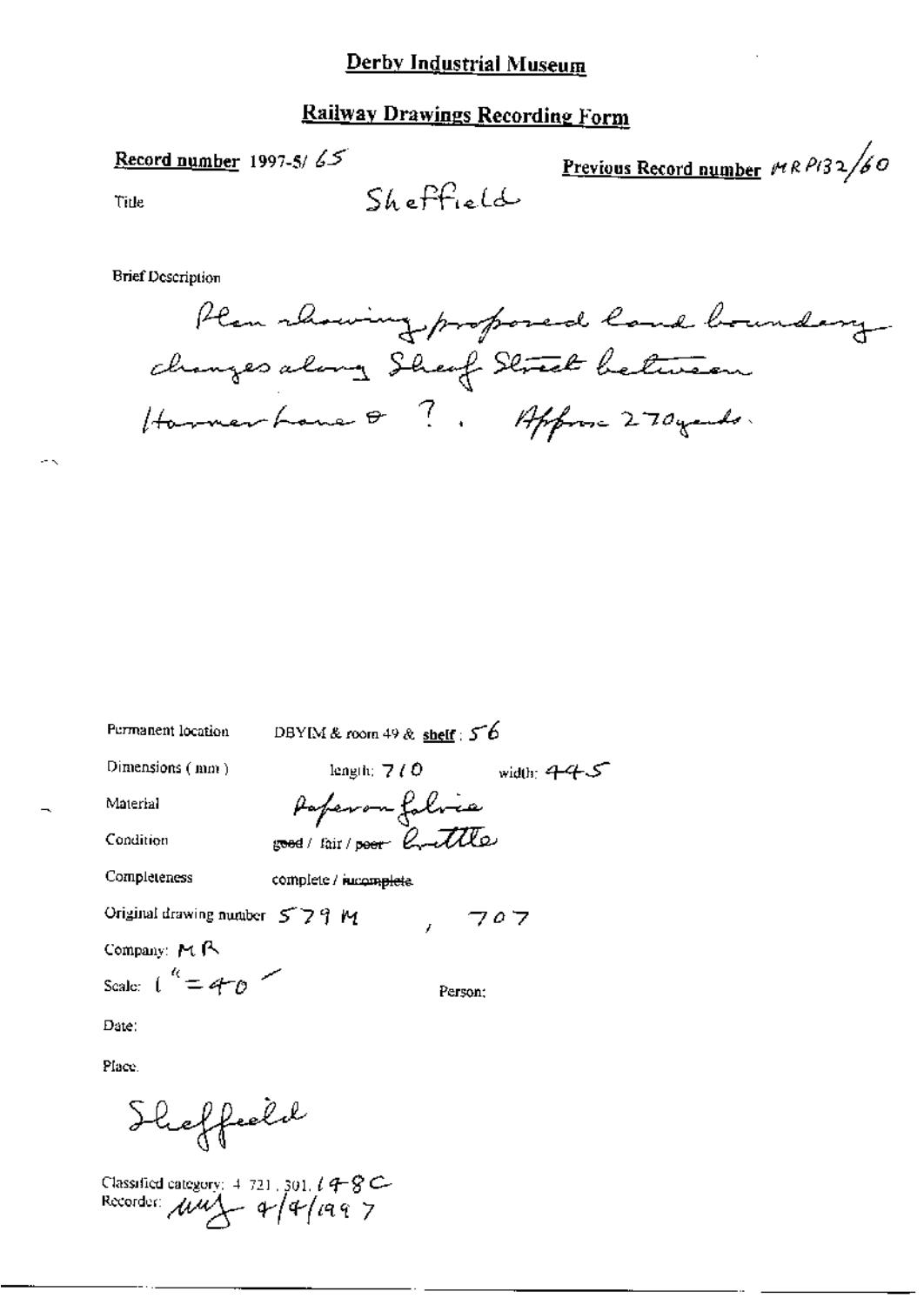Record number 1997-5/ $450.$ 

Previous Record number HRP132/498

Title

M R

**Brief Description** 

Permanent location

DBYIM & room 49 & shelf: 7 &

Dimensions (mm)

length:  $60^\circ$  width:  $4.65^\circ$ 

Material

Poper

Condition

good/ fair/poor-

Completeness

complete / invermplete-

Original drawing number

Company: M R

Scale:  $1'' = 10 \forall A ROS$ 

Person:

 $,520$ 

Date: May 22 1854

Place:

Sheffield

Classified category: 4 721, 301,  $\sqrt{27 - 3}$   $\ell$  4  $\ell$ Recorder:  $\mu\mu$   $(7/3/198)$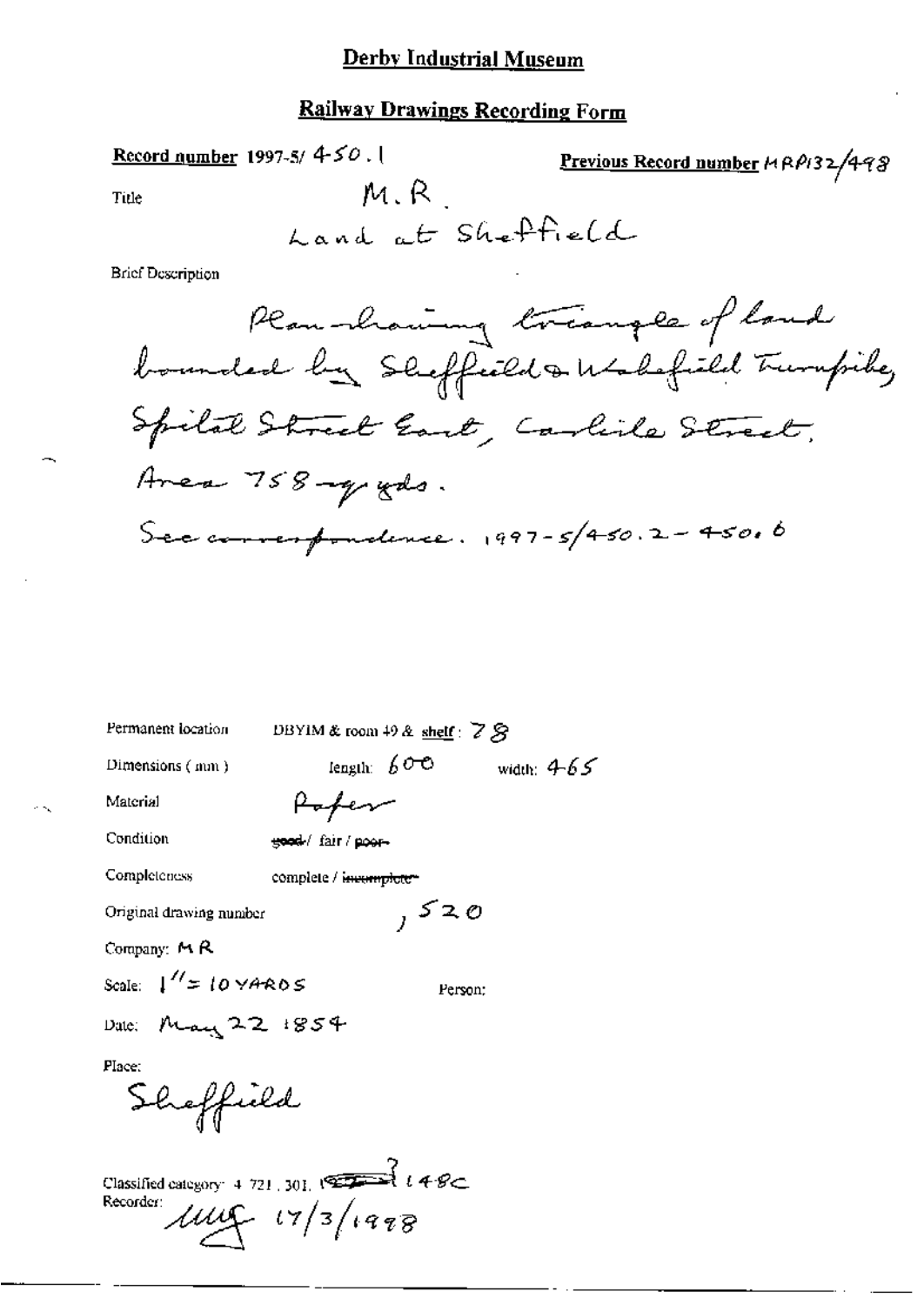# **Railway Drawings Recording Form**

Record number 1997-5/ $450.2$ 

Previous Record number HRP132/498

Title

| Permanent location                                                                                         | DBYIM & room 49 & shelf: 25 0 29 Berc SB310 |                      |
|------------------------------------------------------------------------------------------------------------|---------------------------------------------|----------------------|
| Dimensions (mm)                                                                                            | length: $2.05$                              | width: $170$         |
| Material                                                                                                   | fifen                                       |                      |
| Condition                                                                                                  | goud / <del>fair / poor</del>               |                      |
| Completeness                                                                                               | complete / incomplete                       |                      |
| Original drawing number                                                                                    |                                             |                      |
| Company: MR                                                                                                |                                             |                      |
| Scale: $\qquad \qquad \qquad$                                                                              |                                             | Person: G.M. Baurone |
| Date: December 22 1852                                                                                     |                                             | Secretary            |
| Place:                                                                                                     |                                             |                      |
| Shoffishd                                                                                                  |                                             |                      |
| Classified category: 4, 721, 301, $\sqrt{2}$ $\left\{ 48 \right\}$<br>Recorder:<br>$11446 \times 22/3$ has |                                             |                      |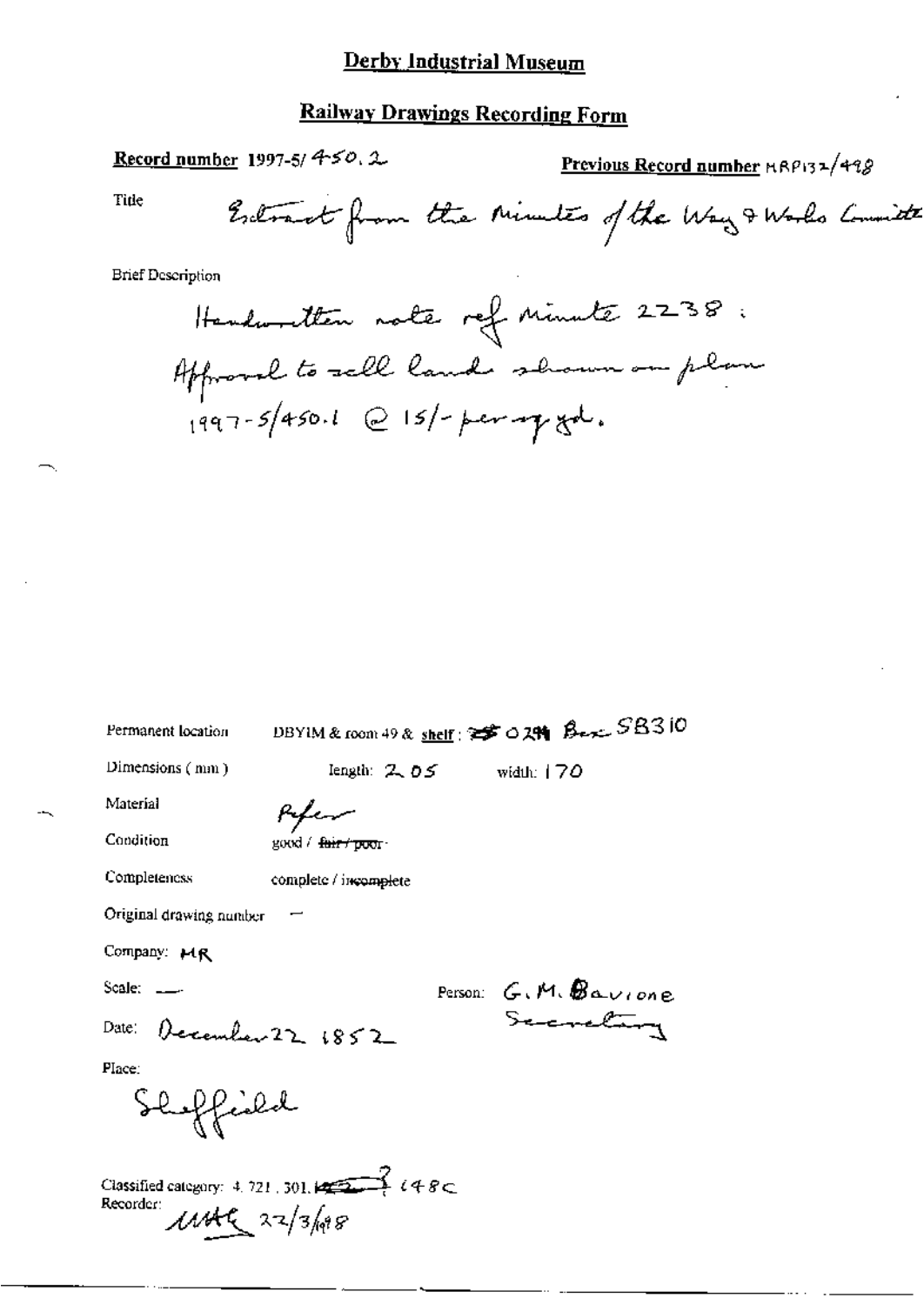## **Railway Drawings Recording Form**

## Record number 1997-5/450.3

# Previous Record number MAP132/498

ضرج

Title

**Brief Description** 

Letter from Frank Woods stating that the land is only worth 12/6 per go go. rent to the Bayliss, MR.

DBYIM & room 49 & shelf ? 30291 Box 58310

Permanent location Dimensions (mm)

length:  $225$  width:  $85$ 

Material

Pafer

Condition

good / fait7 poor

Completeness

complete Lineemplete

Original drawing number -

Company:

Scale:

Person: Frank Wood

Place:

Shoffield

Date:  $3r$ efourning  $1853$ 

Classified category: 4.721.301,  $\sqrt{3}$  / 4.8 Recorder:  $\ell\mu$ 1/3/1998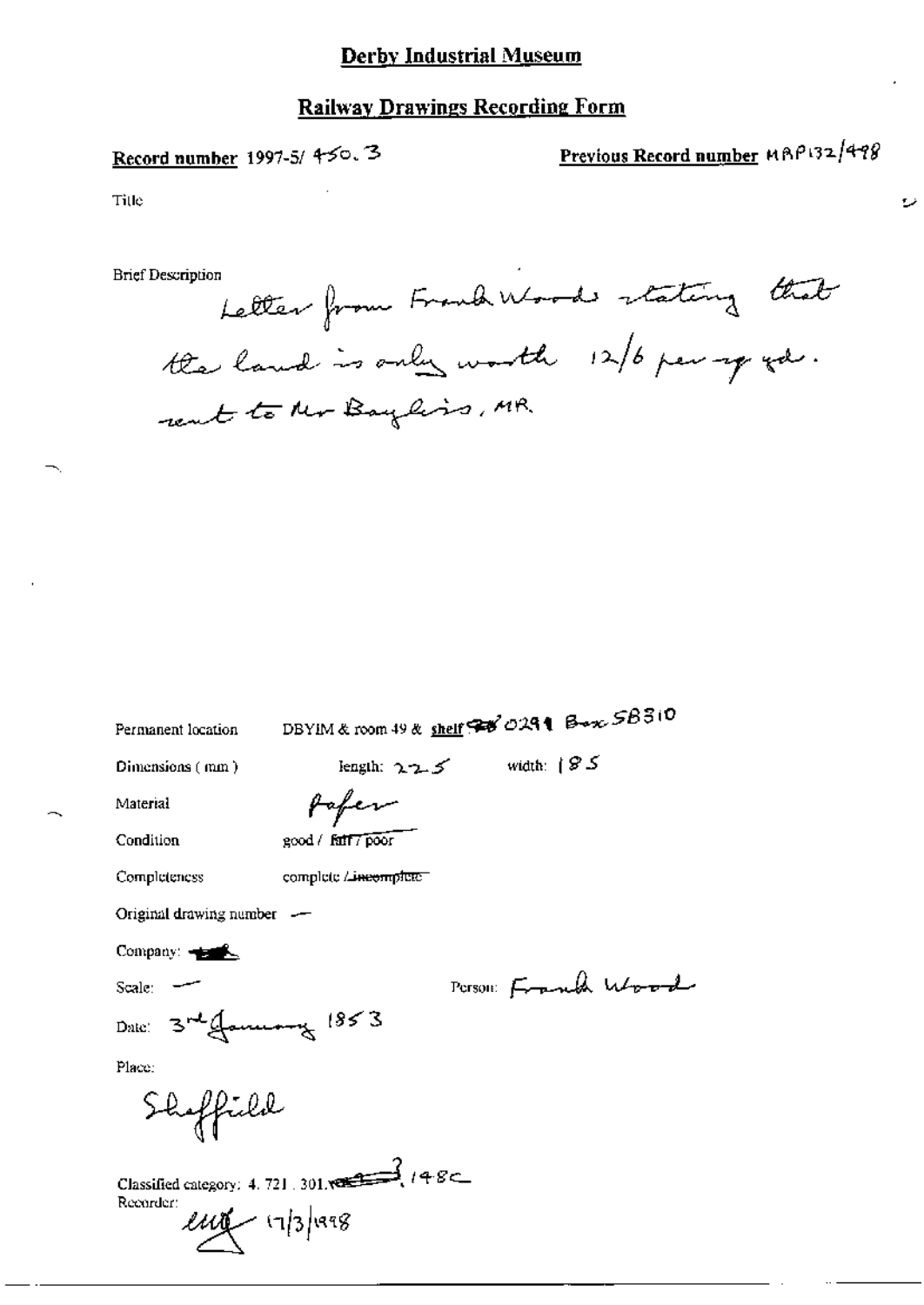### **Railway Drawings Recording Form**

Record number 1997-5/ $450.4$ 

Previous Record number 11A P132/498

Title

Letter from Franch Wood stating that Re is not lunging the land as the MR insists an 15/- per y gd, sent to der Bylin MR.

| Permanent location                                                                  | DBYIM & room 49 & shelf: \$\$ 0291 Box SB310 |                    |
|-------------------------------------------------------------------------------------|----------------------------------------------|--------------------|
| Dimensions (mm)                                                                     | length: $225$                                | width: $185$       |
| Material                                                                            |                                              |                    |
| Condition                                                                           | good / tair / poor                           |                    |
| Completeness                                                                        | complete / incomplete == "                   |                    |
| Original drawing number                                                             |                                              |                    |
| Company: poop                                                                       |                                              |                    |
| Scale __                                                                            |                                              | Person: Frank Wood |
| Date: 17 Jan 1853                                                                   |                                              |                    |
| Place:                                                                              |                                              |                    |
| Sheffeeld                                                                           |                                              |                    |
| Classified category: 4, 721, 301, $\leftarrow$ 148<br>Recorder:<br>$1445$ 27/3/1998 |                                              |                    |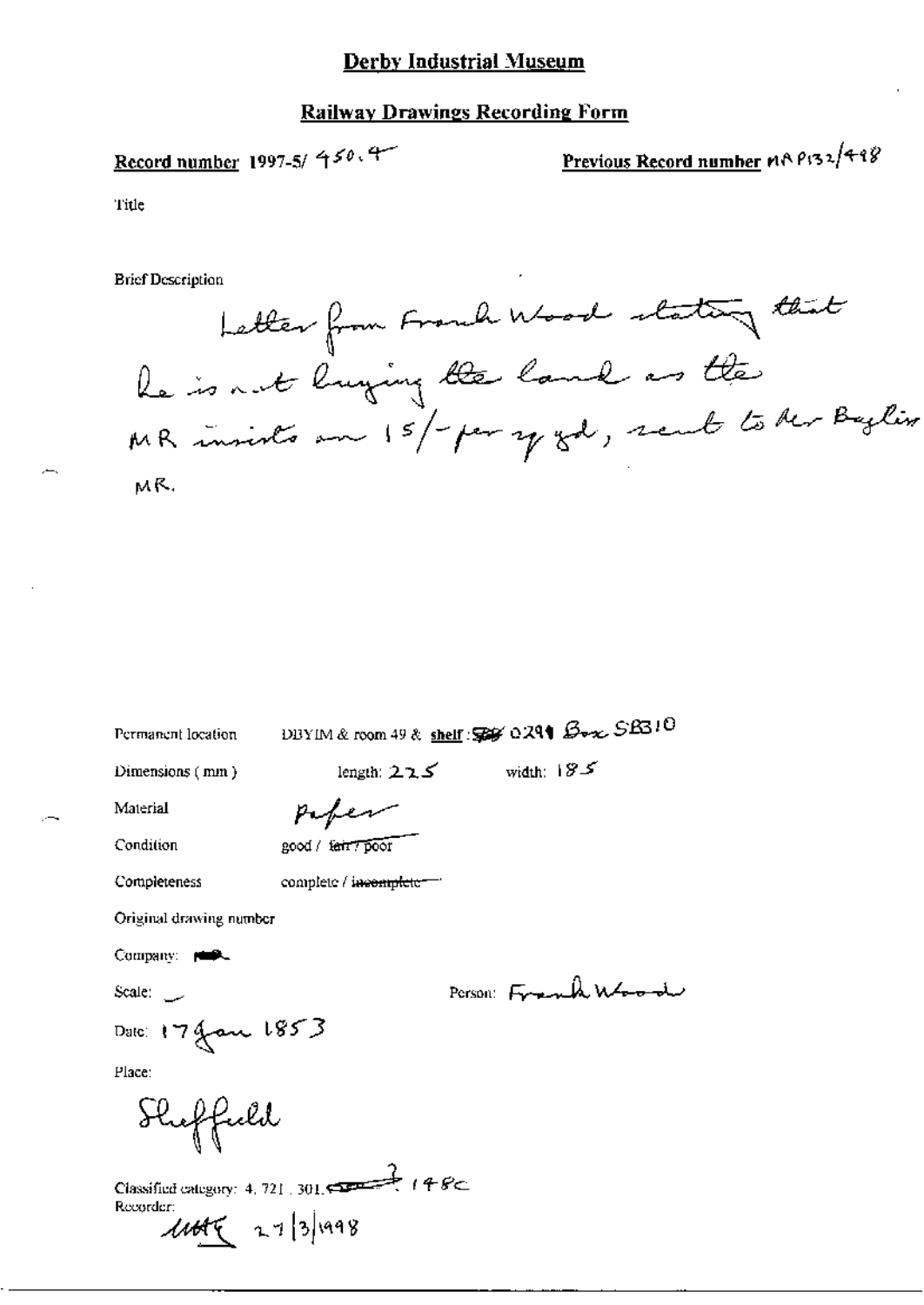### **Railway Drawings Recording Form**

# Record number 1997-5/4-50, 5

# Previous Record number MRP132/498

Title

**Brief Description** 

Letter to the Baylins, MR, stating that stone walking is worth \$50/200 and if rold  $280/20.0$ 

Permanent location

DBYIM & room 49 & shelf: \$\$ 0.291 Box 5.8310

Dimensions (mm)

length:  $250$  width:  $205$ 

Material Condition

Poper good / <del>fair/po</del>or

Completeness

complete / incomplete

Original drawing number

Company: MR

 $Scale:$ 

Person:

Sandens

Date: Guna 6, 1854

Sleffield

Classified category: 4.721.301.  $\sqrt{2}$  / 4 8 Recorder:  $\frac{1000}{2}$  27/3/1998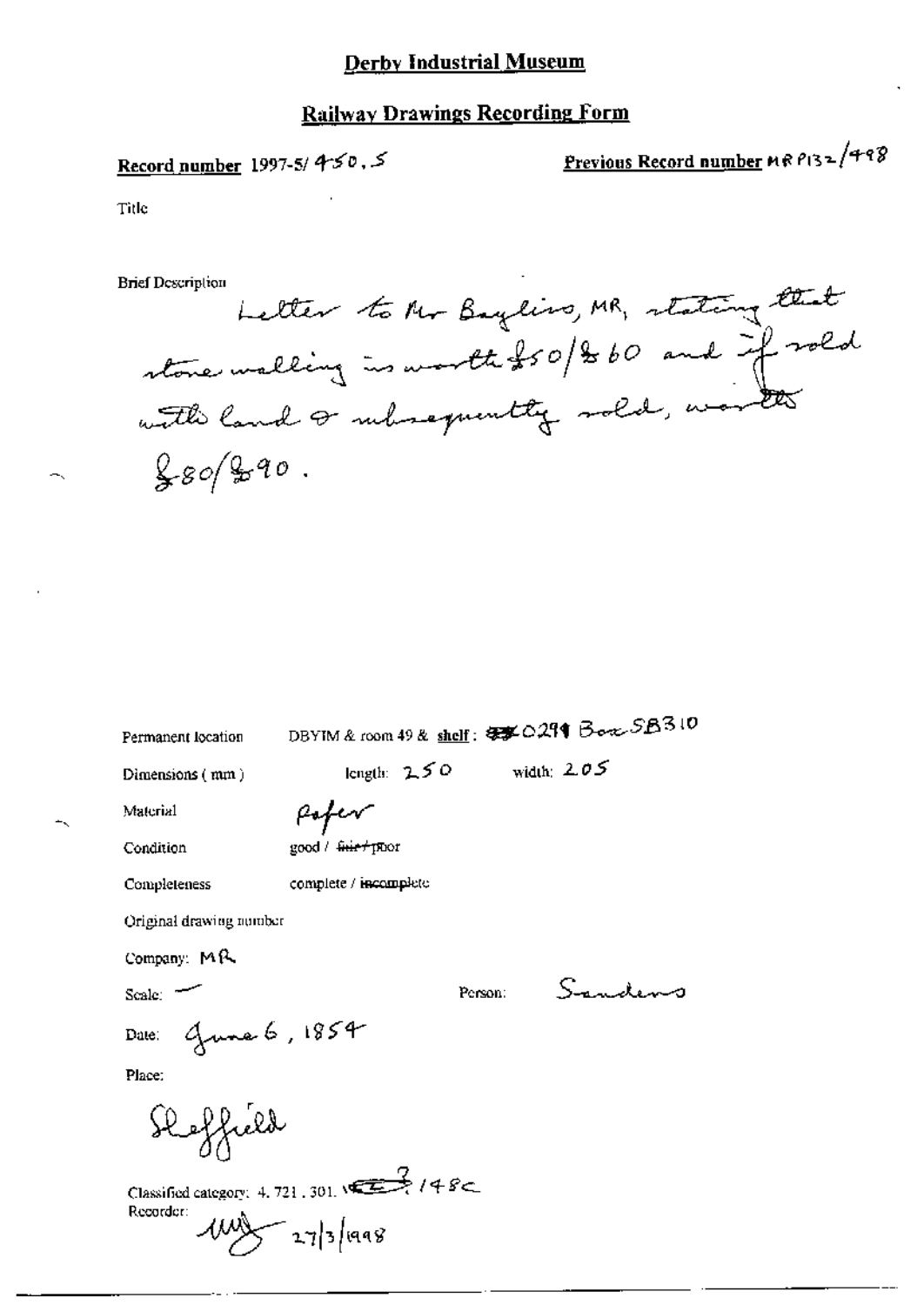# **Railway Drawings Recording Form**

**Record number** 1997-5/450.6\n

\nTitle

\nMildand Railway\n

\nFirst Description

\nBefore Description

\n1997-5/450.7\n

\nFirst Description

\n1997-5/450.6\n

\nLet 
$$
47.6
$$
 from  $45$   $6$   $6$   $7$   $2$   $450$   $6$   $7$   $2$   $450$   $6$   $8$   $7$   $2$   $450$   $6$   $8$   $7$   $2$   $450$   $6$   $8$   $8$   $9$   $10$   $10$   $10$   $10$   $10$   $10$   $10$   $10$   $10$   $10$   $10$   $10$   $10$   $10$   $10$   $10$   $10$   $10$   $10$   $10$   $10$   $10$   $10$   $10$   $10$   $10$   $10$   $10$   $10$   $10$   $10$   $10$   $10$   $10$   $10$   $10$   $10$   $10$   $10$   $10$   $10$   $10$   $10$   $10$   $10$   $10$   $10$   $10$   $10$   $10$   $10$   $10$   $10$   $10$   $10$   $10$   $10$   $10$   $$ 

| Permanent location      | DBYIM & room 49 & shelf: 88 0291 Banc SB310                                                                                                                                                                                                                                                                                                                 |
|-------------------------|-------------------------------------------------------------------------------------------------------------------------------------------------------------------------------------------------------------------------------------------------------------------------------------------------------------------------------------------------------------|
| Dimensions (mm)         | width: $165$<br>length: $190$                                                                                                                                                                                                                                                                                                                               |
| Material                |                                                                                                                                                                                                                                                                                                                                                             |
| Condition               | good / fair / poor                                                                                                                                                                                                                                                                                                                                          |
| Completeness            | complete / i <u>ncomplete</u>                                                                                                                                                                                                                                                                                                                               |
| Original drawing number |                                                                                                                                                                                                                                                                                                                                                             |
| Company: MR             |                                                                                                                                                                                                                                                                                                                                                             |
| سسيه :Scale             | Person: Nichal                                                                                                                                                                                                                                                                                                                                              |
|                         | Date: Wed 14 June 1854                                                                                                                                                                                                                                                                                                                                      |
| Place:<br>Shoffeild     |                                                                                                                                                                                                                                                                                                                                                             |
| Recorder:               | Classified category. 4. 721 . 301. $\begin{picture}(10,10) \put(0,0){\line(1,0){10}} \put(15,0){\line(1,0){10}} \put(15,0){\line(1,0){10}} \put(15,0){\line(1,0){10}} \put(15,0){\line(1,0){10}} \put(15,0){\line(1,0){10}} \put(15,0){\line(1,0){10}} \put(15,0){\line(1,0){10}} \put(15,0){\line(1,0){10}} \put(15,0){\line(1,$<br>$1000 \times 13$ /1948 |

. –

Н,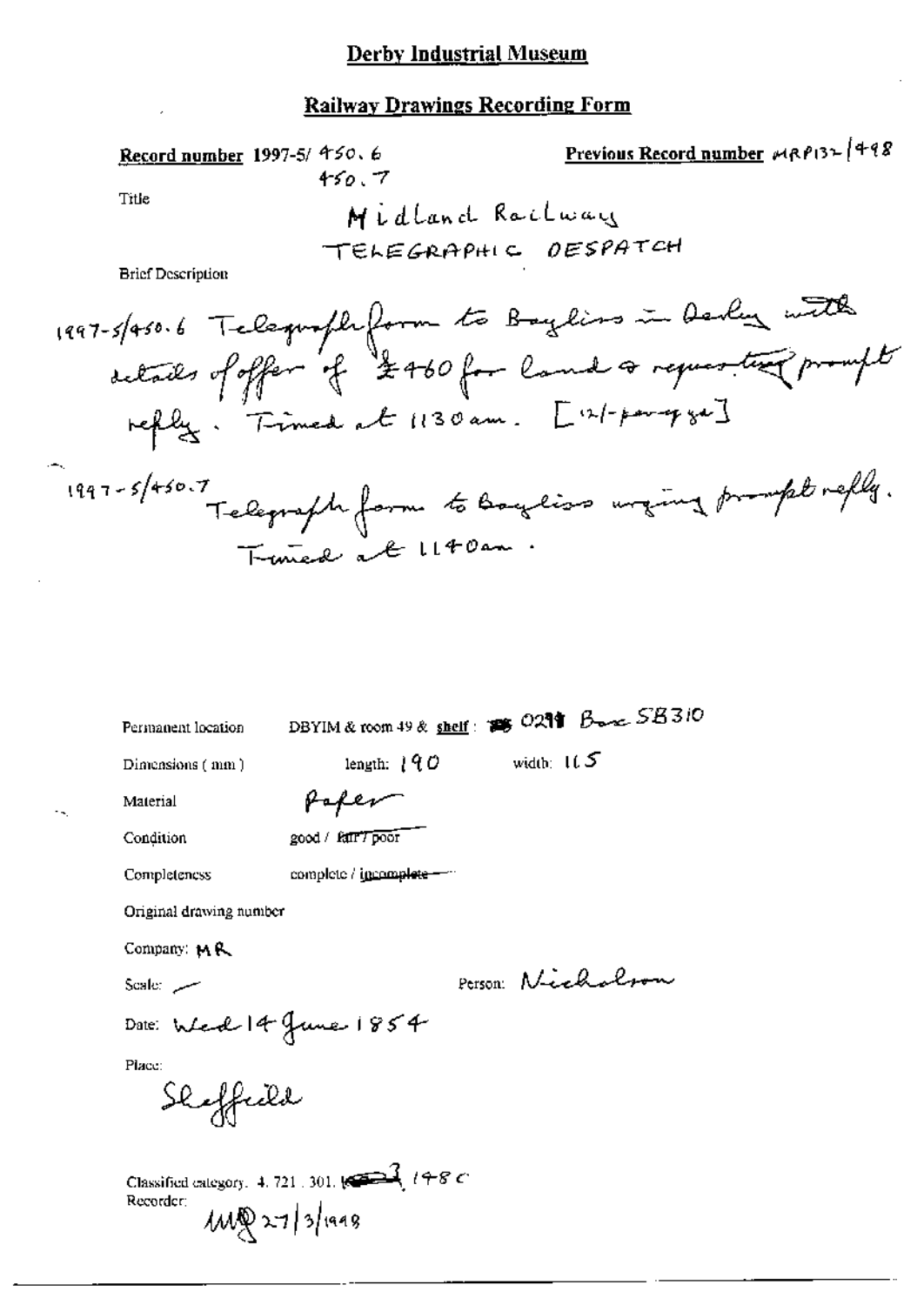| Previous Record number HR P132/750<br>Record number 1997-5/699.19 -. 22                                    |
|------------------------------------------------------------------------------------------------------------|
| PARTICULARS OF TENANCIES AT<br>Title                                                                       |
| Sheffied                                                                                                   |
| <b>Brief Description</b>                                                                                   |
| Book of details concring Plot No,                                                                          |
|                                                                                                            |
| Tenants Name, Address, Acaciption of Aroparty.<br>Annual Rent, Remards.<br>Relative to 1997-5/699.12 - 18- |
|                                                                                                            |
| 1997-5/699.19 Sheet 1. Peots 1-19                                                                          |
| 1699.20 Shut2. Plate 20-42                                                                                 |
| 1699-21 Sent 3. Perty 43-54                                                                                |
| 1699.22 Shart 9 Plates 55 - 78                                                                             |
|                                                                                                            |

Permanent location

DBYIM & room 49 & shelf:  $9/$ 

Dimensions (mm)

length:  $425$  width:  $335$ 

| Referm folice      |  |
|--------------------|--|
| good / fair / poor |  |

Condition

Completeness

Material

complete / incomplete

Original drawing number

Company: MR

Scale:

Person:

Place:

Shoffield

Date: 25Nov 1889

Classified category: 4, 721, 301,  $(4.8 \text{ C}$ Recorder:  $\mathbb{Z}/\mathbb{Z}/2$  and  $\mathbb{Z}/2$  and  $\mathbb{Z}/2$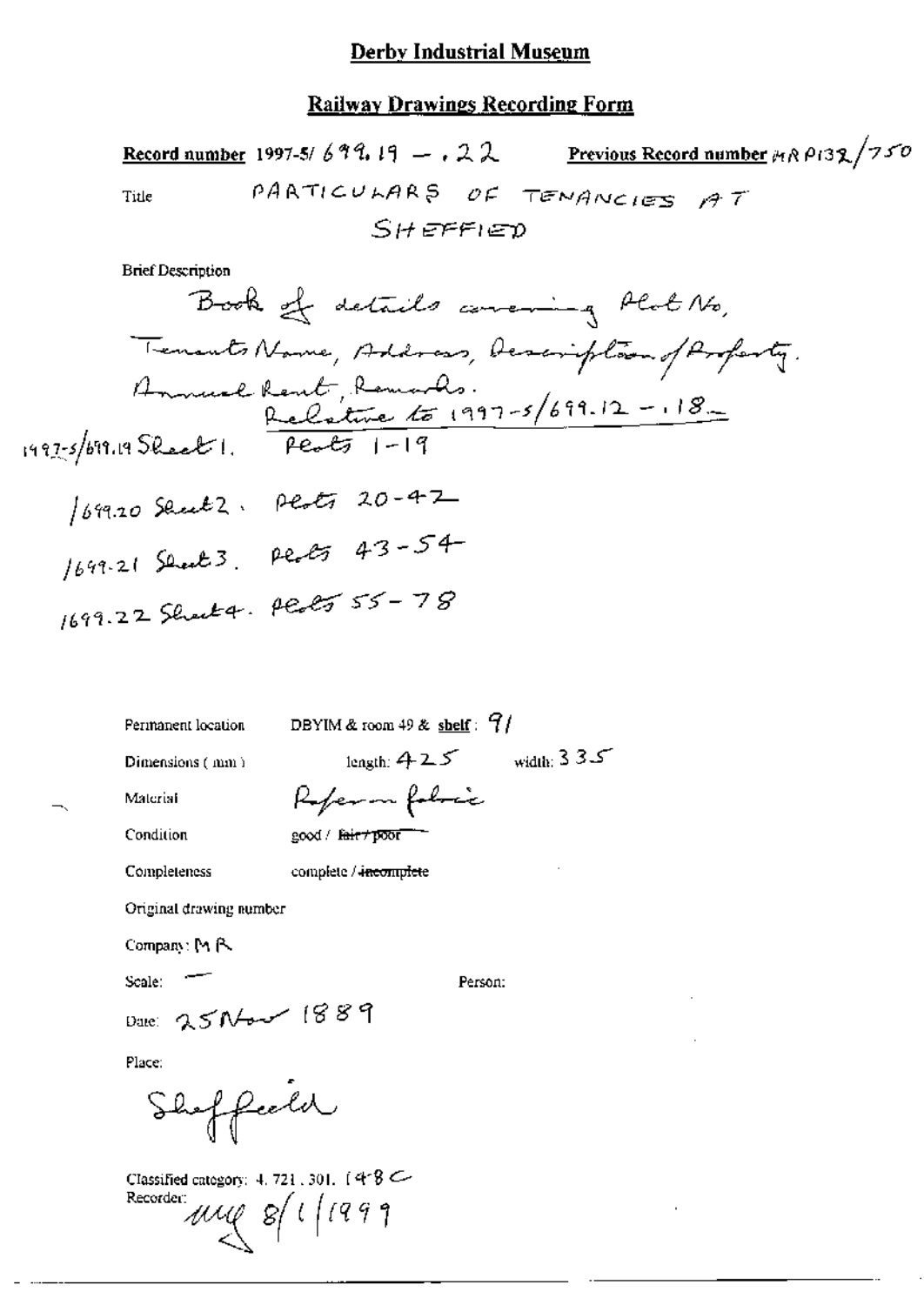$\mathbb{R}^2$ 

# **Railway Drawings Recording Form**

| <u>Record number</u> 1997-5/646                                       | Previous Record number MRP132/726            |
|-----------------------------------------------------------------------|----------------------------------------------|
| COUNTY OF TORK<br>Title<br>WEST RIDING                                |                                              |
|                                                                       |                                              |
| PARISH OF SHETFIELD<br>TOWNSHIP OF SHEFFIELD                          |                                              |
| Brief Description                                                     |                                              |
|                                                                       | Plan of Sheffield streets, houseguiteverines |
| with profond contre line of MR & limits of                            |                                              |
| deviation from 11MITCH to 13M.                                        |                                              |
| Covering Grantle Street [Site of station],                            |                                              |
| towards N.E and proving over MSOL Rlg.                                |                                              |
|                                                                       |                                              |
| through part of Brightoute Bierbow, at                                |                                              |
| street en voute.<br>Olso naped-proposed neur street from entended     |                                              |
| Sheaf Street.                                                         |                                              |
| DBYIM & room 49 & shelf : $Q\ddot{\mathcal{O}}$<br>Permanent location |                                              |
| length: $2700$<br>Dimensions $(mn)$                                   | width: 1000                                  |
| Paper omfabrer<br>Material                                            |                                              |
| Condition<br>good / Harry poor                                        |                                              |
| Completeness<br>complete / incomplete                                 |                                              |
| Original drawing number PH 26/4066 $\rightarrow$ 7 (4                 |                                              |
| Company: MR                                                           |                                              |
| Scale: $1'' = 12$ cHANS<br>Person:                                    |                                              |
| Date:                                                                 |                                              |
| Place:                                                                |                                              |
| Keffield                                                              |                                              |

Classified category: 4.721, 301. 14-8 $\left| \frac{\text{Recorder}}{\text{Recorder}} \right|$ 

 $\overline{\phantom{a}}$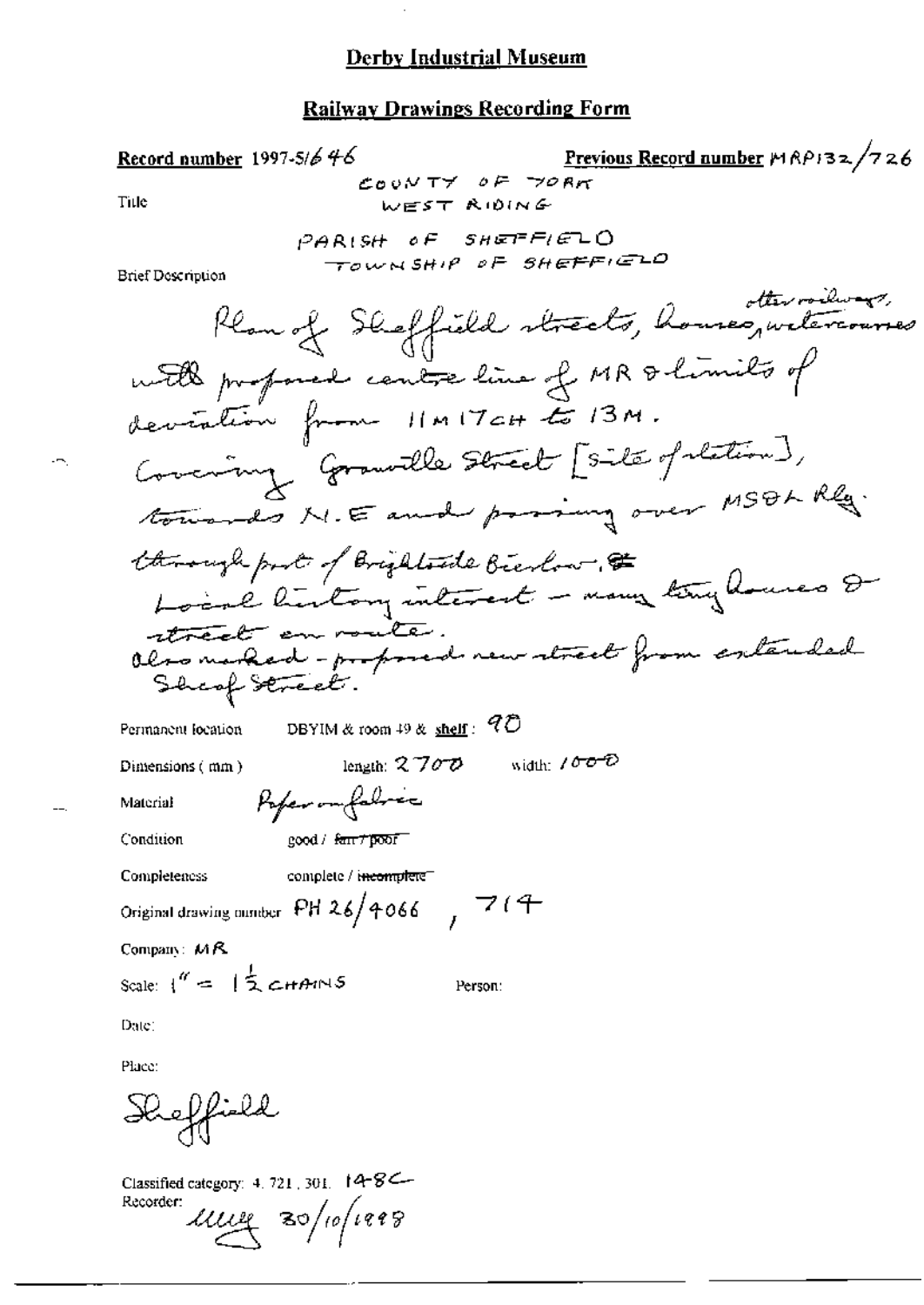Previous Record number HRP132/66 Record number 1997-5/763.1-, 17 WEST RIDING OF THE COUNTY OF YORK **Title**  $PARSH$   $P =$   $SHEFHEAD$ TOWNSHIP OF SHEFFIELD **Brief Description** 

17 copies of map of port of Selectfield, sheet 34.  
Area covered, fact of Select, Studies line, 1  
Haright figures — Procliamatary numbers.  
Shmiting 
$$
—
$$
 Horre numbers.

| Permanent location       | DBYIM & room $49$ & shelf: 9 7 |
|--------------------------|--------------------------------|
| Dimensions (mm)          | width: $5/0$<br>length: $765$  |
| Material                 | Kaper                          |
| Condition                | good / fair / poor             |
| Completeness             | complete / incomplete-         |
| Original drawing number  | ,719                           |
| Company:                 |                                |
| Scale: $1'' = 40F E E T$ | Person:                        |
| Date:                    |                                |
| Place:                   |                                |
| Heffeeld                 |                                |

Classified category. 4.721.301. 1986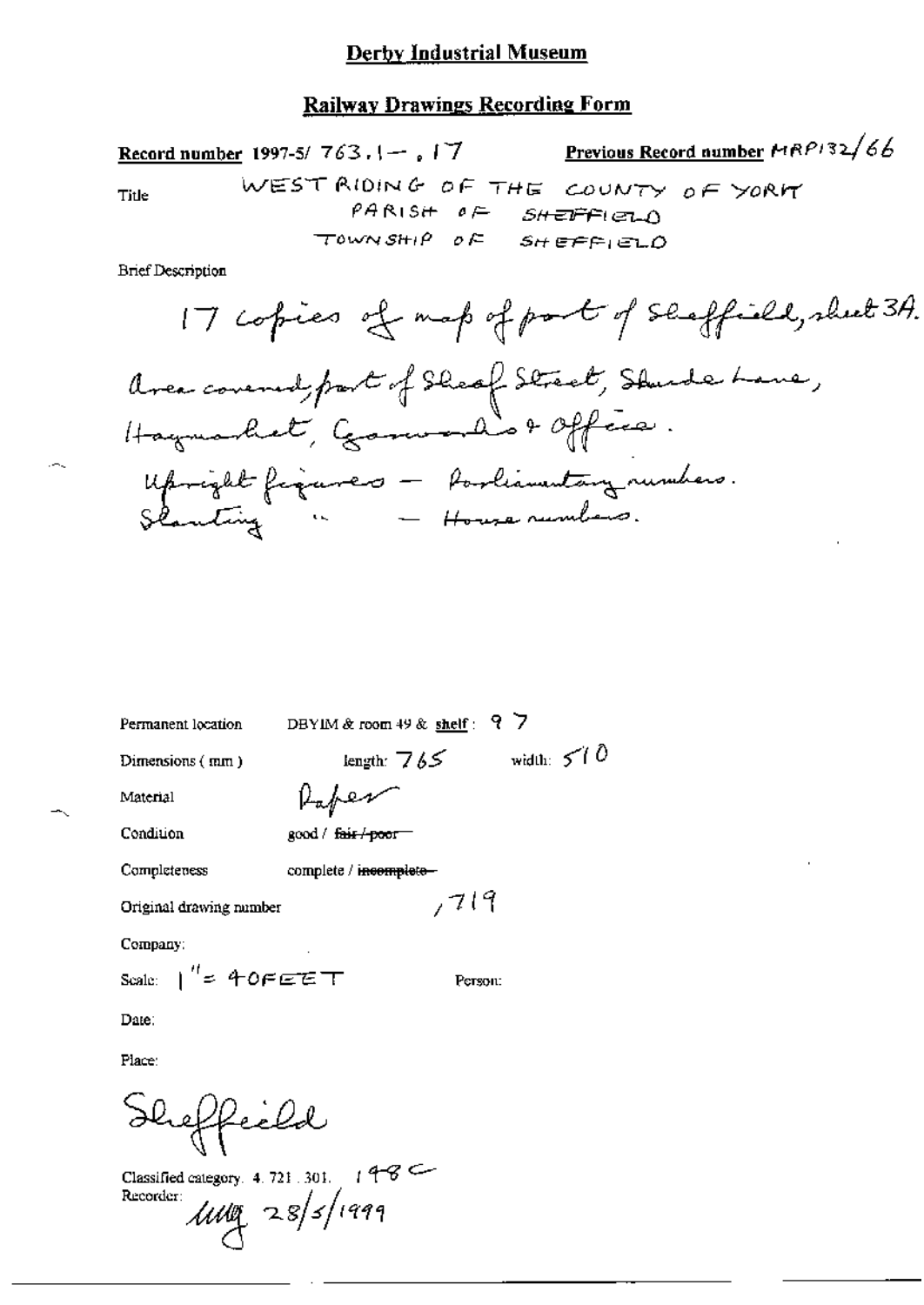#### **Railway Drawings Recording Form**

Previous Record number HRP132/864 Record number 1997-5/777. M.R. SHEFFIELD CATTERCLIFFE WIDENING Title

**Brief Description** 

Amint of plan showing trades, roads, bridge, Stal, to Mill Race S.B. A Regalignments in blue chain New tracks in blue or red line.

Permanent location

DBYIM & room 49 & shelf:  $7\%$ 

Person:

Dimensions (mm)

length:  $870$  width:  $425$ 

Material Condition

Poper good / fair / poor

complete / incomplete-

Completeness

Original drawing number

Company: M R

Scale:  $1'' = 41.667627$ 

Date:

Place:

Sheffield

Classified category: 4, 721, 301,  $148$  C-Recorder:

 $1144$  2-6-1999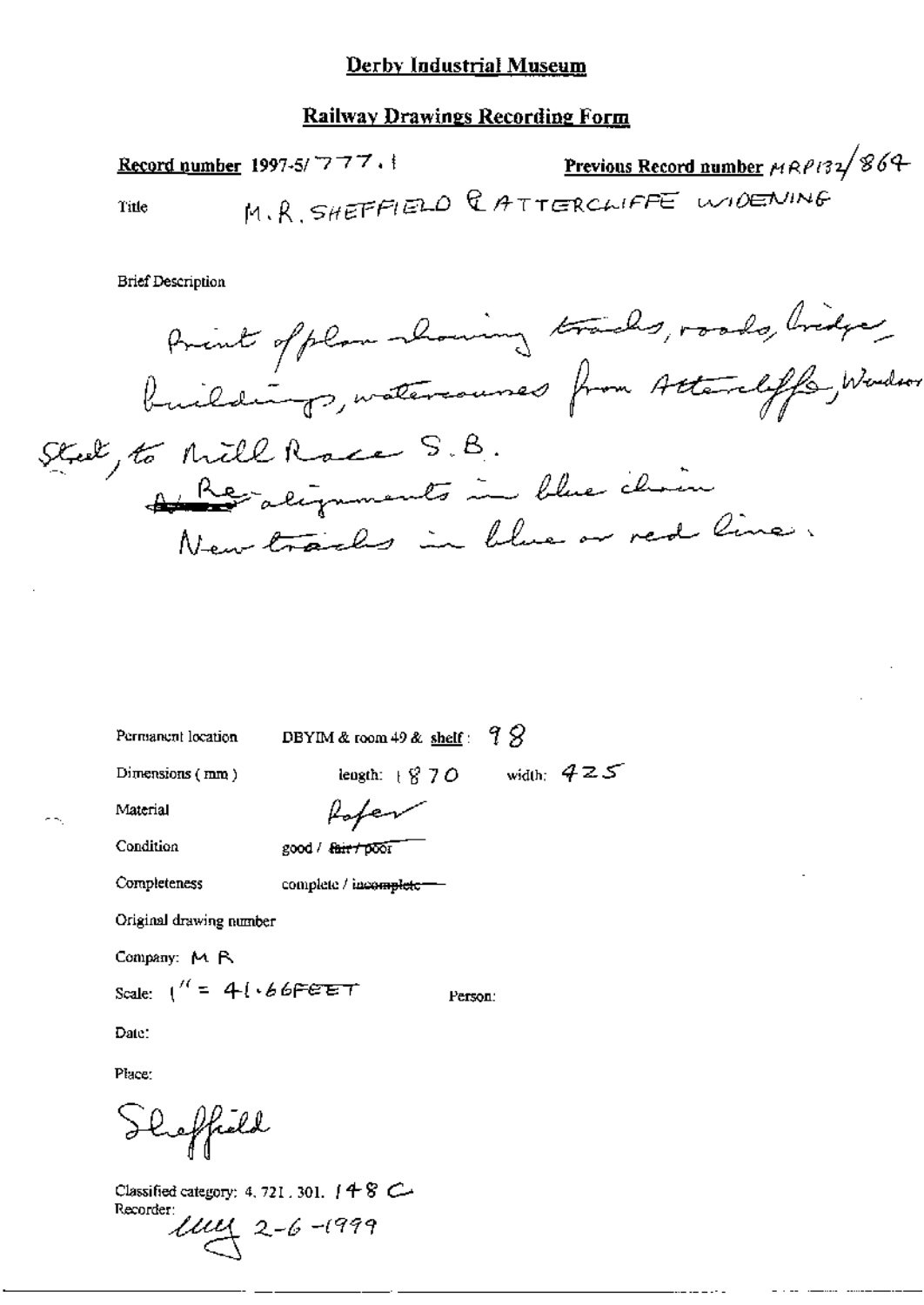

Permanent location

DBYIM & room 49 & shelf:  $\mathcal{P}\mathcal{S}$ 

Dimensions (mm)

length:  $125$  width: 390

Material Condition

Tracing fabric good / Sainl-poor

Completeness

complete / incomplete-

Original drawing number

Company: MR

Scale:  $1'' = 40$  FEET

Person:

Date:

Place:

Shoffield

Classified category: 4. 721, 301,  $(48)$ Recorder:  $W8\left(2-6-1999\right)$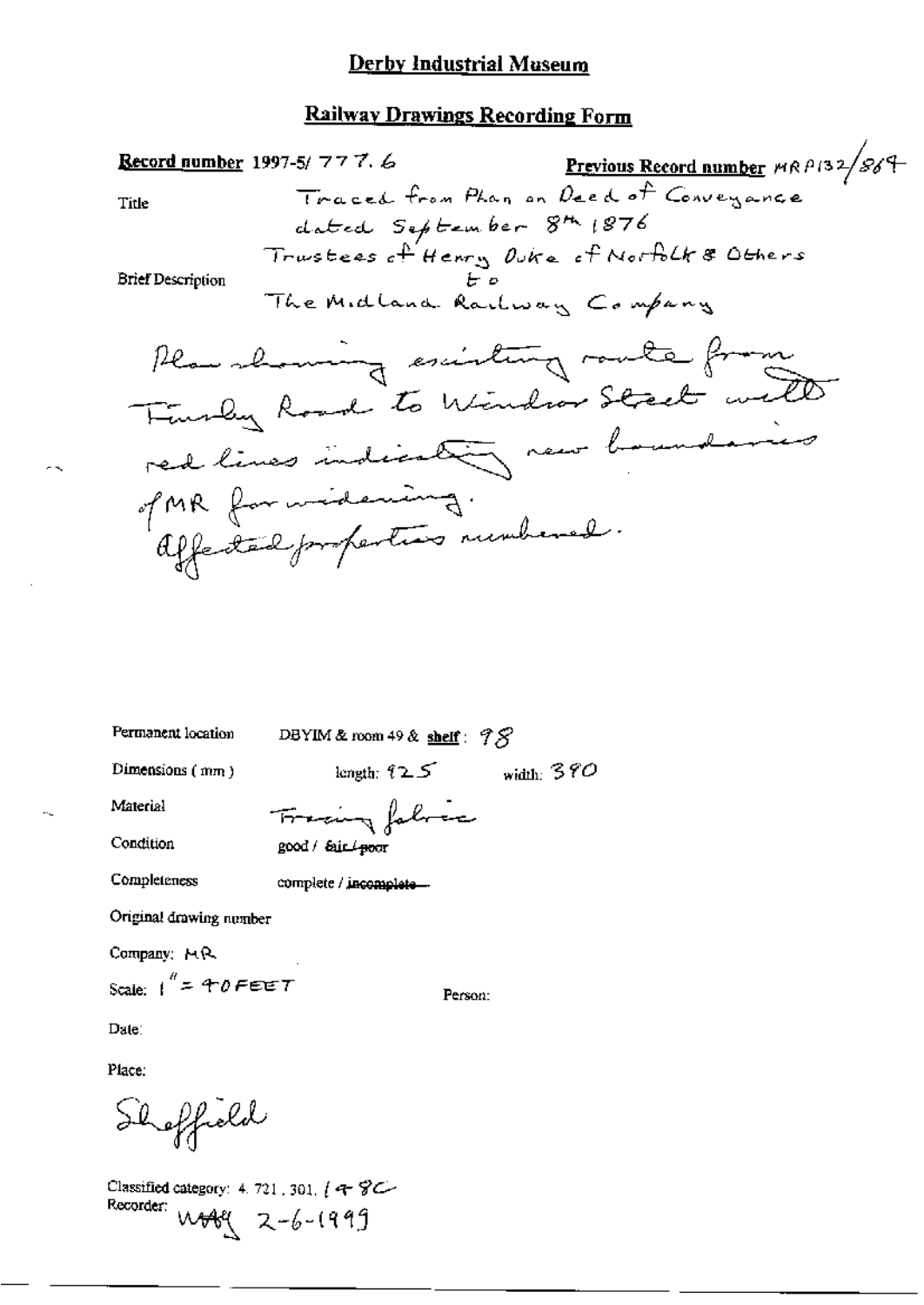### **Railway Drawings Recording Form**

Record number 1997-5/777.7

Previous Record number MRP132/864

Title

**Brief Description** 

Plan choicing 2 tracks north from Attentiffs Station to Ferrill Street on virded. Realgament shown - chain dot blue. New tracks (2) shown - long chan stblue. Some land / properties offerted - paint.

Permanent location

DBYIM & room 49 & shelf:  $98$ 

Dimensions (mm)

length:  $925$  width:  $425$ 

Material

Condition

good / fair / poor

Paper

Sheat 2

Completeness complete / incomplete

Original drawing number

Company:  $M$   $R$ 

Scale:  $\int_0^R z^2$ 

Person:

Date: Aug 15, 1904

Place:

Shaffeeld

Classified category: 4, 721, 301,  $4 \cdot 8 \subset$ Recorder:  $M49$  2-6-1999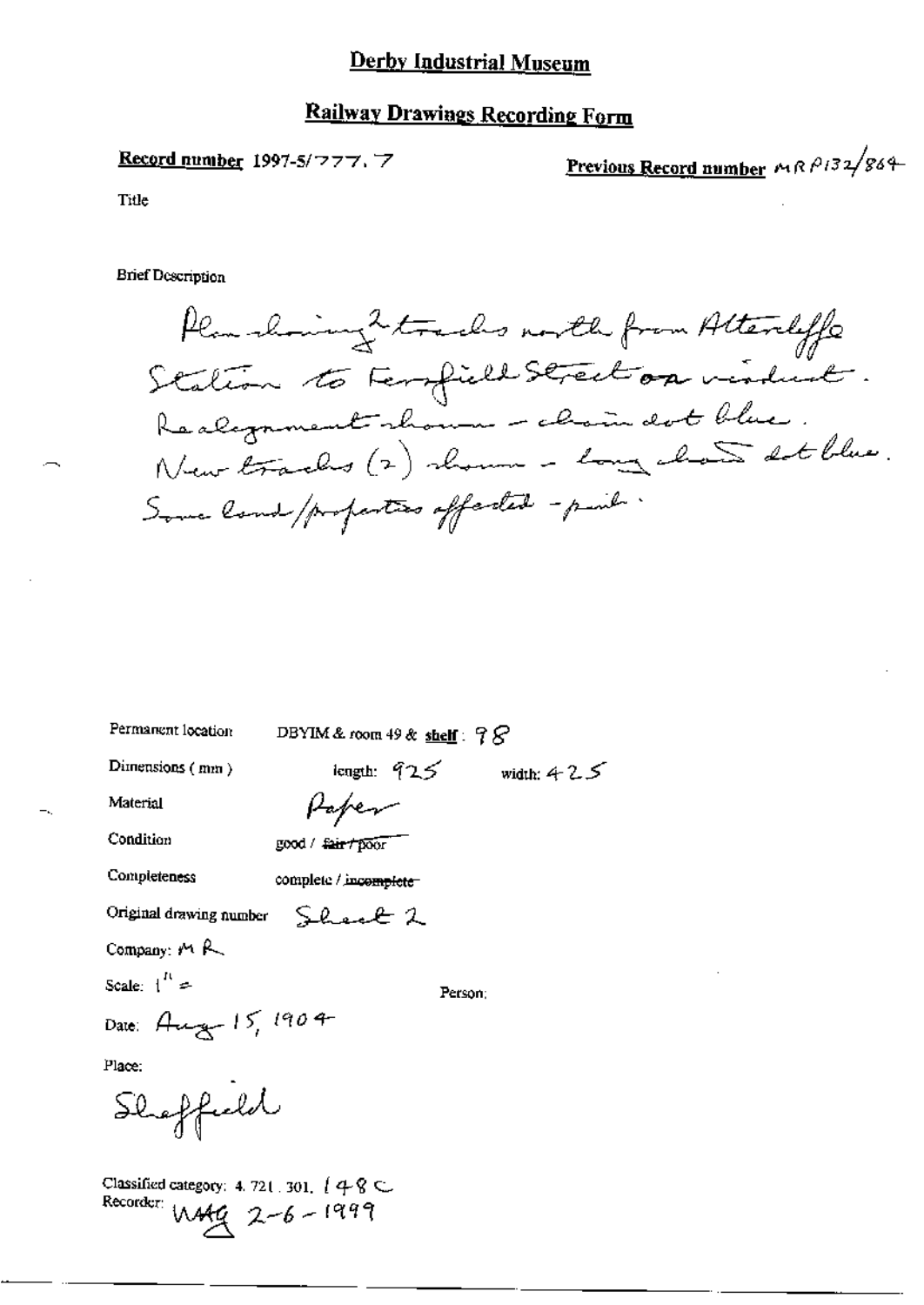# **Railway Drawings Recording Form**

## Record number 1997-5/79.

Previous Record number  $MRP$ 132/76

Title

| Permanent focation |  |
|--------------------|--|

DBYIM & room  $+9$  & shelf:  $57$ 

Dimensions  $(mn)$ 

length:  $760$  width:  $505$ 

Material

Condition

Completeness

Paper good / fair / poor

complete / incomplete

Original drawing number

Company: MR

Scale:  $1'' = 40$  FEET

Person:

Date:

Place:

Sheffield - Attendiffe, Showshay Road-Granville Street

Classified category: 4, 721, 301, 1 4 8 C. Recorder:  $\mu$ the 15/4/1997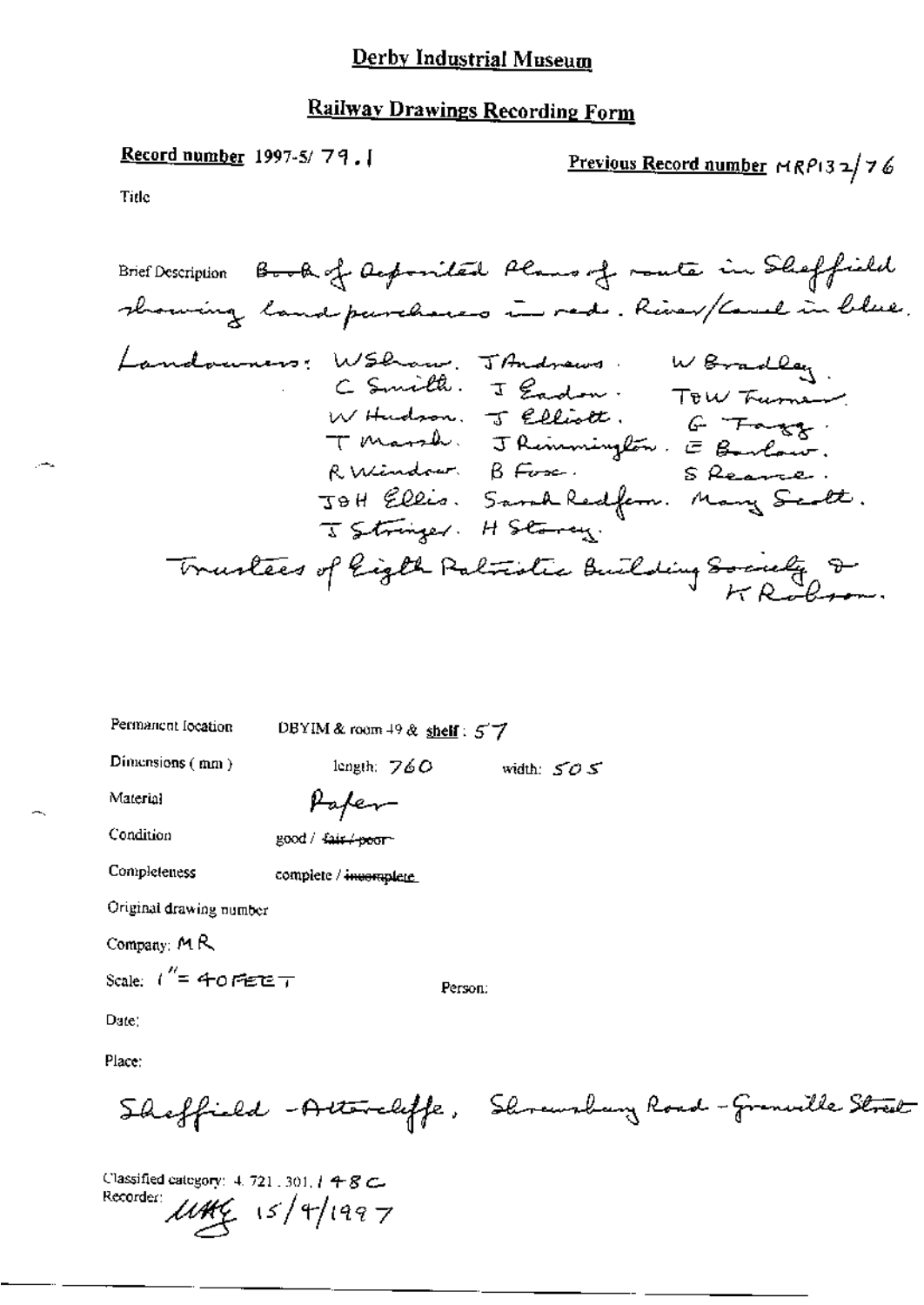# Railway Drawings Recording Form

Record number 1997-5/ $79, 2$ Previous Record number MRP132/76 Title

Brief Description Book of Auponiled Plans of route in Sheffield showing land purchases in red. River/Cauch in blue Landouners: TMarsh. WHudson. HArger. JArger. Elizabeth Evers, Mary Hitchin, Julitely & W Funnins. W Clarkie. J Page. J Claridge. TArnold. T Johnson. J Gibboo FFilk. FAllwood. TSpacing. GCafewell. L Biggins, W Johnson. T Howksworth. Mary Fune. Tkilham Jusight. Harriet Wright. Rofane Fora.

| Permanent focation       | DBYIM & room 49 & shelf: $57$ |               |
|--------------------------|-------------------------------|---------------|
| Dimensions (mm)          | length: 760                   | width: $505$  |
| Material                 |                               |               |
| Condition                | good / <del>fair/poor</del>   |               |
| Completeness             | complete / incomplete         |               |
| Original drawing number  |                               |               |
| Company; $M$ $R$ ,       |                               |               |
| Scale: $i'' = 40$ Febert | Person:                       |               |
| Date:                    |                               |               |
| Place:                   |                               |               |
|                          | Shoffield -Attendiffe.        | muille Street |

Classified category:  $4\,721\,301.$  (  $48\text{C}$ Recorder:  $1446 = 15/4/1997$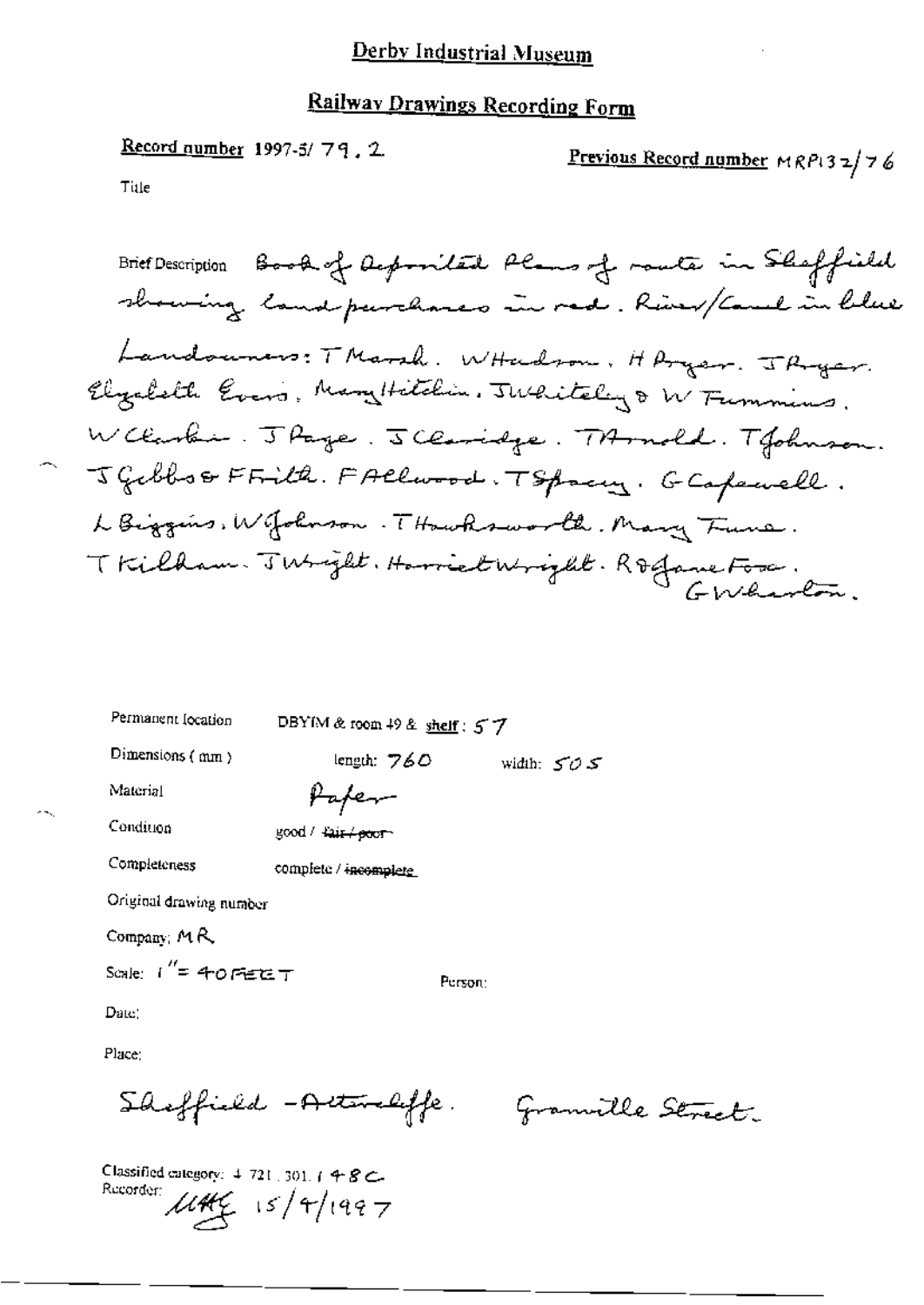Record number 1997-5/79.3

<u>Previous Record number</u>  $MRP$  32/76

Title

Brief Description Book of Acposited Plans of route in Sheffield showing land parchares in red. River/Cauch in blue Landouners: TOJWard, AD JClayton, J Blum, GHoungfield, Elizabeth Sherwood TBirks.

Permanent location

DBYIM & room 49 & shelf: 57

Dimensions (mm)

width:  $505$ length: 760

Material

Paper

Condition

Completeness

good / fair <del>/ poor</del>

complete / incomplete

Original drawing number

Company:  $M$   $R$ 

Scale:  $1'' = 40$  Fere  $T$ 

Person:

Date:

Place:

Classified category: 4, 721, 501,  $1 + 8$  C. Recorder:  $\mu$ thc<sub>c</sub> 15/4/1997

Sheffield - Attendiffe. Pondo Lone/Howard Street Pond Street/Harmer Lane,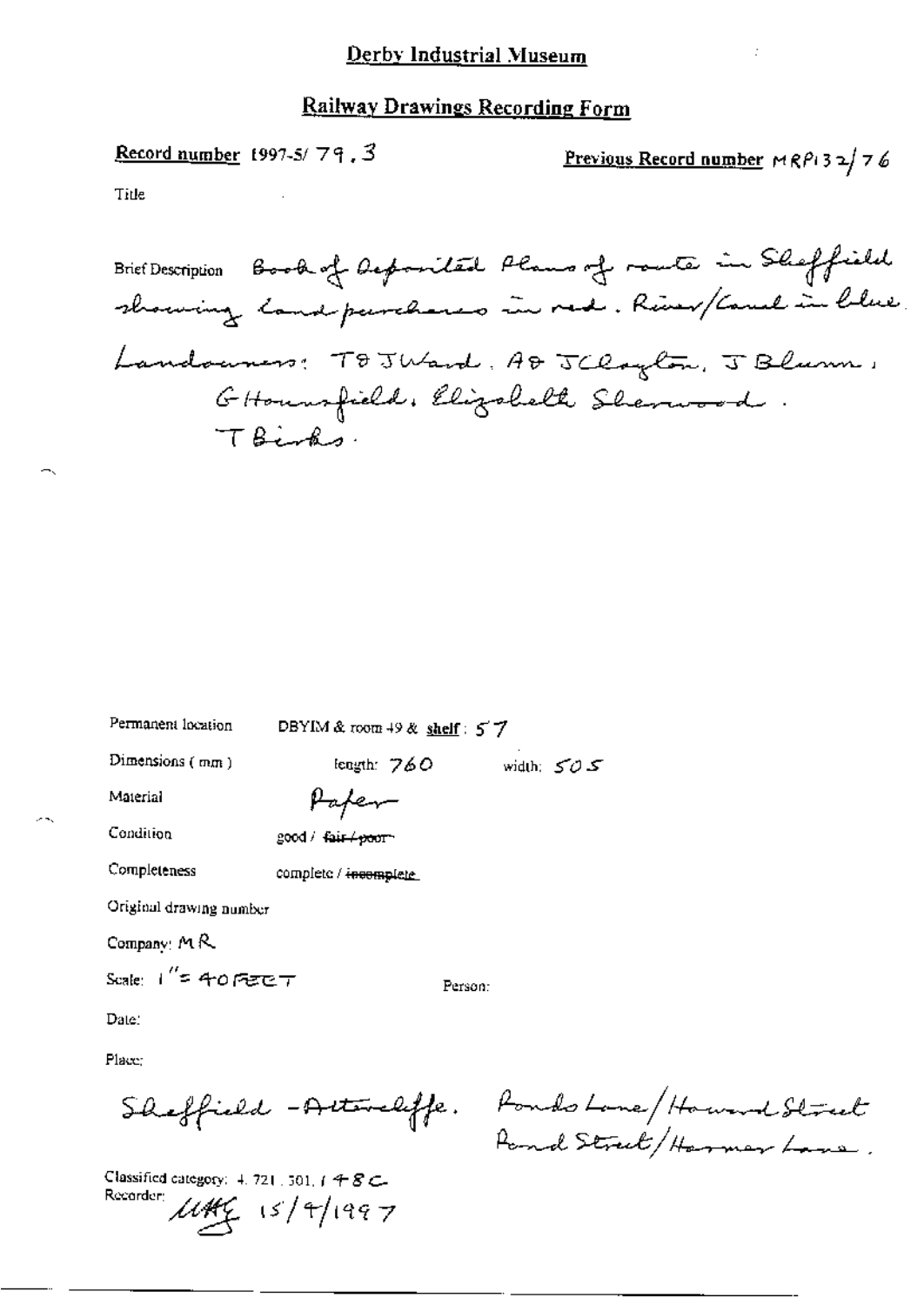### Railway Drawings Recording Form

Record number 1997-5/79.4-Previous Record number  $MRP(3,2)$  7 6 Title

Brief Description Book of Acopomited Plans of moute in Sheffield showing land purchases in red. River/Camel in blue Landowners: Tkilham. GSwindell. Many Rogers. JOW Cooper. J Furner. SSmith. WHague. Horriet Gibson. F Hoyland. HBroomhead. W Glaves. CAllcard. J Sanderson. Go Anne Ward. J Wolstenholme. Hannah Brooks & R Mansfield. W greaves. A Newlow. W OC Greaves & J Hall. J Fawley, Samh Thomkroy.<br>J & Samh Roberts. C & J Moorwood. THills & Ettalfield. THills, Ethefield & WBoalley. T, JEW Marsh. T Andrews 8505 Burrows. FAppleby. Sgardnar. Permanent focation DBYIM & room 49 & shelf: 57 Dimensions (mm) length:  $760$ width:  $505$ 

Paper

Condition

Material

good / fair / poor

Completeness

complete / incomplete

Original drawing number

Company:  $M \mathcal{R}$ 

Scale:  $1'' = 40$  Get  $T$ 

Person:

Date:

Place:

Sheffield - Actordaffe

Classified entegory: 4, 721, 301,  $t \, 4 \, 8 \,$ C-Recorder:  $\mu$ the 15/4/1997

Granville St/Gilbert St/South St/ Anson St / Land St / Duche St / Ouke Street Lane.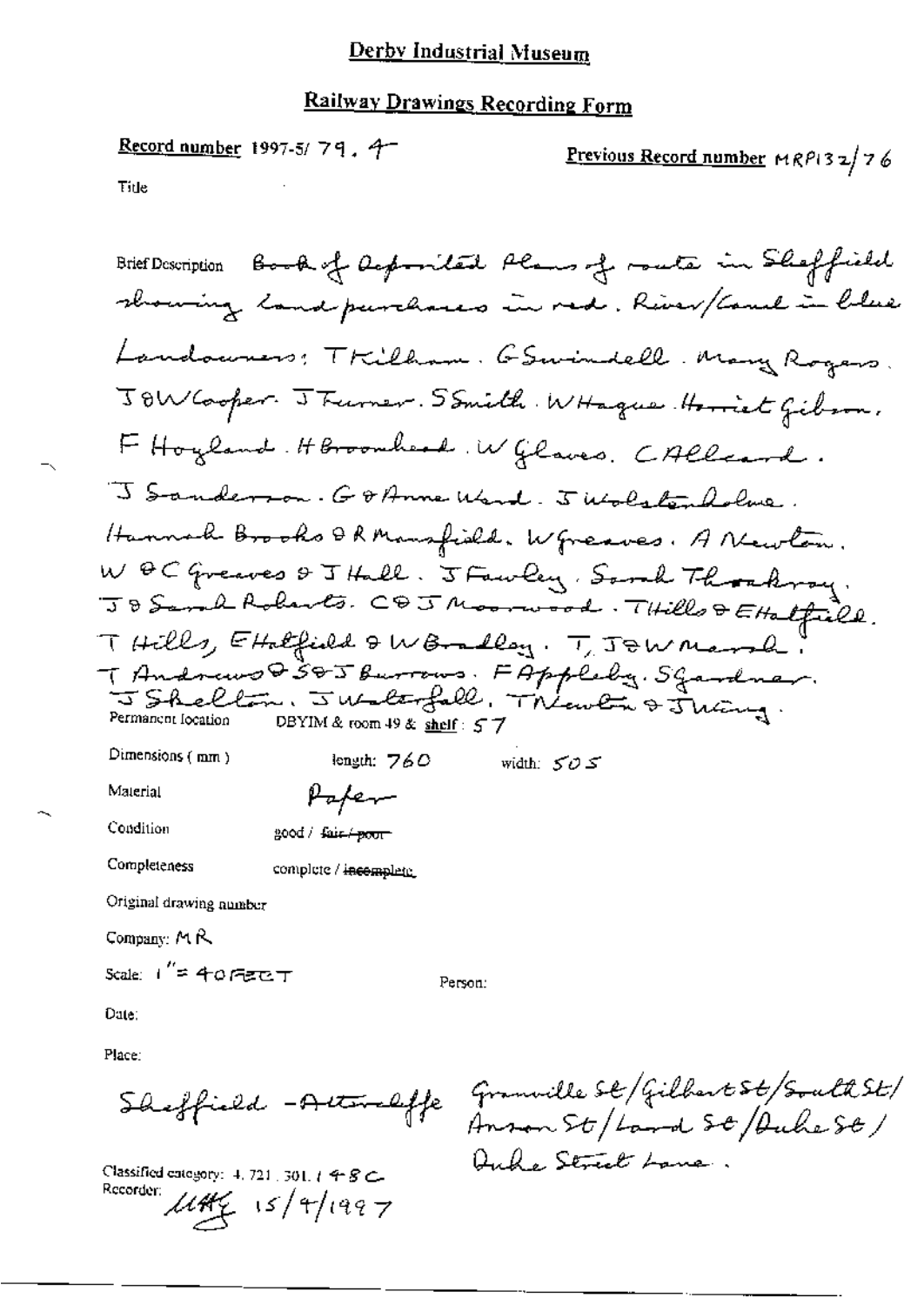## Railway Drawings Recording Form

Record number 1997-5/79,5 Previous Record number MRPI32/76 Title

Brief Description Book of Apposited Plans of route in Sheffield showing land purchases in red. River/Coul in blue Landowners: Rev W Barton, Mary Revell, W Smith, Rev Wolarton & Mary Revell. Frachin. Wouchnall. WCooper: 5 Hanson. Egillott. GD Elija Champion. J Letall. WOC greeves & JHall. WBradley. J Goold & B Mourley. J Aldham, Gog Clayton, J Crowlker-Martha Littlewood. GWoofindin. R Tennant & T Moore, Havriat gibson. Trustees of the Seventh Politictic Building Society and HWend.

Permanent location DBYIM & room 49 & shelf :  $57$ Dimensions  $(mm)$ length:  $760$ width:  $505$ Material Paper Condition good / fair / poor-Completeness complete / incomplete Original drawing number Company:  $M$   $R$ Scale:  $1'' = 40$  FEC  $T$ Person:

Date:

Place:

Sheffield - Activelyfe

Classified category:  $4.721$ , 301,  $1 + 8$  C-Recorder:  $\mu$ th $\frac{1}{2}$  15/9/1997

Duke St / High Street Lane/ High St / New Shoret Lane/<br>New St / Oed St / Broad St / Cricket Road / Snow Hell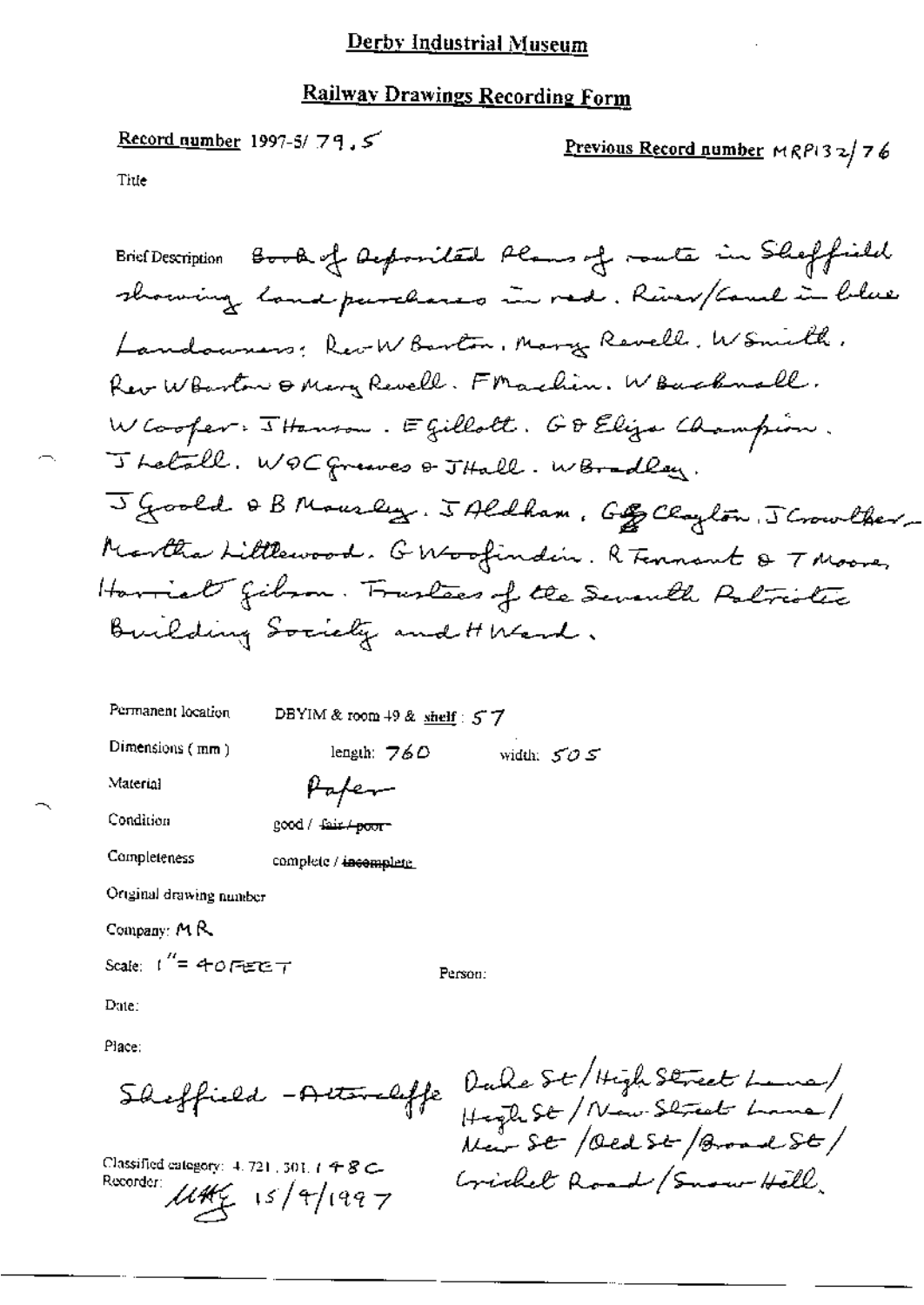Record number 1997-5/79.6

Previous Record number MRP132/76

Title

Brief Description Book of Oxponited Plans of route in Sheffield showing land purchases in red. River/Camel in blue Landowners: Whorsly. Ann Frais. JHorrison. FC & J Chambers. JD Ann Martin.

Permanent location

DBYIM & room 49 & shelf : 57

Dimensions (mm)

length. 760 width:  $505$ 

Material

Paper

Condition

good / المنتجية / good

Completeness complete / incomplete

Original drawing number

Company:  $M R$ 

Scale:  $1'' = 40$  Fere  $T$ 

Person:

Date:

Place:

Classified category:  $4.721$ , 301,  $1.48$  C Recorder:  $\mu$ the  $\frac{1}{2}$  15/4/1997

Sheffield -Attendiffe. Lumber Street/ComelSt. Survex St / Effinghum Road/ Effinghem Street.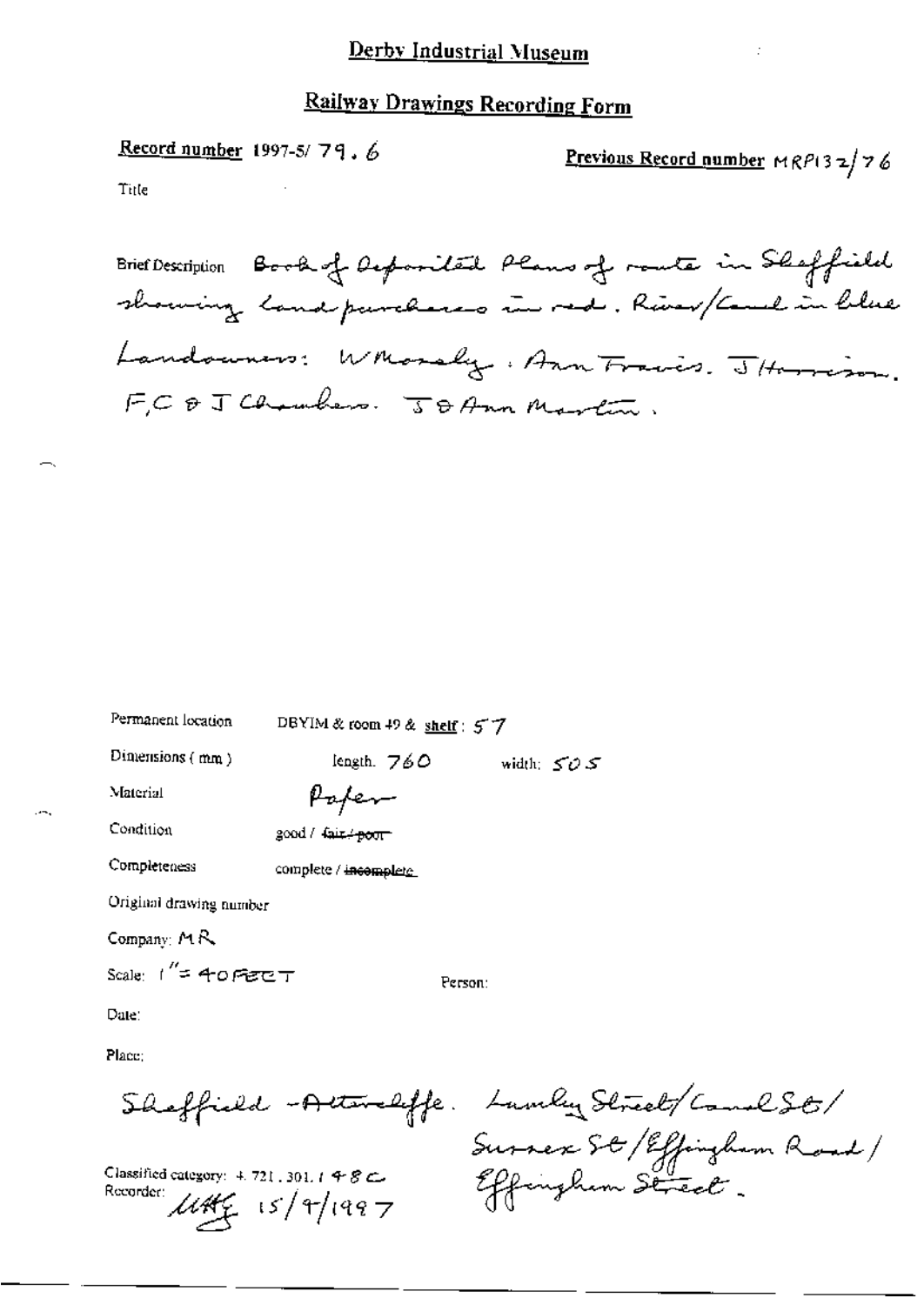### **Railway Drawings Recording Form**

### Record number 1997-5/79,7

Previous Record number MRP132/76

Title

Brief Description Book of Deponited Plans of rante in Sheffield showing landpurchases in red. River/Camel in blue Landouners: A Simpson. J Middleton. J Pryor. J Pryor DG Wright

Permanent location DBYIM & room 49 & shelf: 57

length: 760

Dimensions (mm)

Popen

Condition

Material

good / fair + poor

Completeness

complete / incomplete

Original drawing number

Company:  $M$   $R$ 

Scale:  $t'' = 40$  Get  $\tau$ 

Person:

width:  $505$ 

Date:

Place:

Classified category:  $4.721$ , 301,  $t \triangleq$   $\mathcal{B} \subset$ Recorder  $\mu$ the  $15/4/1997$ 

Shoffield - Attendiffe Effingham St / Finsley Rd Cooky St.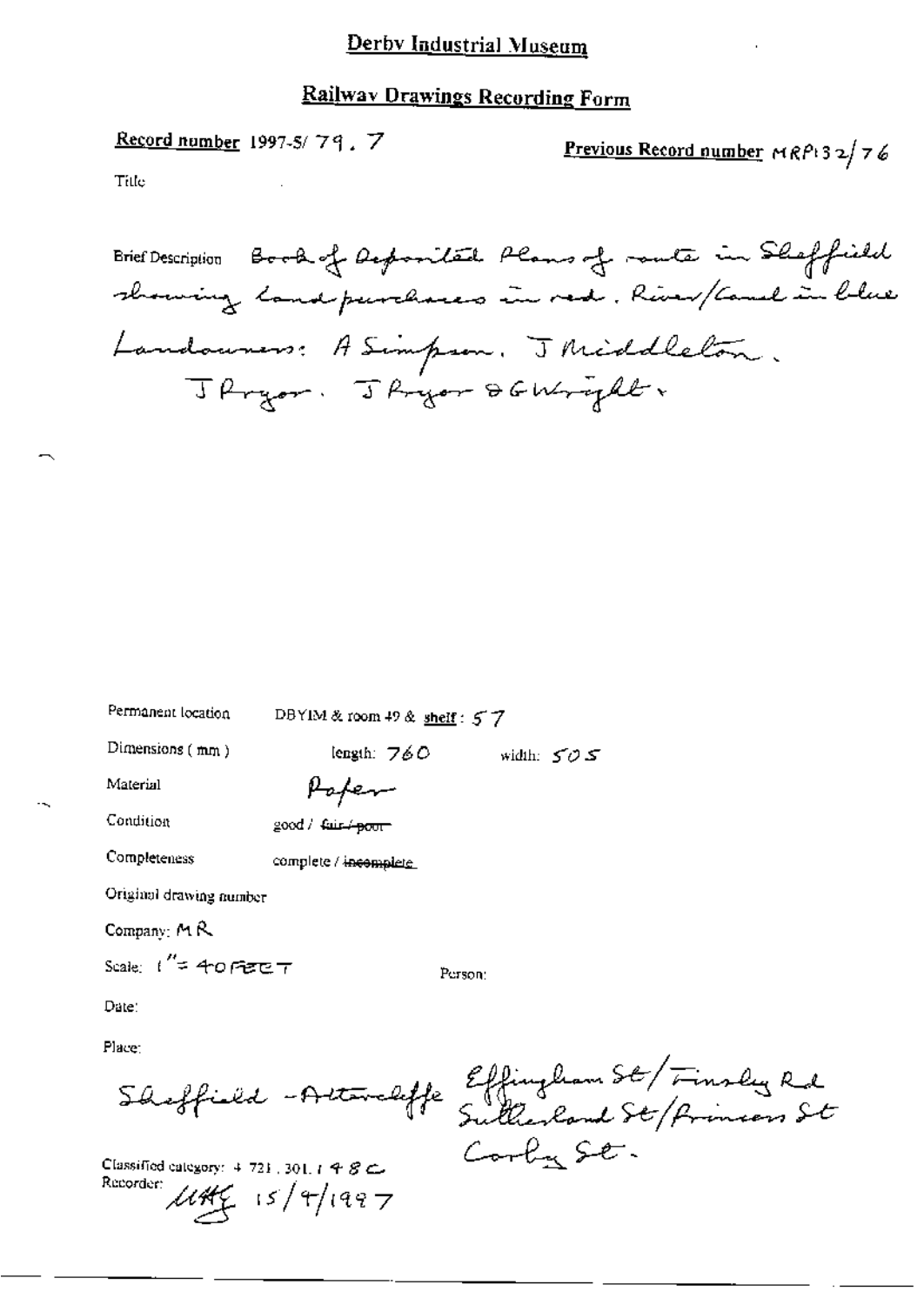### **Railway Drawings Recording Form**

Record number 1997-5/79.8 Previous Record number  $MRP$  3  $2/76$ Title

Brief Description Book of Reposited Plans of route in Shaffield showing land parchares in red. River/Camb in blue Landouners: Thatrick, WButterell. EGachson. Primitive Methodist Jabelse School. JRosa. JSmith.<br>5 Hollingsworth, C Balmforth. I Wilkinson. JBooth. GCopewell Steamley, EFoster. SHolmes. TRoberts WO Harmal Stones. THall WOC greaves. JOCNCorner. J Lenebar.

Permanent location

DBYIM & room 49 & shelf: 57

Dimensions (mm)

length: 760 width:  $505$ 

Material

Condition

200d / Life poor

Completeness

complete / incomplete

Paper

Original drawing number

Company:  $MR$ 

Scale:  $1'' = 40$  FEET

Person:

Date:

Place:

Shaffield - Automaliffe

Classified category:  $4.721$ , 301,  $1.98$  C. Recorder:  $\mu$ the  $\frac{1}{5}$  15/9/1997

Corby St / Princes St/<br>Ferspield St / Wondorr St Narray St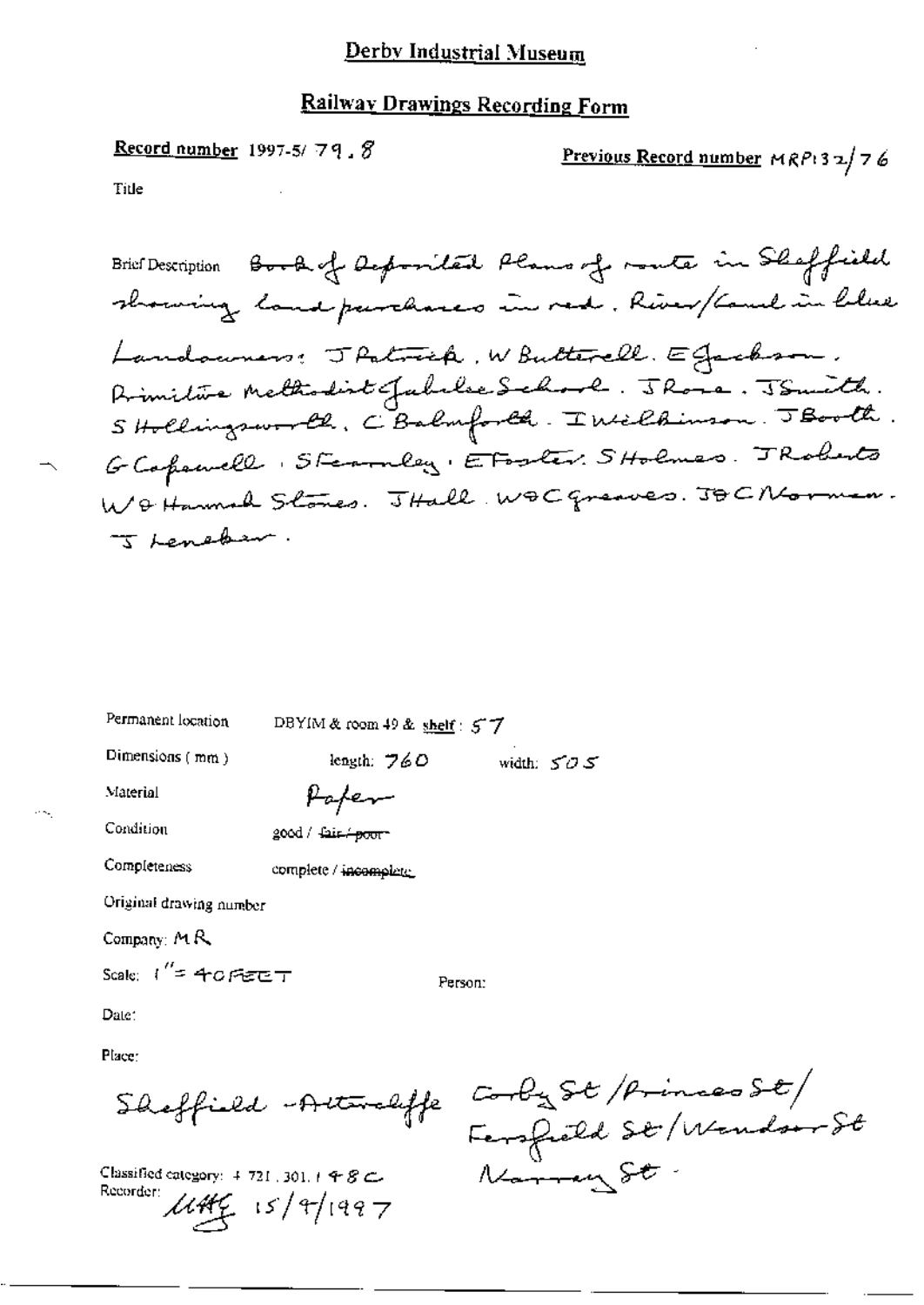# **Railway Drawings Recording Form**

Record number 1997-5/79.9 Previous Record number MRP132/76 Tiue Brief Description Book of Acopomitate Plans of monte in Sheffield showing land parchares in red. River/Cauch in blue Landouners From confluence of River Don & Head Goit.

Permanent location

DBYIM & room 49 & shelf:  $57$ 

Dimensions (mm)

length:  $760$ width:  $505$ 

Material

Popen

Condition

Completeness

good / fair + poor

complete / incomplete.

Original drawing number

Company: MR

Scale:  $I'' = 40$  Fierre  $T$ 

Person:

Date:

Place:

Classified category: 4, 721, 301,  $t$  4  $\mathcal{S}$   $\subset$ Recorder  $\mu$ the 15/4/1997

Shaffield - Attendaffe Continuation from Shart 8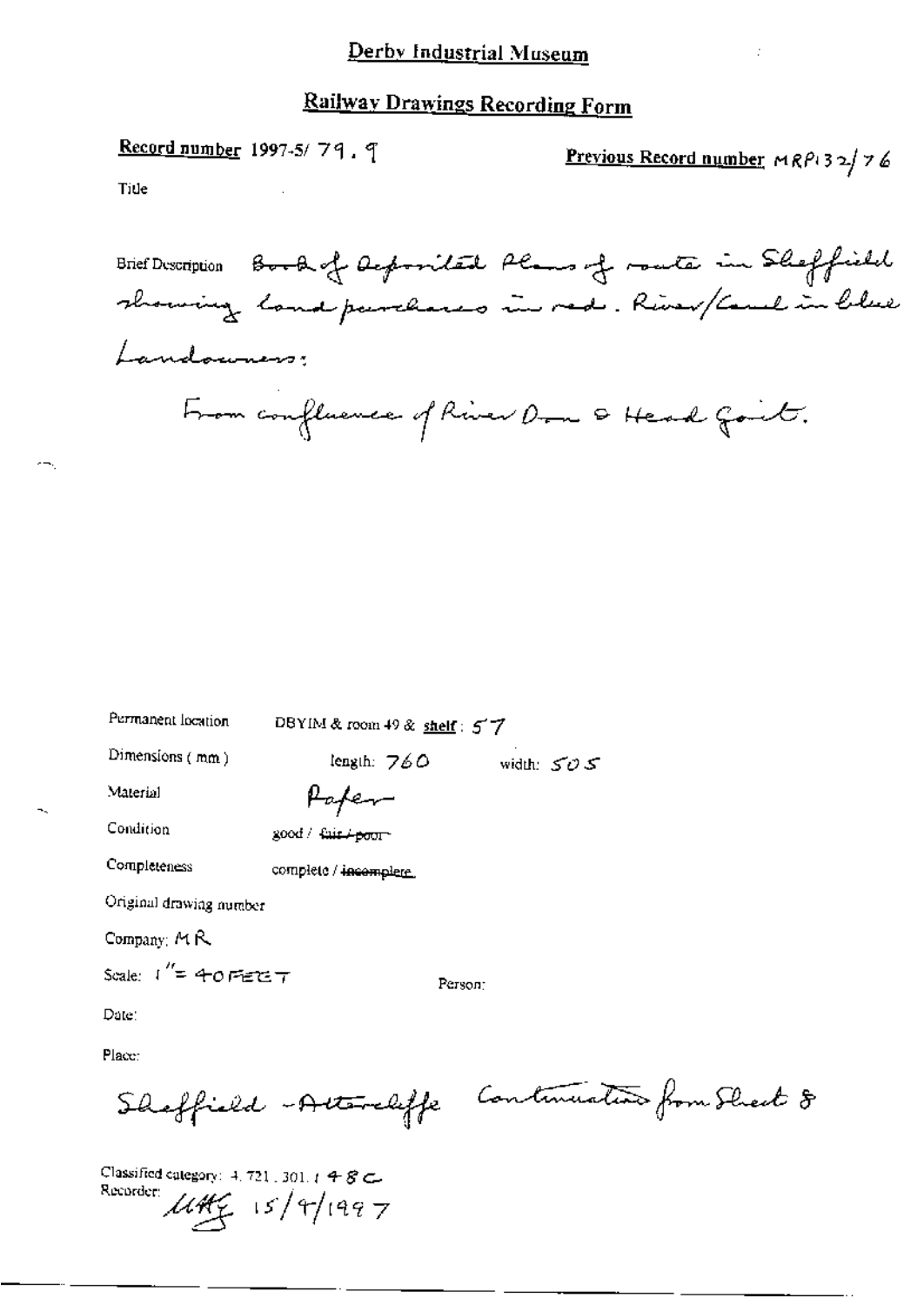# Railway Drawings Recording Form

Record number 1997-5/79.10

Previous Record number MRP132/76

Title

|             | Brief Description Book of Reposited Plans of moute in Sheffield |
|-------------|-----------------------------------------------------------------|
|             | showing land purchases in red. River/Coul in blue.              |
| Landowners; |                                                                 |

Permanent location

DBYIM & room 49 & shelf: 57

Dimensions (mm)

length:  $760$  width:  $505$ 

Material

Paper

Condition

good / fair / poor

Completeness

complete / incomplete

Original drawing number

Company: MR

Scale:  $1'' = 40755CT$ 

Person:

Date:

Place.

Classified category:  $4, 721, 301, 14 - 8$  C. Recorder  $\mu$ Hf<sub>(15</sub>/4/1997)

Sheffield -Attenleffe, North rideofitend Goot MSOLRachoan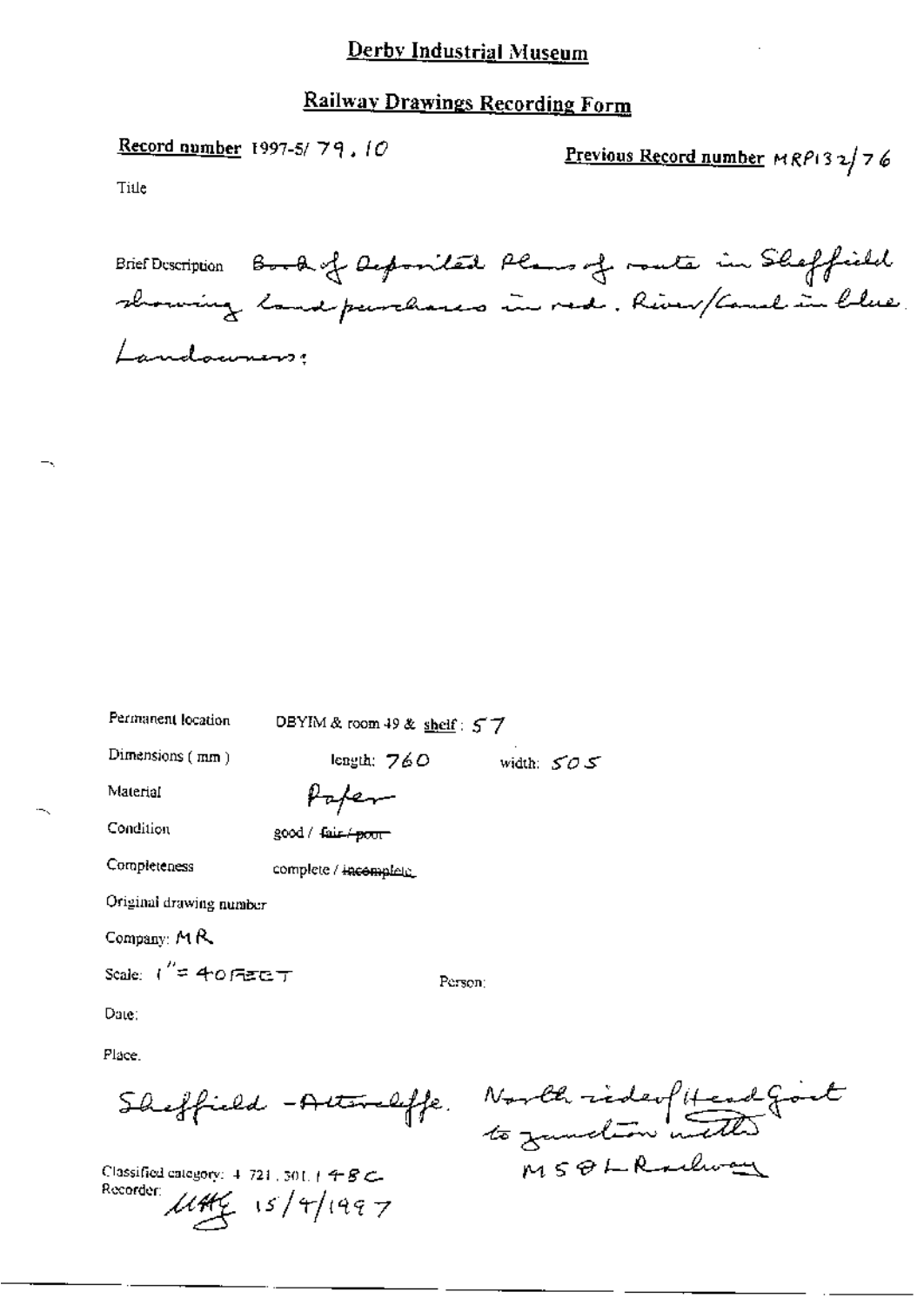# **Railway Drawings Recording Form**

Record number 1997-5/79.  $11$ 

Previous Record number  $MRP$ 132/76

Title

Brief Description Book of Asposited Plans of mote in Sheffield showing land purchases in red. River/Cauch in blue Landowners: EUnion. Thanh. JBinge. E Cadman, Jayson. JW8J8Ann Diron. Sheffeeld Town Trantees.

width:  $505$ 

Permanent location

DBYIM & room  $49$  & shelf:  $57$ 

length:  $760$ 

Dimensions (mm)

Paper

Condition

Material

good / £air / <del>poor</del>

Completeness

complete / innomplete

Original drawing number

Company: MR

Scale:  $1'' = 40$  Fete  $\tau$ 

Person:

Date:

Place:

Sheffield - Attendiffe

Classified category:  $4$  721, 301,  $t$  4  $\mathcal{S}$   $\subset$ Recorder  $15/9/1997$ 

Sheaf Street/Shude Hill/ Haymarket.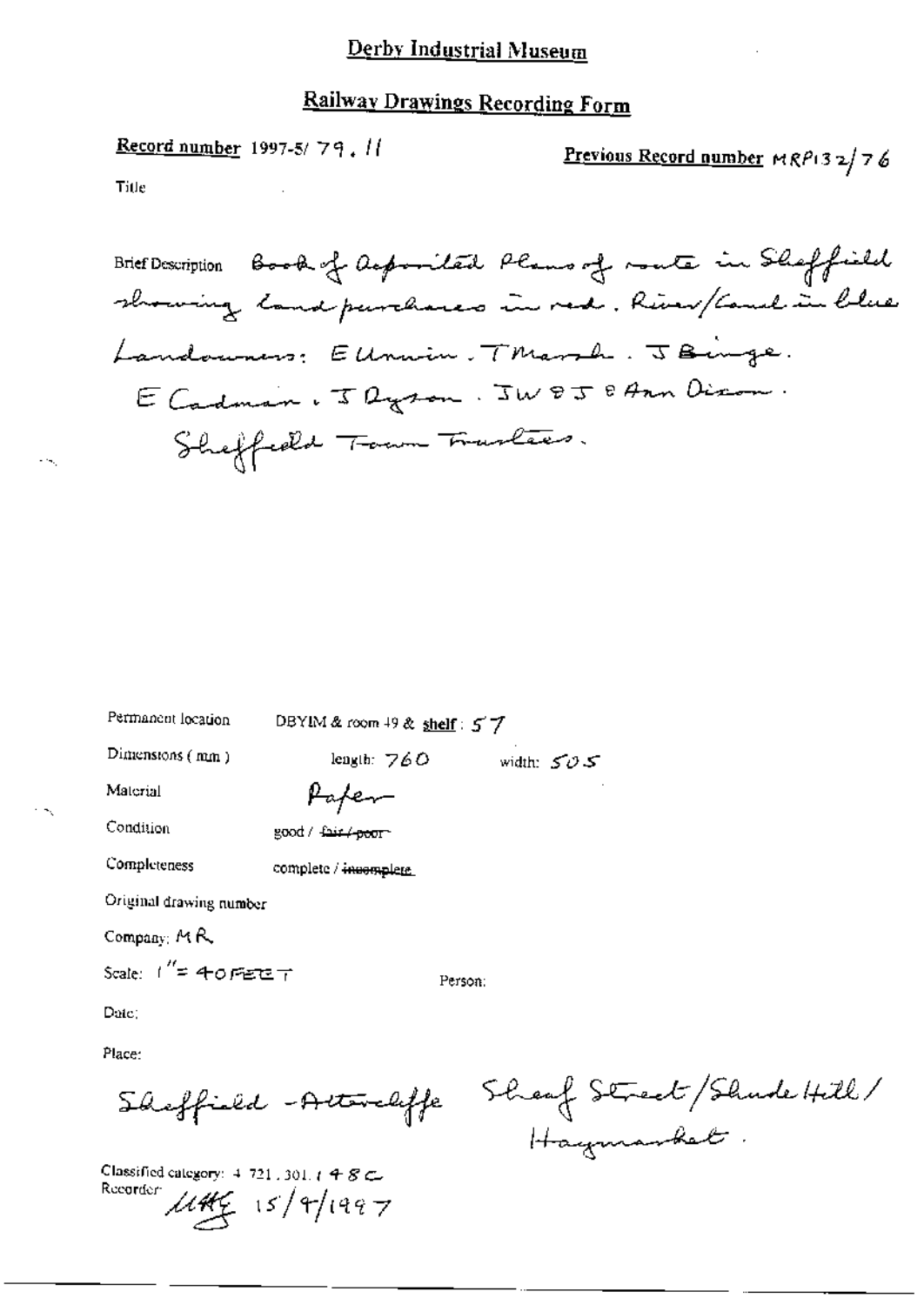# Railway Drawings Recording Form

Record number 1997-5/79, 12 Previous Record number  $MRP(32/76)$ Title

Permanent location DBYIM & room  $+9$  & shelf :  $57$ 

Dimensions (mm)

length:  $760$  width:  $505$ 

Material

Condition

good / fair / poor

Paper

Completeness

complete / incomplete

Original drawing number

Company: MR

Scale:  $t'' = 40$  PECE T

Person:

Date:

Place:

Sheffield -Attraliffe. Crachet Road

Classified category:  $4.721$ , 301,  $i.498$  C. Recorder  $\mu$ the 15/4/1997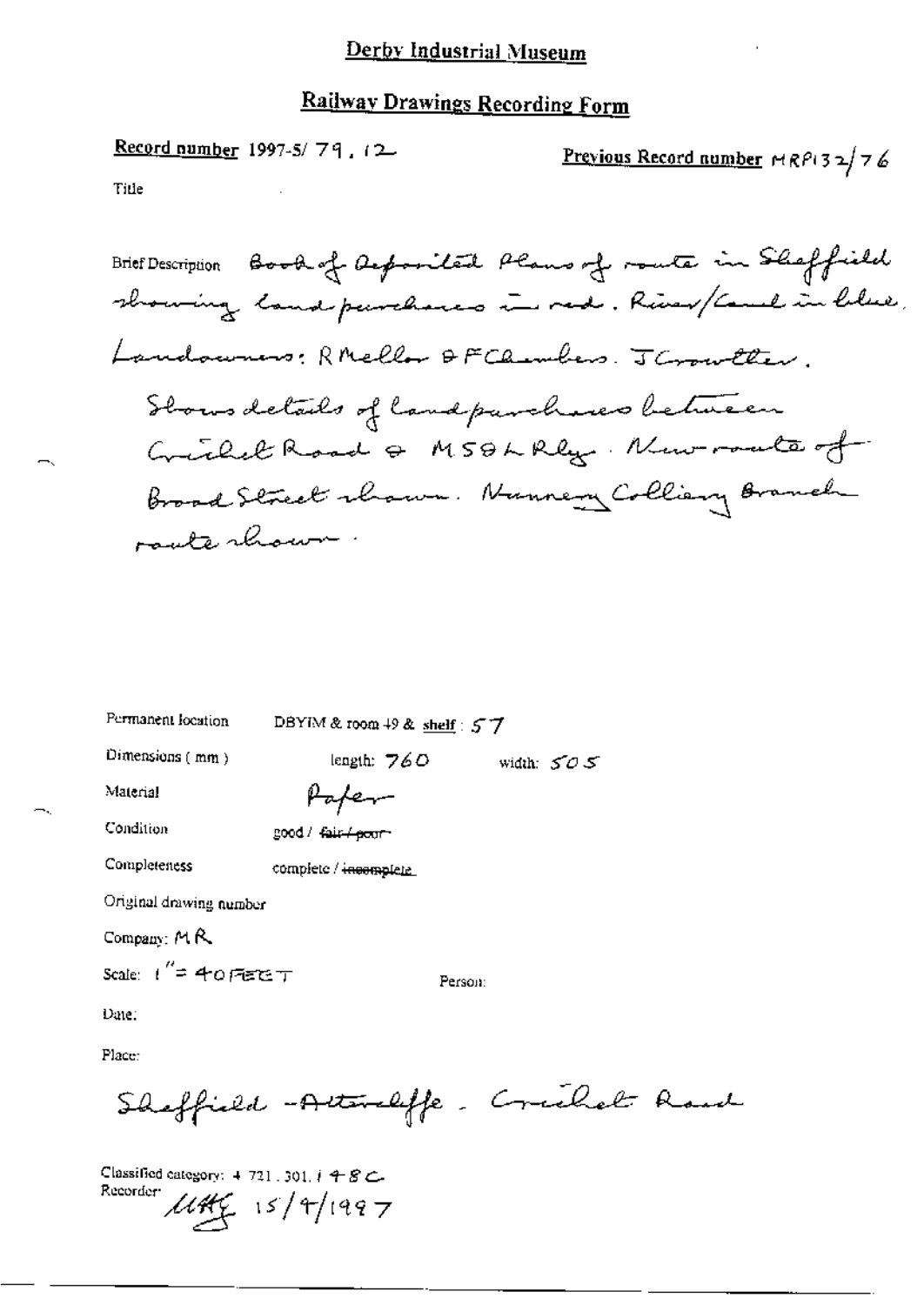# **Railway Drawings Recording Form**

Record number 1997-5/2 3

Previous Record number  $\mu$  R  $\rho$ /3 2/2 1

Title

PROPOSED COAL STAITHES AT SHEFFIELD

**Brief Description** 

Elevation open of two track and stacks Details of construction of track supports.

DBYIM & room 49 & shelf:  $55$ 

Dimensions (mm)

Permanent location

length;  $980$  width;  $655$ 

Material

Poper

Condition

Completeness

good / fair / poor

complete / incomplete

Original drawing number  $370$ 

Company: MR

Scale:  $\int_{0}^{U_{\pm}} 4 \int_{0}^{L}$  formal  $Q$ - $R$ 1854

Person:

Place:

Shoffield

Classified category: 4.721, 301,  $148$ Recorder: uy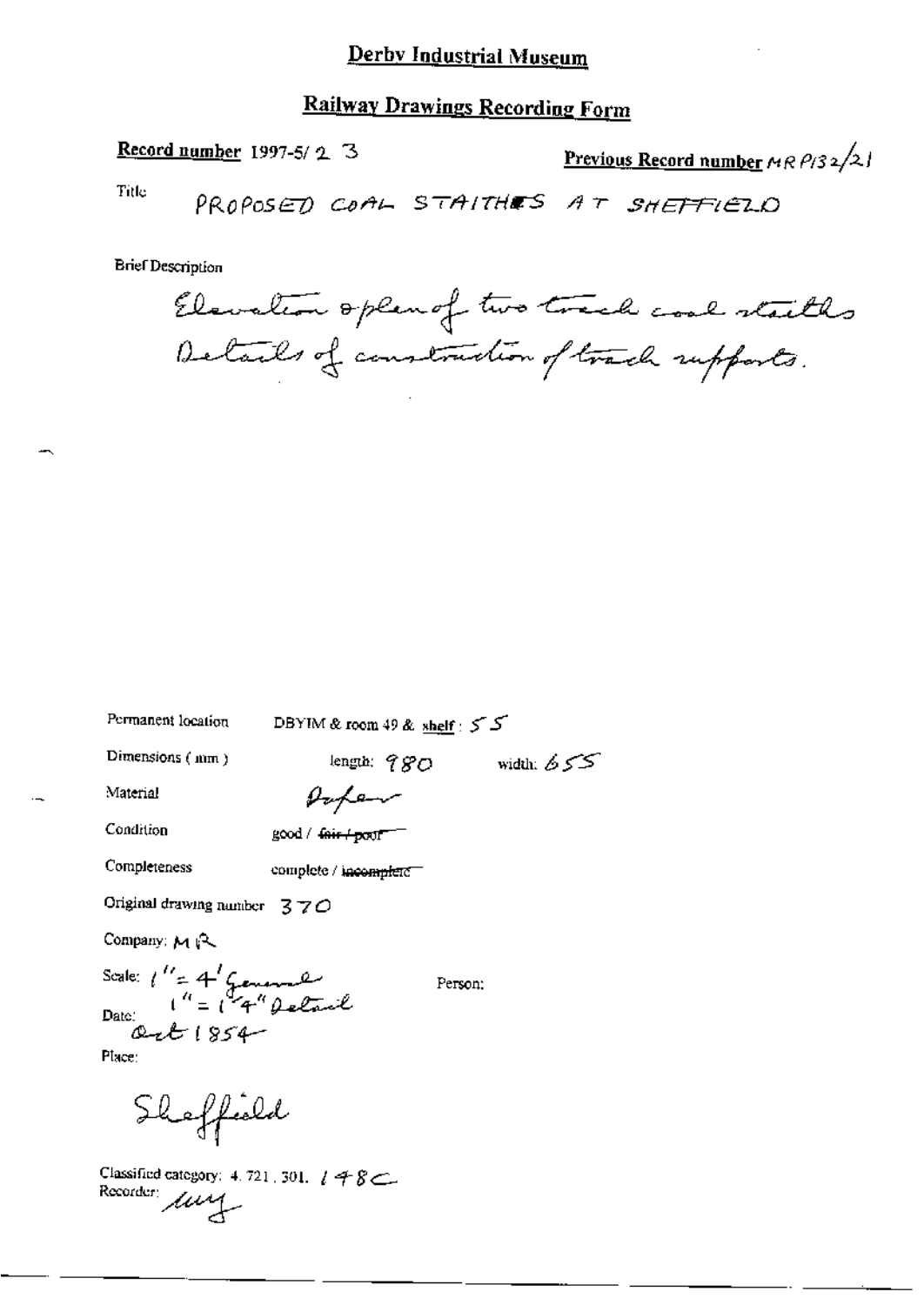# **Railway Drawings Recording Form**

Record number 1997-5/22.

Previous Record number  $\frac{\text{Area}}{2}$ 

Title

 $M \cdot R$ .

**Brief Description** 

DBYIM & room 49 & shelf:  $5^{\circ}5^{\circ}$ Dimensions  $(mn)$ length:  $l$  2,  $l$   $\bigcirc$ width:  $735$ Paper Material good/ fair/poor Crattle Condition Completeness complete / incomplete Original drawing number  $37t$  $652$ 

Company: M R

Scale:  $1^{n} = 4$ 

Permanent location

Dale: Feb 24, 1854

Person: H. Stampa

Place:

Sheffield

Classified category: 4, 721, 301, 198C-Recorder: ung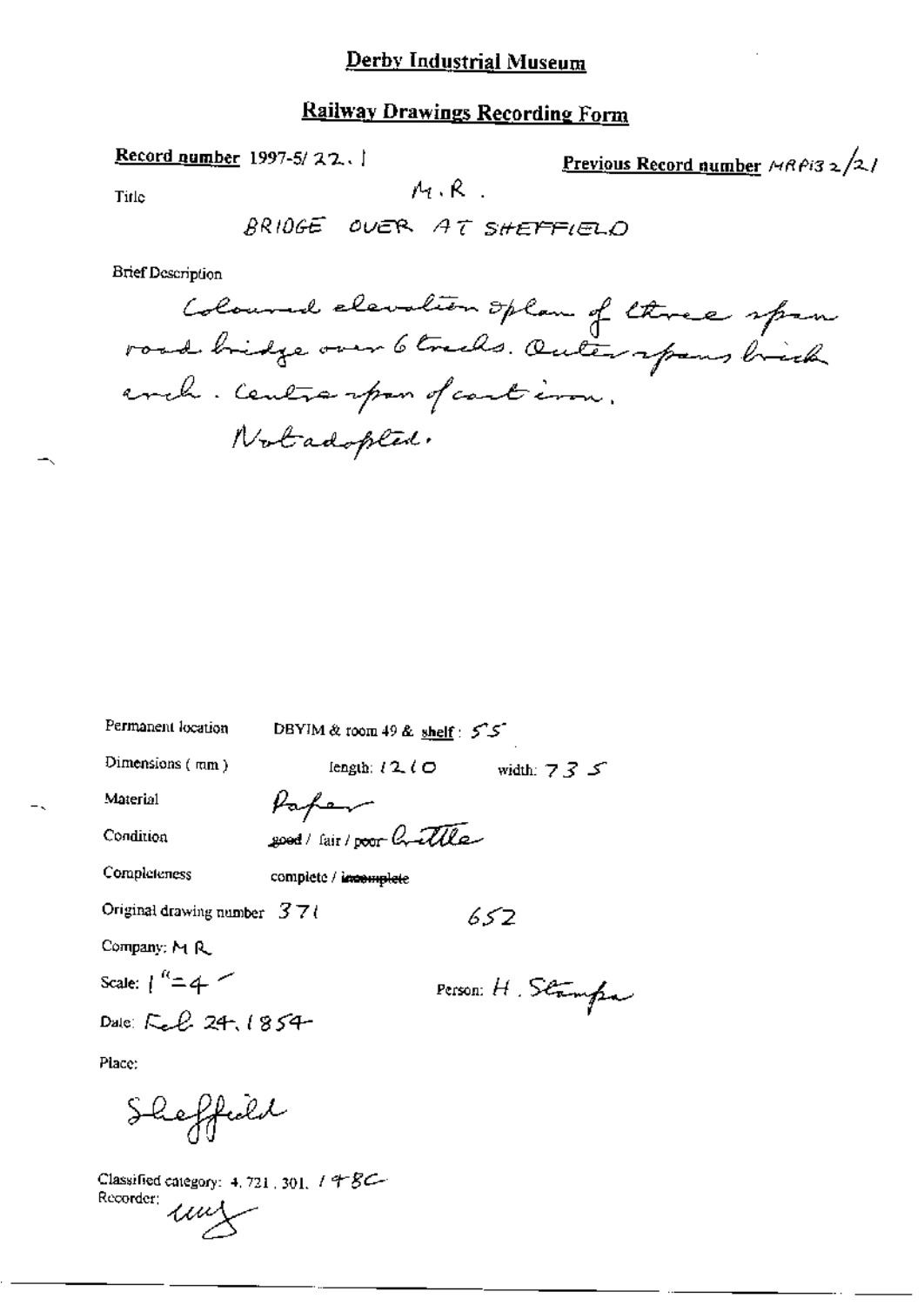# **Railway Drawings Recording Form**

Record number 1997-5/22. 2  $\sim$  3

Title

Frevious Record number 4 RP132/21<br>New insurant for Bridge over the Midland Rockery

**Brief Description** 

$$
1997 - 5/22.3 - Lalel
$$

| Permanent location                   | DBYIM & room 49 & shelf : 5 2          |                                    |
|--------------------------------------|----------------------------------------|------------------------------------|
| Dimensions (mm)                      | length: $665$                          | width: $485$                       |
| Material                             | Poper                                  |                                    |
| Condition                            | sont fair poor Split in two.           |                                    |
| Completeness                         | complete / incomplete-                 |                                    |
|                                      | Original drawing number 373 Brown As 2 |                                    |
| Company: MR                          |                                        |                                    |
| Scale: $\frac{1}{2}$ = $\frac{1}{2}$ |                                        | Person: $\subset$ $\beta$ $\Theta$ |
| Dale: $Now 8.1852$                   |                                        |                                    |

Place:

Sheffield

Classified category: 4.721, 301, 14-8C-Classing  $\mu$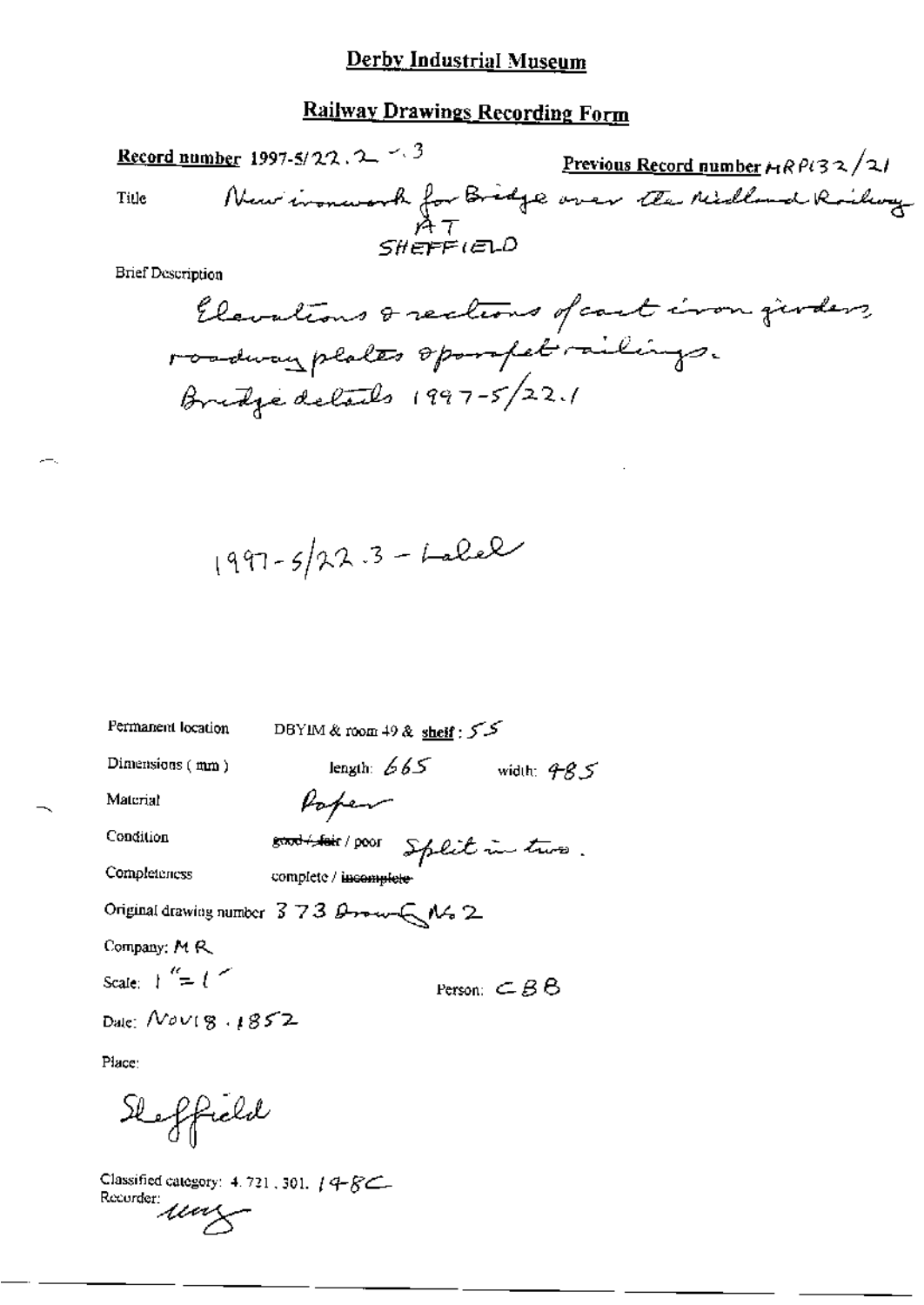# **Railway Drawings Recording Form**

| Record number 1997-5/ $419$                                                                                                 | Previous Record number MAP132/4-63               |
|-----------------------------------------------------------------------------------------------------------------------------|--------------------------------------------------|
| COUNTY OF YORK<br>Title                                                                                                     |                                                  |
| a-tenerations to entitled                                                                                                   |                                                  |
| TOWNSHIP OF BROCHTSHOE STERLOW TOWN<br><b>Brief Description</b>                                                             |                                                  |
|                                                                                                                             | Plan of part of Township / Brightside Bielow and |
| Township of Sheffield almosting lagerat of                                                                                  |                                                  |
| MS Oh Rla from Bridge House Funnel through Victoria                                                                         |                                                  |
| Statetu.                                                                                                                    |                                                  |
| Tracks in blue, buildings infinity MSOL land                                                                                |                                                  |
| palegreen, roads in pale mange.                                                                                             |                                                  |
|                                                                                                                             |                                                  |
| all adgement proferty, roads, undercourses chown                                                                            |                                                  |
|                                                                                                                             |                                                  |
| Plan Note - This is a Arivalie gift to Ar Galton 8 is not to be<br>produced to anybody autuile lla Midbaul Componys Office. |                                                  |
|                                                                                                                             |                                                  |
|                                                                                                                             |                                                  |
| Permanent location<br>DBYIM & room 49 & shelf: $\overline{7}$ $\overline{7}$                                                |                                                  |
| Dimensions (mm)<br>length: $165$                                                                                            | width: $695$                                     |
| Material<br>Paper on folice                                                                                                 |                                                  |
| Condition<br>good / fair + poor-                                                                                            |                                                  |
| Completeness<br>complete / incomplete                                                                                       |                                                  |
|                                                                                                                             |                                                  |
| Original drawing number $\frac{C}{2}$ $\frac{C}{2}$ $\frac{C}{2}$ $\frac{C}{2}$ $\frac{C}{2}$ $\frac{C}{2}$                 |                                                  |
| Company: MSOLRY                                                                                                             |                                                  |
| Scale: $1''$ = $88$ Ferry                                                                                                   | Person: There Kells & Som                        |
| Date: Qeb $1884$                                                                                                            | Little<br>40 king St<br>Commet Gendem            |
| Place:                                                                                                                      |                                                  |

Sheffestel

Classified category: 4.721.301.  $\overline{\bullet}$  | 4.8 C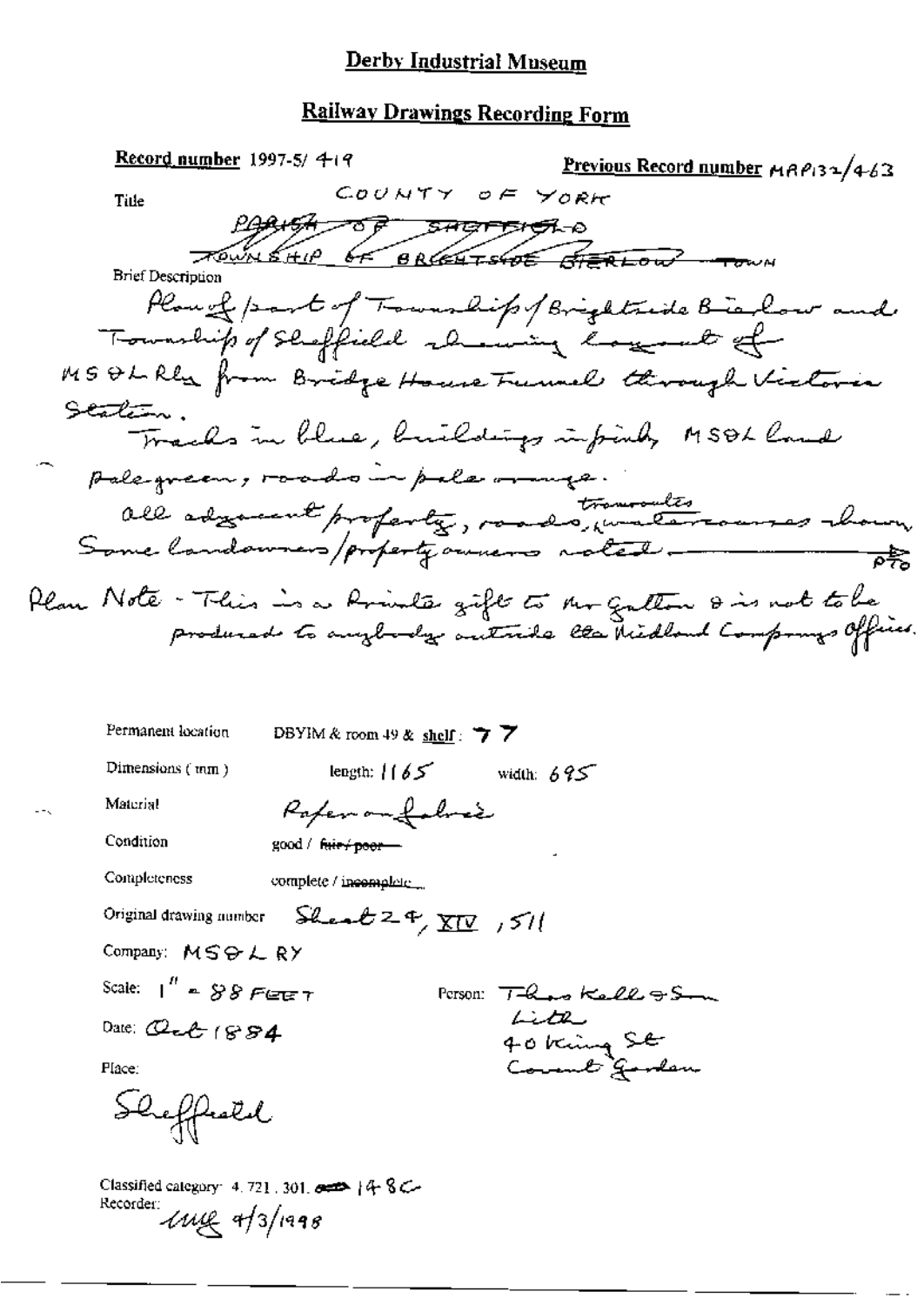Record number 1971-384/387 rez Previous Record number 1146 Title  $M.S.RL.RY$ Manchester to Sheffield<br>Sheet No **Brief Description** County of York. Parish of Shoffield.<br>Township of Shoffield.<br>Township of Shoffield for cum Darnall. Landonness: Rube of Norfolk. flam of milway, buildings, roads, causal, bridges from Shoffield Station (Victoria) to Woodbourne Junction witte MR and ing the south of main line parsing under. MSOL land - blue - purple M R III Some buildings red near retation Permanent location DBYIM & room 49 & shelf: 115 Dimensions (mm) length: 2070 width:  $710$ Poper on folice Material Condition good / fair / poor == Completeness complete / incomplete-Original drawing number Company: MSSL Scale:  $1'' = 88$   $F \in F$ Person: Henry Fouler Surveyor, Land Agent & Village Date: 31 Magy 1884frinces: This Kell OS in Ltd. Place: Sheffield  $41\frac{2}{3}$  MP  $-42\frac{1}{3}$ MP retoria Classified category: 4, 721, 301,  $\sigma \phi$ ,  $198C$ ,  $151$  $1602/8/2002$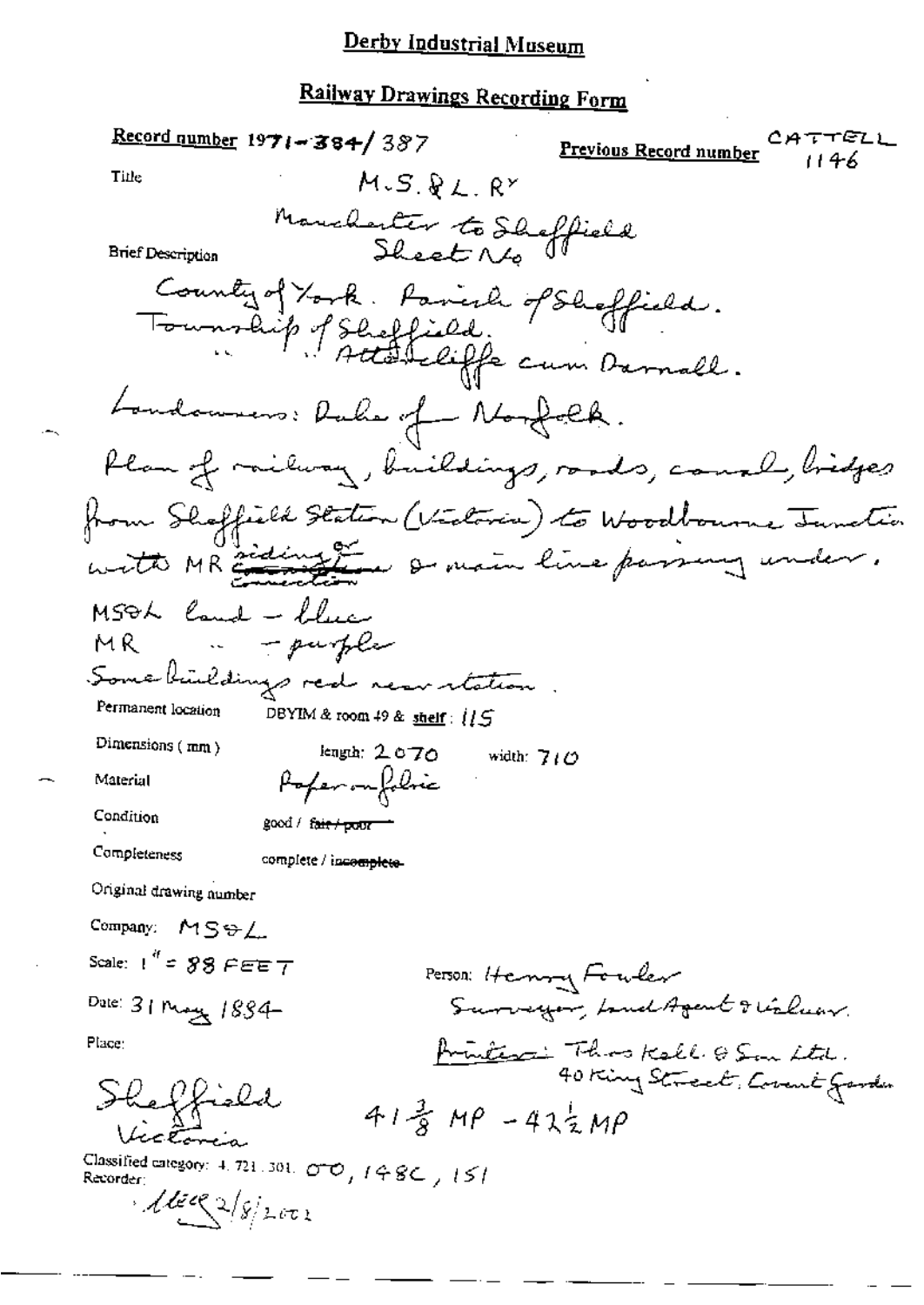### **Railway Drawings Recording Form**

Record number 1997-5/454-

Previous Record number MAP132/502

Title

**Brief Description** 

Made up topmp of MR raute from the Midland Station to crossing the MSOL Rey rhaning professed racte with MR freahold properties in perhaps leashold in Jellow.<br>Streets named & all profectes shown

| Permanent location      | DBYIM & room 49 & shelf: 79            |
|-------------------------|----------------------------------------|
| Dimensions (mm)         | length: 2560 $\,$<br>width: $570$      |
| Material                | Pofer on folier                        |
| Condition               | good / fa <del>ir / puor -----</del> - |
| Completeness            | complete / incomplete —                |
| Original drawing number | 543                                    |
| Company: $M R$          |                                        |
| Scale: $i'' = 40$ FEFT  | Ferson: -                              |
|                         |                                        |

Place:

heffreld

Date: 16  $\frac{16}{3}$  and 1897

Classified category: 4, 721, 301,  $\leftrightarrow$   $\leftrightarrow$  8  $\circ$ Recorder 11197 27/3/1998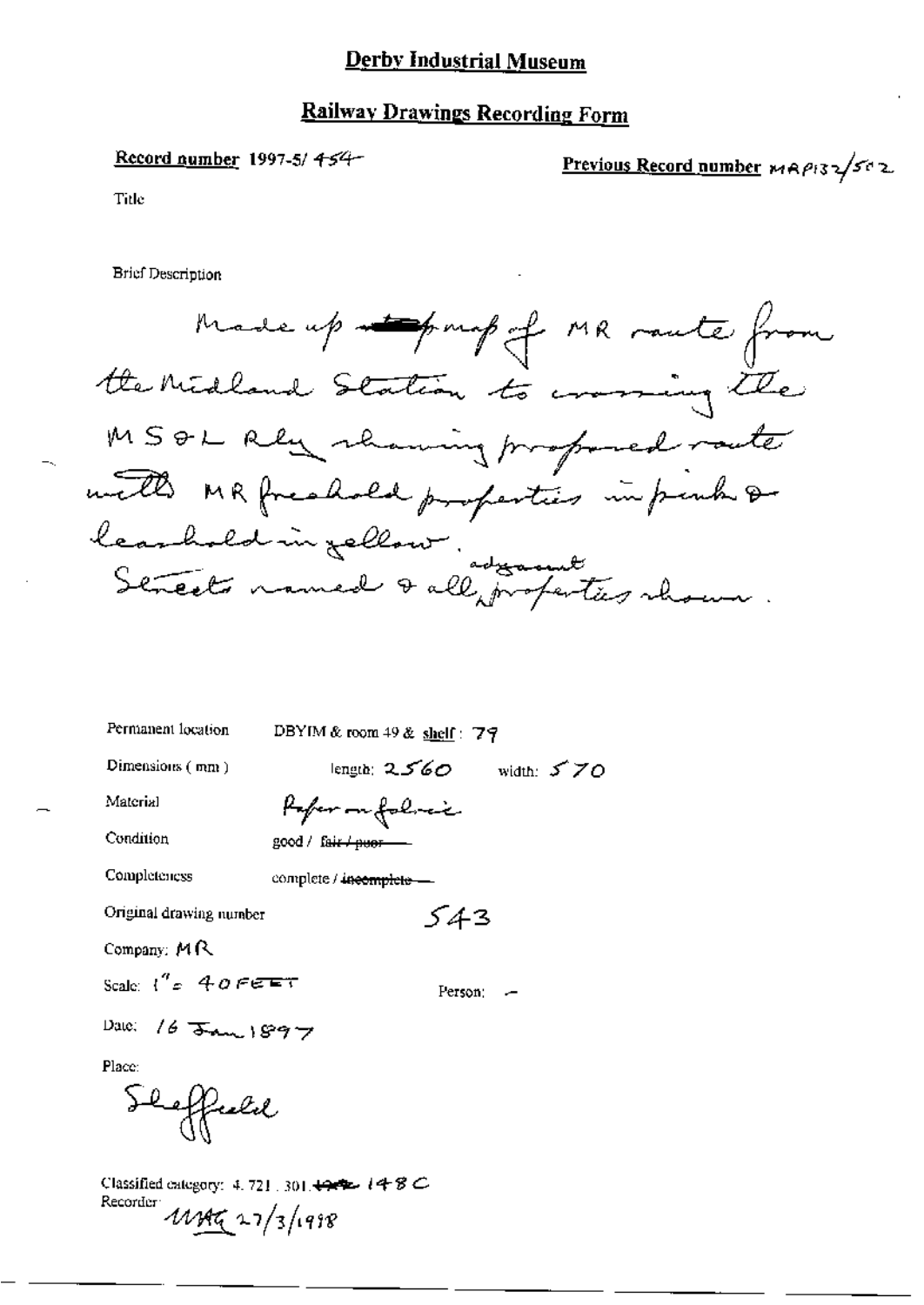# **Railway Drawings Recording Form**

### Record number 1997-5/368

Previous Record number MRP132/412

Title

$$
\mathsf{M.R.}
$$

**Brief Desemption** 



Permanent location

DBYIM & room 49 & shelf:  $74-$ 

 $757$ 

length:  $915$  width:  $640$ 

Dimensions (mm)

Condition

Material

200d / dair / poor-

Completeness

complete / incomplete

Original drawing number  $504-$ 

Company: MR

Scale:  $1'' = 8FEET$ , Plan<br> $1'' = 8$  INCHES, Delail Person:  $-$ Date:

Place:

Classified category: 4.721, 301. +2. 4. 8 Recorder  $11/2/98$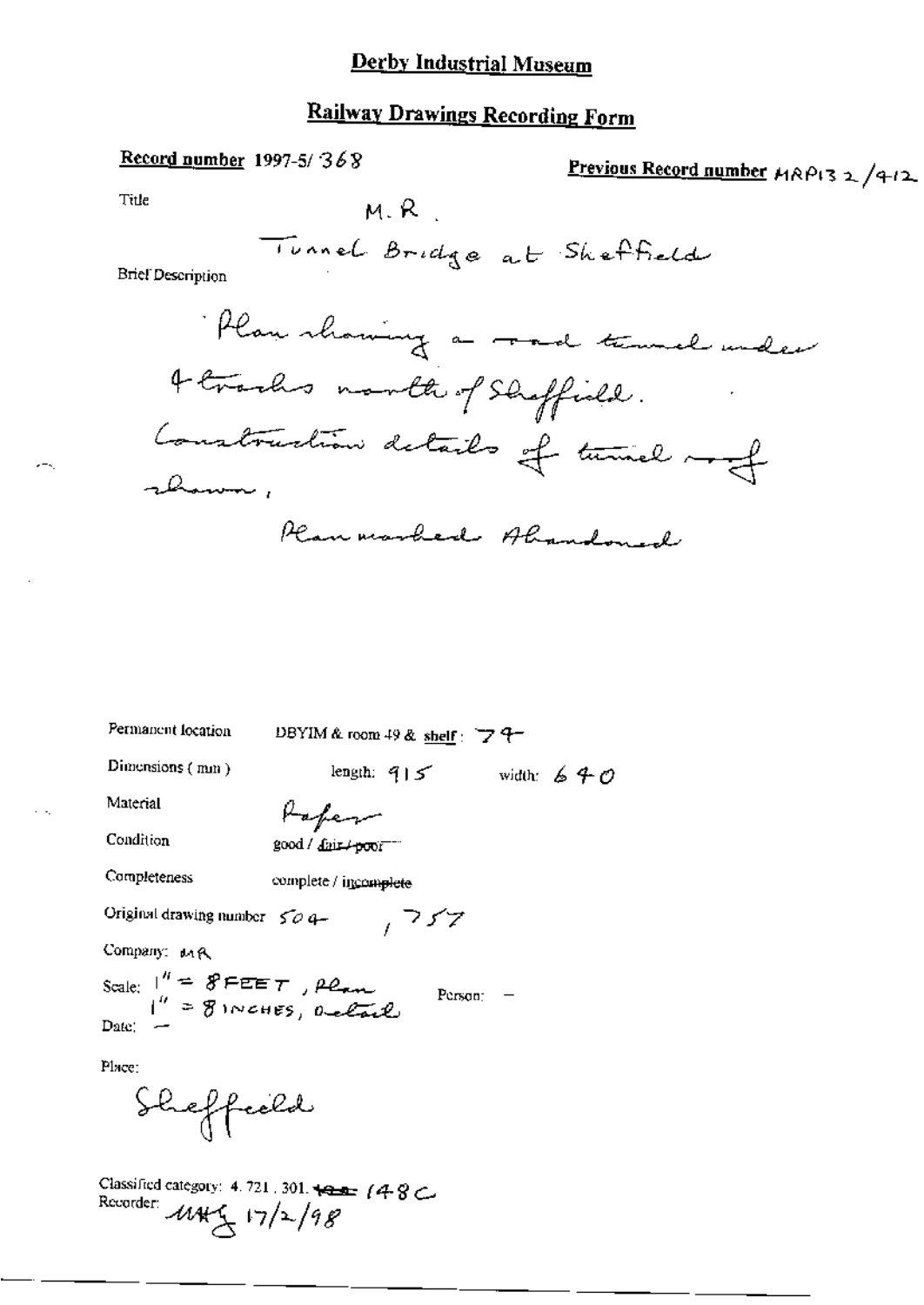Record number 1997-5/431.1

Title

**Brief Description** 

Permanent location

DBYIM & toom 49 & shelf : 7  $\triangleright$ 

Dimensions (mm)

length:  $660$  width:  $360$ 

Material Condition

 $\ddotsc$ 

Poper me folice good / faie / poor

complete / incomplete

Original drawing number

Company: MR

Completeness

Scale:  $1'' = 40$ FEET

Person:

Date: 29 Nov 1898

Place:

Sheffish

Classified category: 4, 721, 301, +2-2- [484 Recorder:  $4142 (13/3)1998$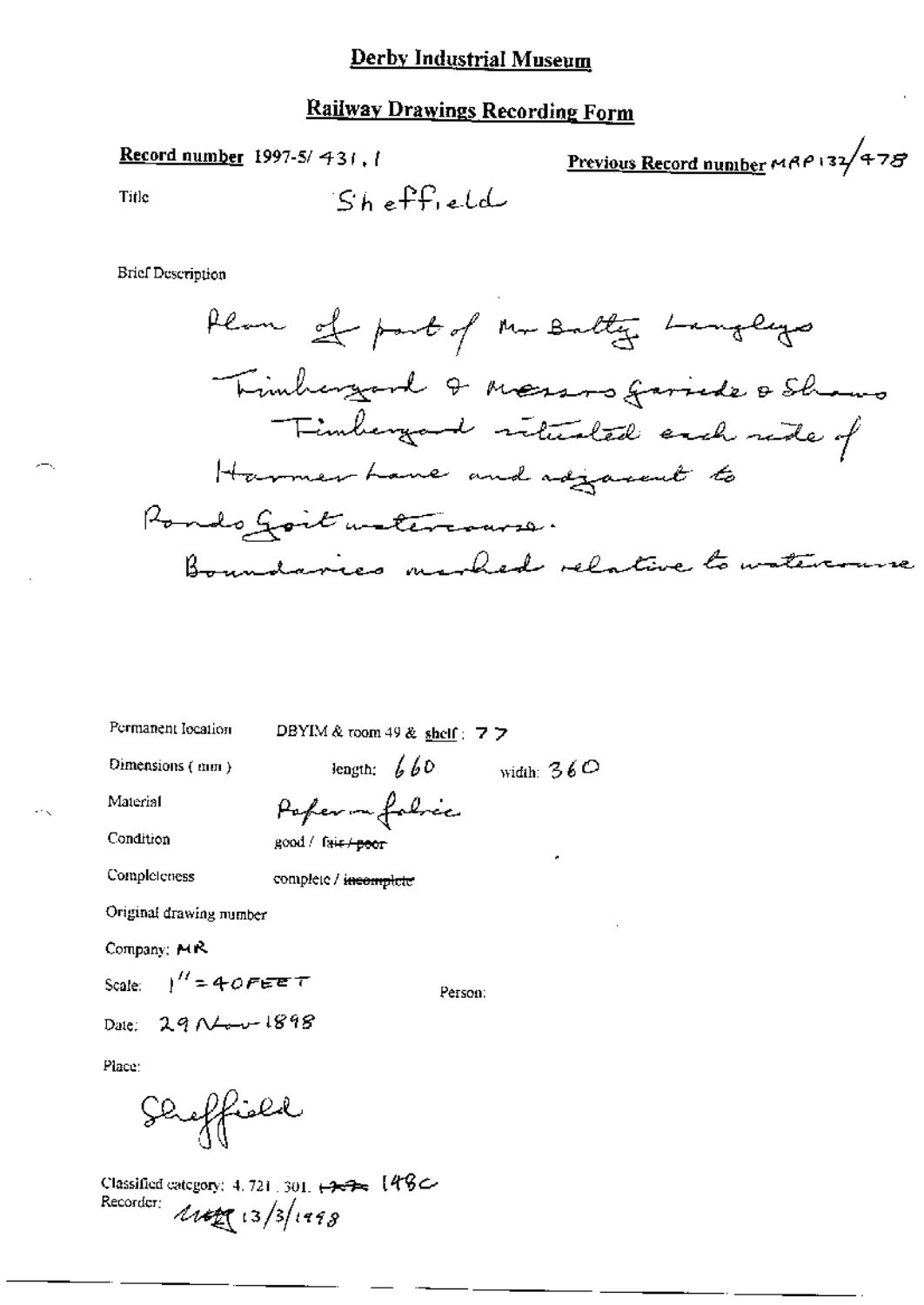# **Railway Drawings Recording Form**

Record number 1997-5/ 431.2

Previous Record number MAP132/478

Title

**Brief Description** 

Plan of land, roads, watercourses,

Permanent location

DBYIM & room 49 & shelf: 77

Dimensions (mm)

length:  $360$  width:  $380$ 

Material

Condition

Transfelace

good / fair+poor

Completeness

complete / incomplete

Original drawing number

Company: YV R.

Scale:  $\int_{1}^{R}$  = 88 FEET Date:

Person:

Place:

Shoffield }

Classified category: 4, 721, 301, 123- 14-82-Recorder  $\mu$  13/3/1998